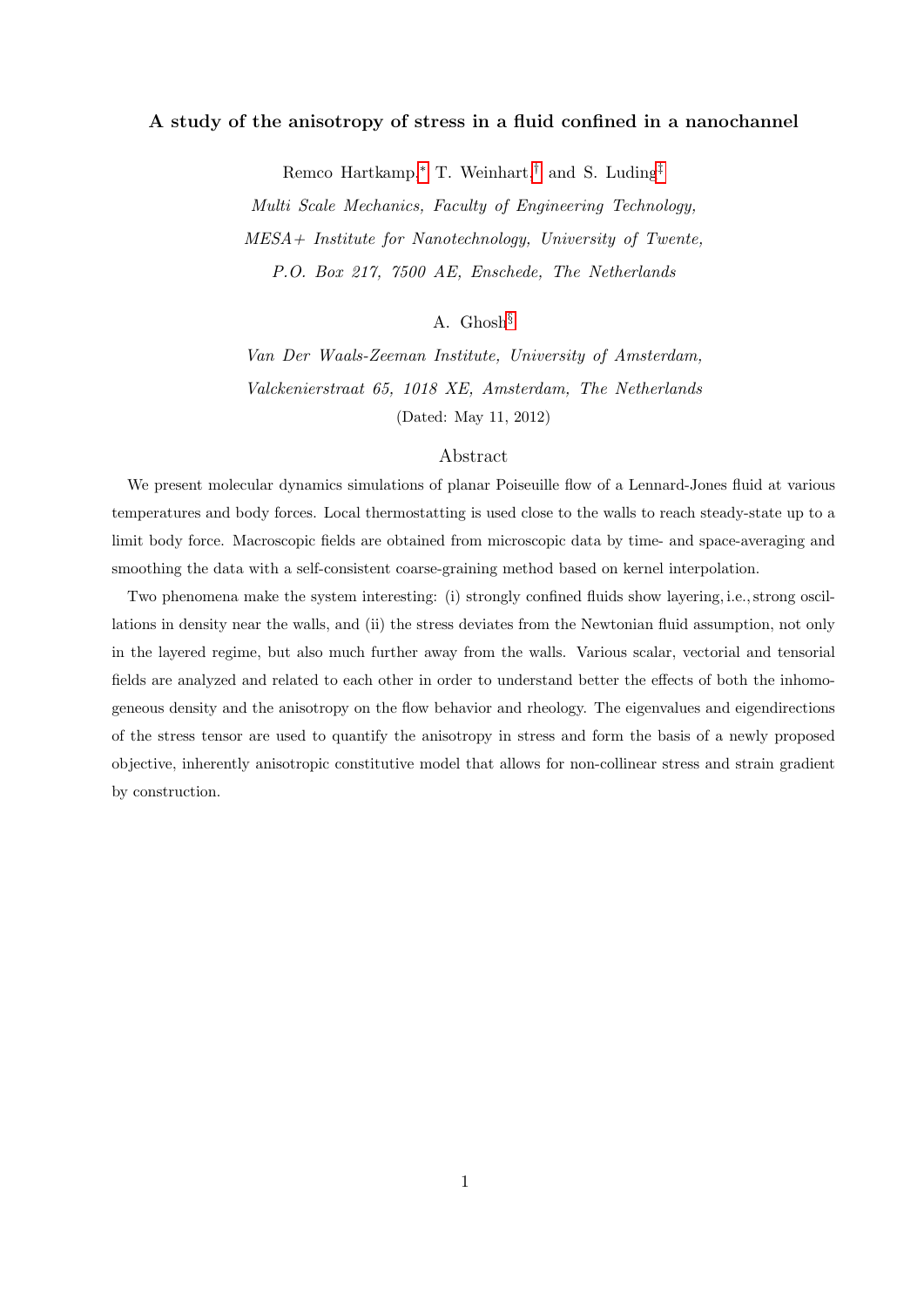### <span id="page-1-0"></span>I. INTRODUCTION

Computer simulation studies<sup>[1–](#page-38-4)[14](#page-38-5)</sup> and experiments<sup>[15](#page-38-6)[–19](#page-38-7)</sup> of fluids confined in narrow channels or pores show oscillatory density profiles close to the wall. Particularly, when the channel width or pore diameter is of the order of a few molecular diameters,  $\sigma_0$ , such variations can occur over the whole system, leading to a highly inhomogeneous and anisotropic situation. In such systems, not only density but also stress and transport properties like diffusion, viscosity and heat conductivity become functions of the position and direction.<sup>[20–](#page-38-8)[31](#page-39-0)</sup> Furthermore, slip between the fluid and the wall can become of significant importance in narrow pores. The effect of the channel width and wall roughness has been studied widely in recent years<sup>[1,](#page-38-4)[3](#page-38-9)[,32](#page-39-1)[–41](#page-39-2)</sup> Consequently, the flow behavior or e.g. the heat transfer characteristics of such systems deviate from the predictions for classical Navier-Stokes fluids, for which the global transport properties are implied to be homogeneous ( i.e., independent of position) and isotropic.[22](#page-38-10)

Various simulations and experiments have been performed on confined fluids with the aim to understand and describe the flow behavior of the system by looking at relevant global and local physical quantities. While some experiments<sup>[16](#page-38-11)[,19](#page-38-7)</sup> could predict the effective global properties like relaxation time, frictional force or shear response of ultra-thin films, the extraction of local values of state variables (like density, pressure and temperature) is still beyond the reach of experimental measurements. On the other hand, such local quantities can be extracted rather easily from simulations. Several numerical studies in the past years have been devoted to gain understanding of the properties of dense fluids in a nanochannel. For example, Sofos  $et al.^6$  $et al.^6$  performed a thorough study of the density, velocity and temperature profiles of a simple liquid in channels of several widths, temperatures, body forces and average fluid densities. One of their findings is that, while a dense fluid becomes homogeneous in the center of a wide channel, a fluid with low average density remains inhomogeneous, due to wall-effects. Recently, Long  $et$  al.<sup>[12](#page-38-13)</sup> studied influence of the confinement on the normal and tangential stresses for argon in a carbon nanochannel. They found that the normal stresses can be positive or negative, depending on the channel width. Furthermore, they observed that the shear stress is very sensitive to changes in the bulk pressure.

These studies, besides leading to deeper insight into the physics of flow in thin films and channels, also help to compute effective transport properties by averaging over local quantities and their fluctuations. In this framework, the concept of a "non-local viscosity" was introduced by Bitsanis  $et \ al.<sup>42</sup>$  $et \ al.<sup>42</sup>$  $et \ al.<sup>42</sup>$  First, the local average density at any point is obtained by averaging the local density over a spherical volume centered around the point. The functional dependence of shear viscosity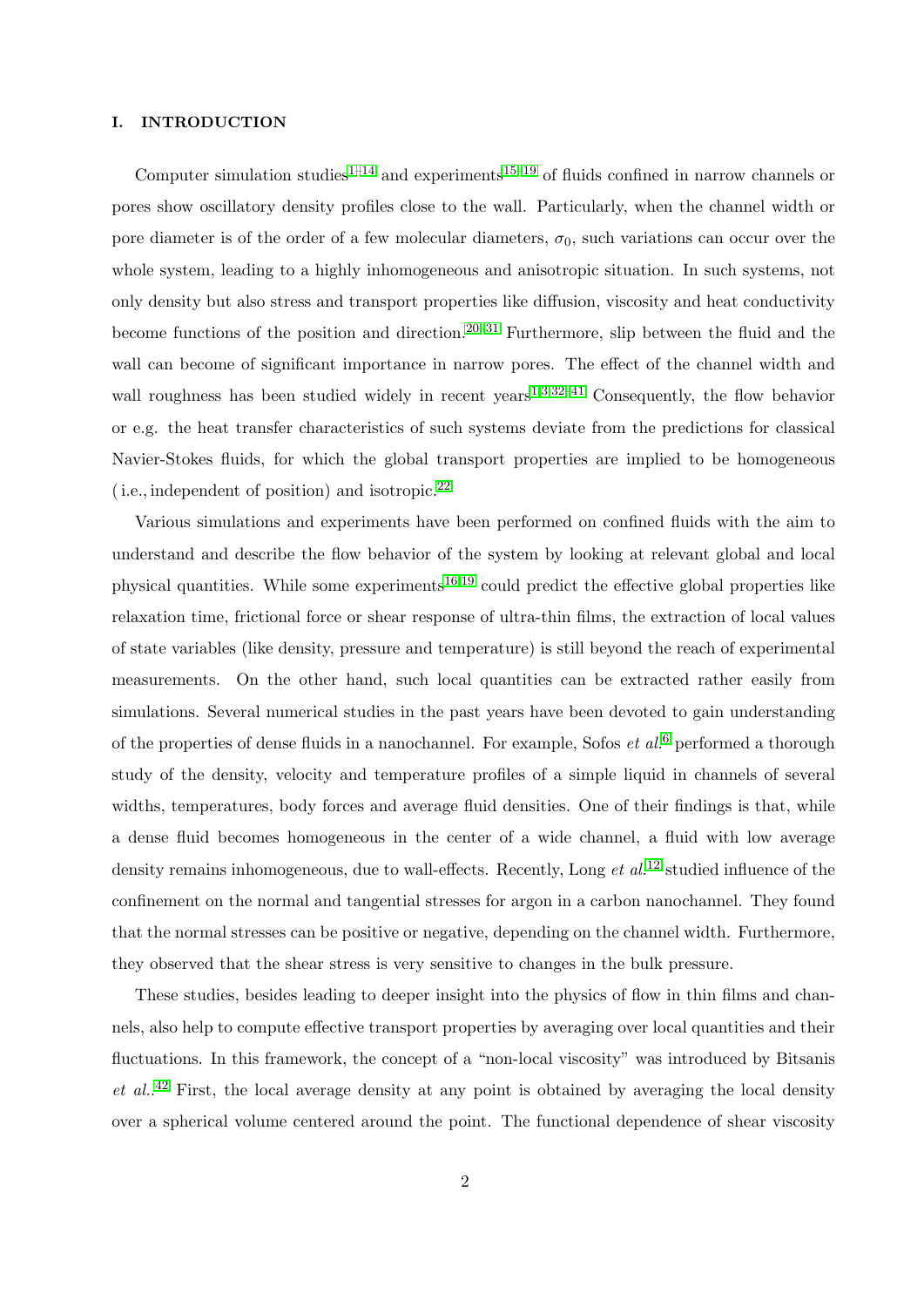on density at a given temperature was then expressed using the Enskog theory of hard-sphere fluids. Building further on the method developed by Bitsanis et al., Hoang and Galliero<sup>[31](#page-39-0)</sup> recently presented a study using a sinusoidally varying external potential to study the non-local viscosity of a simple fluid in a periodic box. Effective viscosities obtained by numerically integrating such local functionals over the entire domain of variation are shown to be in agreement with the value calcu-lated from molecular dynamics simulation in different flow situations. A number of papers<sup>[20,](#page-38-8)[23](#page-38-14)[,24](#page-38-15)[,43](#page-39-4)</sup> in the last years showed local viscosity calculations from shear stress - strain rate relations as a function of location. For example, Todd *et al.*<sup>[27](#page-38-16)</sup> and Todd and Hansen<sup>[28](#page-38-17)</sup> compared local and nonlocal constitutive relations in narrow rectangular channels with Weeks-Chandler-Andersen (WCA) atoms.[44](#page-39-5)

Recently, Sofos *et al.*<sup>[4](#page-38-18)</sup> and Sun *et al.*<sup>[45](#page-39-6)</sup> have applied the Green-Kubo relation locally in order to find how the transport properties are affected by the confinement of a fluid. Sofos  $et al.<sup>7</sup>$  $et al.<sup>7</sup>$  $et al.<sup>7</sup>$  studied the influence of wall roughness on the average and local shear viscosity and diffusion coefficient. Due to a coarse bin averaging, the layering of atoms near the walls is not explicitly visible in their results. Also, their stress calculation assumes a homogeneous density across each bins, which would only be approximately satisfied far from the walls. However, a global impression of the shear stress, strain rate and shear viscosity is given across a planar channel.

Travis and Gubbins<sup>[23](#page-38-14)</sup> studied planar Poiseuille flow in much narrower slits of pore width  $4.0\sigma_0$ and  $5.1\sigma_0$ . They also use the mesoscopic integration of the Navier-Stokes equation to compute shear stress, whereas strain rates are derived from a polynomial function obtained by fitting the streaming velocity profile across the channel. The same system has been studied with different interatomic interactions (Lennard-Jones and WCA potential) to probe the effect of these interactions on the flow properties. It was found that the layering of a Lennard-Jones fluid is stronger than that of a WCA fluid with the same temperature and density. Highly nonlinear shear stress and strain rate profiles were observed across the channel irrespective of the kind of interaction potential used.

Different ways of computing the stress tensor in a confined fluid have been discussed and compared by Todd *et al.*.<sup>[20](#page-38-8)</sup> In their "method of planes" (MOP), local stress is computed from the consideration of intermolecular force transfer per unit area across a plane passing through the point of interest. This is compared with the stress calculations obtained from Irving-Kirkwood real space expressions and mesoscopic integration of the Navier-Stokes momentum conservation equation which does not require any molecular information. The MOP proves to be an easy method which conveniently avoids the singularities which occur in microscopic fields. However, without further modifications of the method, it is not able to calculate the full stress tensor. Recently,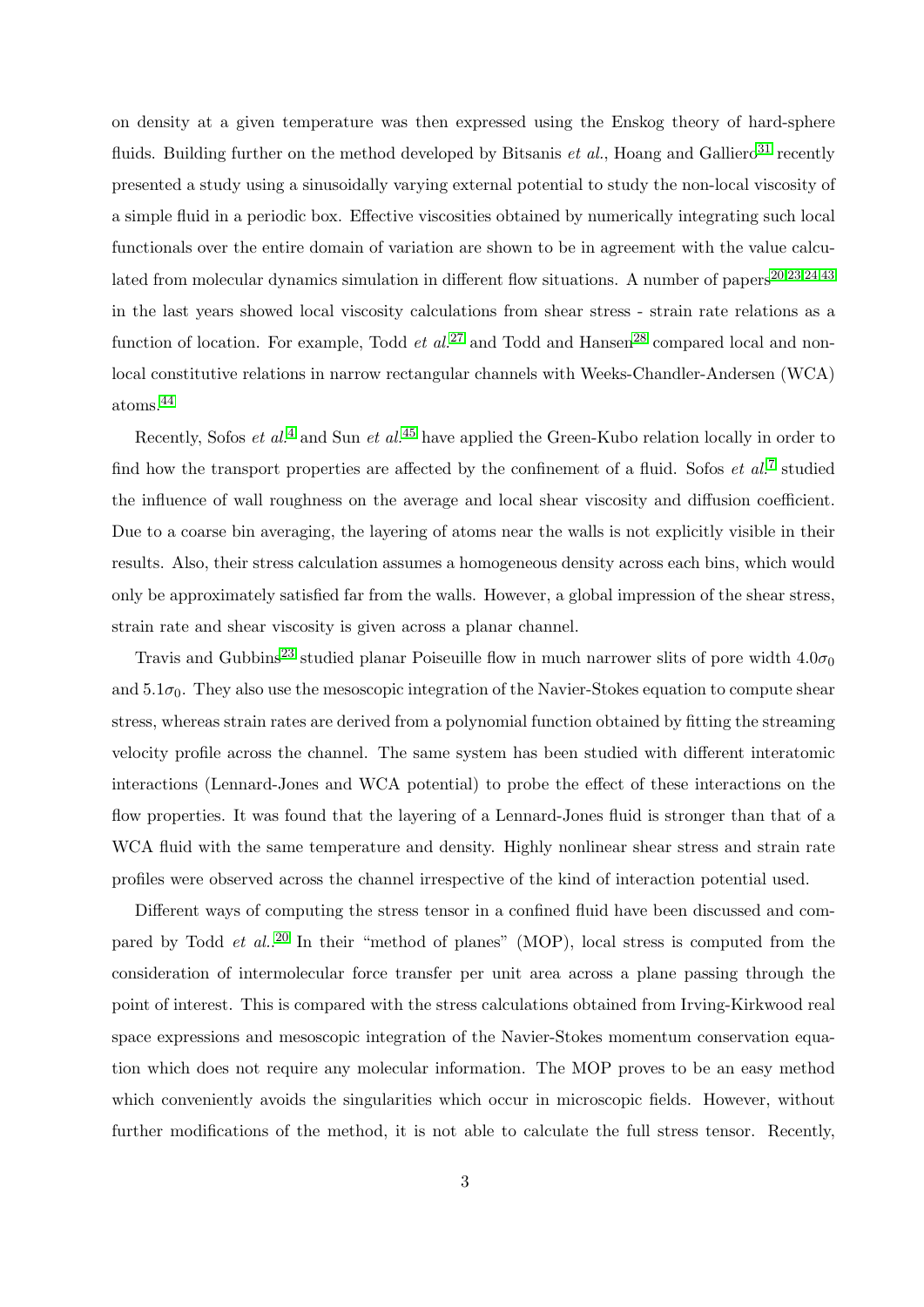Heyes and coworkers<sup>[46](#page-39-7)</sup> have shown, for the limiting case of infinitesimally thin bins, the equivalence between the MOP and the "volume averaging" (VA) method, introduced by Cormier et al.. [47](#page-39-8)

Shen and Atluri<sup>[48](#page-39-9)</sup> derived an atomistic stress tensor by using an approach based on kernel interpolation. This method is easy to implement and results in a continuous stress field. Furthermore, they show that this method, in contrast to many other widely used methods, satisfies the conser-vation of linear momentum. Goldhirsch<sup>[49](#page-39-10)</sup> discussed in much detail the advantages and limitations of calculating macroscopic fields from smoothed microscopic data.

In the present study, we apply the stress formulation introduced by Schofield and Henderson<sup>[50](#page-39-11)</sup> in conjunction with spatial smoothing, as is discussed by Goldhirsch<sup>[49](#page-39-10)</sup>, to a molecular dynamics simulation of planar Poiseuille flow in narrow slits, about 11 atomic diameters wide. While strongly confined fluids have been widely studied, finding a constitutive relation that holds near the walls as well as in the bulk is still an open problem. The strain rate profile shows stronger oscillations than the shear stress in the region near the walls. Hence, the ratio between the shear stress and strain rate depends on the distance to the walls and is an unsuitable measure for the shear viscosity. Since a tensorial viscosity would increase complexity enormously, a more commonly used believe is that the shear stress relates to the strain rate via a convolution integral over a non-local viscosity kernel.<sup>[42,](#page-39-3)[51,](#page-39-12)[52](#page-39-13)</sup> Todd and Hansen<sup>[28](#page-38-17)</sup> and Cadusch *et al.*<sup>[53](#page-39-14)</sup> studied possible shapes of such kernels. Kobryn and Kovalenko<sup>[29](#page-38-20)</sup> studied the viscosity inhomogeneity in confined fluids by using a stress tensor autocorrelation function. In the present study, instead of trying to find a tensorial viscosity – and in the attempt to avoid the convolution integrals, we introduce a general and simple constitutive model which uses eigenvalue analysis to relate the stress to the flow (velocity-gradient) field with the main ingredient being the difference in eigendirections of stress and strain.

The paper is organized as follows: Section [II](#page-4-0) gives a description of the system and the simulation method. In Section [III,](#page-5-0) the calculations of microscopic and macroscopic fields are presented. In Section [IV,](#page-11-0) a decomposition for a constitutive model is discussed. In Section [V,](#page-15-0) the results of various simulations are shown and analyzed. In Section [VI](#page-30-0) the relations between variables of the constitutive model and the measured macroscopic fields are studied. Finally, in Section [VII,](#page-35-0) the presented method and results are discussed.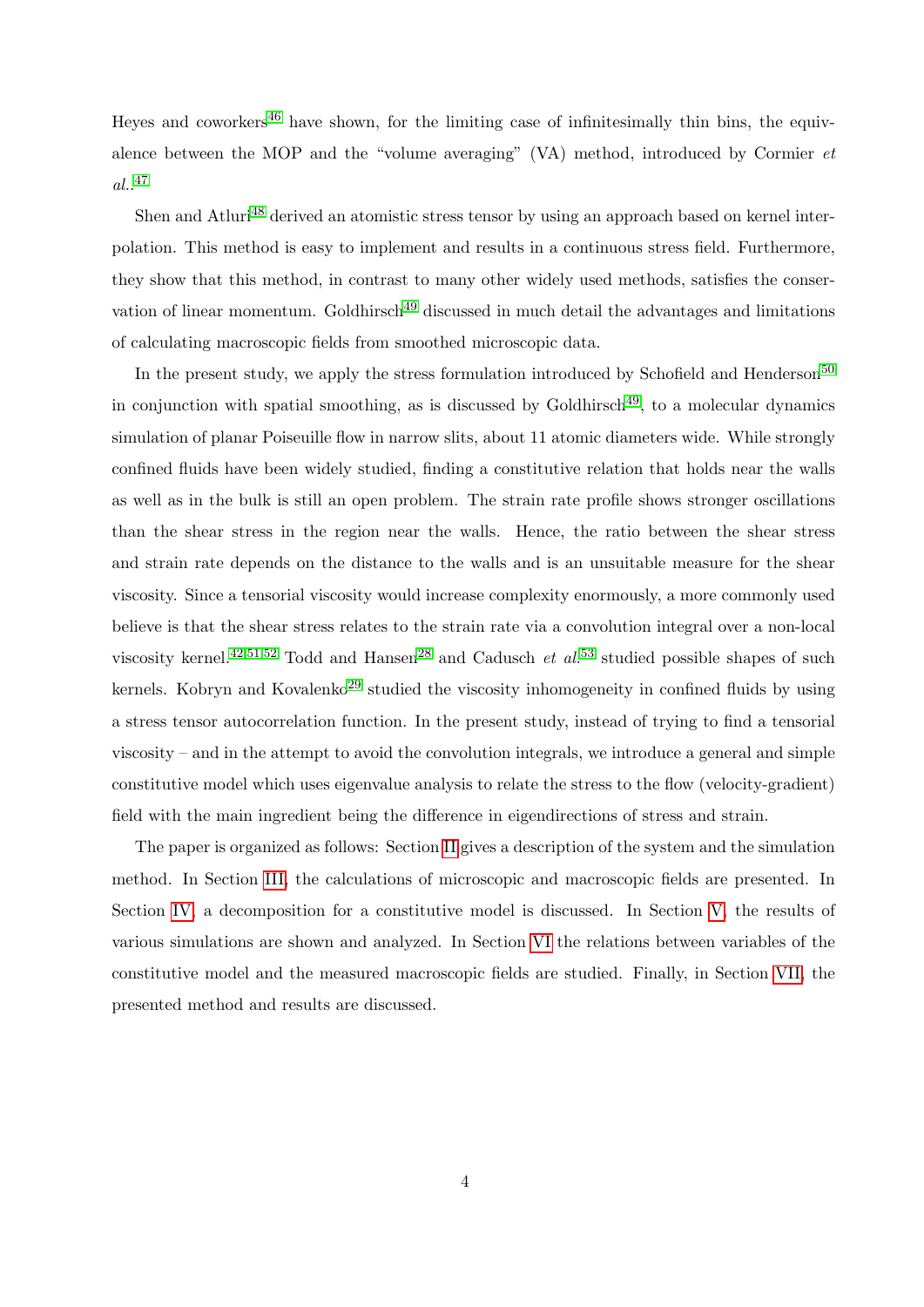

<span id="page-4-1"></span>FIG. 1: left: a snapshot of the system, right: a schematic cross-section indicating the definition of the channel width.

## <span id="page-4-0"></span>II. MODEL SYSTEM

The system is a slit bounded in the x-direction by two parallel atomistic walls as shown in Figure [1.](#page-4-1) Periodic boundary conditions are applied in the y- and z-direction. The height and the depth of the system are  $13.68\sigma_0$ , with  $\sigma_0$  the length scale of the atoms (i.e., the distance at which the potential energy between a pair of interacting atoms is zero). Either wall is composed of two 001 fcc layers. Each layer is a square lattice, containing 128 atoms fixed at their lattice site, with a spacing of  $1.21\sigma_0$  between the atoms. The separation distance between the walls is  $W = 11.1\sigma_0$ . The width is defined as the distance between the center of the inner wall layers (see Figure [1\)](#page-4-1). A flow of liquid argon is simulated in the slit, with  $N = 1536$  fluid atoms.

We generate planar Poiseuille flow by applying a constant body force  $f$  to the fluid atoms, acting in the negative z-direction. The body force must be chosen such that the signal-to-noise ratio is large, since otherwise a very large simulation time is required in order to obtain accurate statistics. On the other hand, if the body force is too large, the response of the system becomes very nonlinear and the temperature will vary considerably across the channel.<sup>[54–](#page-39-15)[58](#page-39-16)</sup>

The interactions between neutral spherical atoms, such as argon, are well described by a 12-6 Lennard-Jones pair potential<sup>[59](#page-39-17)</sup>

$$
U(r_{ij}) = 4\epsilon_0 \left[ \left( \frac{\sigma_0}{r_{ij}} \right)^{12} - \left( \frac{\sigma_0}{r_{ij}} \right)^6 \right], \qquad (1)
$$

where  $\epsilon_0$  is the potential well-depth and  $r_{ij} = |\mathbf{r}_{ij}| = |\mathbf{r}_j - \mathbf{r}_i|$  is the absolute distance between the centers of the interacting atoms i and j. The potential is truncated at  $r_{ij} = r_c = 2.5\sigma_0$  in order to reduce calculation time. The potential is shifted down by the value  $U(r_c)$  in order to avoid a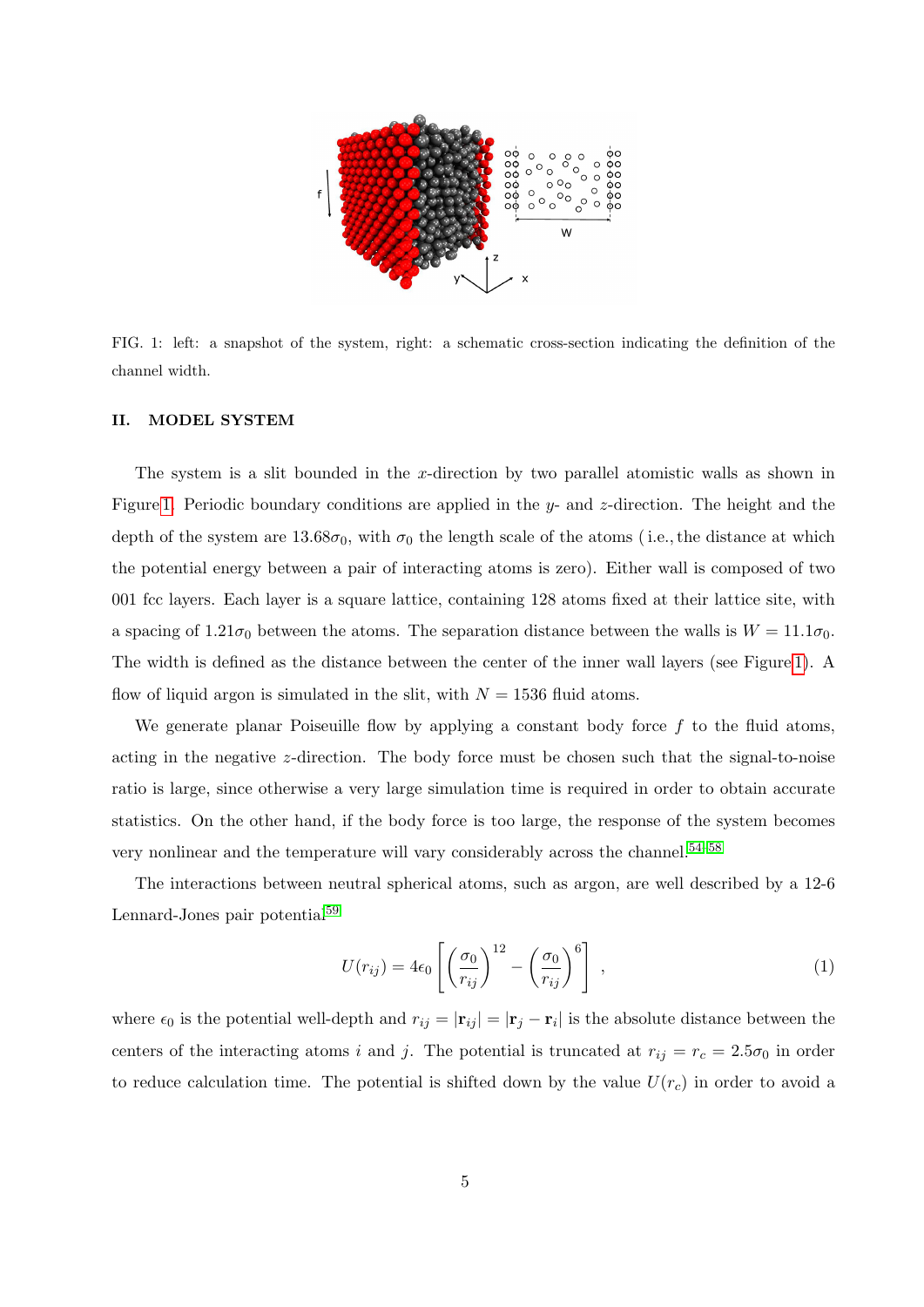discontinuity at the cut-off distance. The force between atoms is

$$
\mathbf{F}_{ij} = \frac{dU}{dr_{ij}} \frac{\mathbf{r}_{ij}}{r_{ij}} \tag{2}
$$

where  $\mathbf{F}_{ij}$  is the force acting on atom i due to atom j. Interactions between wall and fluid atoms are calculated in the same way as interactions between a pair of fluid atoms.

The physical quantities presented in this work are reduced using the particle mass  $m^*$ , interaction length scale  $\sigma^*$  and the potential energy well-depth  $\epsilon^*$ , which sets their non-dimensional values to unity  $m_0 = \sigma_0 = \epsilon_0 = 1$ . The asterisk is used to denote dimensional quantities. The reduced quantities are: length  $\mathbf{r}_{ij} = \mathbf{r}_{ij}^*/\sigma^*$ , density  $\rho = \rho^*(\sigma^*)^3/m^*$ , number density  $n = n^*(\sigma^*)^3$ , temperature  $T = k_B T^*/\epsilon^*$ , stress tensor  $\sigma = \sigma^* (\sigma^*)^3 / \epsilon^*$ , time  $t = t^* \sqrt{\epsilon^* / (m^* (\sigma^*)^2)}$ , force  $f = f^* \sigma^* / \epsilon^*$ , strain rate  $\dot{\gamma} = \dot{\gamma}^* \sqrt{m^*(\sigma^*)^2/\epsilon^*}$  and viscosity  $\eta = \eta^*(\sigma^*)^2/\sqrt{2\pi\sqrt{m^*}(\sigma^*)^2/\epsilon^*}$  $\overline{m^*\epsilon^*}.$ 

The body force that acts on the atoms generates thermal energy leading to a temperature rise in the system. To control the temperature, the generated heat needs to be removed from the system. This is done via the Nosé-Hoover thermostat, which couples the atoms to a thermal reservoir.<sup>[60](#page-39-18)</sup> In nature, heat is transported to the walls and the exchange of momentum and heat between the wall and the fluid takes place. We could try to mimic nature by allowing wall atoms to vibrate around their lattice sites and controlling the average temperature of the walls. However, since thermal walls would lead to a decrease in the near-wall inhomogeneity in which we are interested, we choose to fix the wall atoms and thermostat the fluid locally next to the walls in order to obtain a constant temperature profile<sup>[58](#page-39-16)[,61](#page-39-19)</sup> and avoid the thermal  $\text{slip}^{62,63}$  $\text{slip}^{62,63}$  $\text{slip}^{62,63}$  $\text{slip}^{62,63}$  that would occur when the walls are thermostatted instead of the fluid. Since shear generates most heat in the vicinity of the walls, the fluid is locally thermostatted in this region, but not in the center (bulk) region. On both sides of the channel, three thermostats are located next to each other, each of width 1. The first thermostat, seen from the wall, begins on a distance of 0.15 from the center of the inner wall layer. Thus, a region of approximately 4.8 wide, in the center of the channel, is not thermostatted. This approach maintains a rather constant temperature profile in the fluid, as long as  $f$  is not too large, while a global thermostat does not always succeed<sup>[34,](#page-39-22)[58](#page-39-16)</sup> due to the strong variation in strain-rate across the channel.

### <span id="page-5-0"></span>III. OBTAINING MACROSCOPIC QUANTITIES

In molecular dynamics simulations, microscopic fields of any system are usually obtained by averaging the properties of many individual atoms and interactions. Depending on the problem,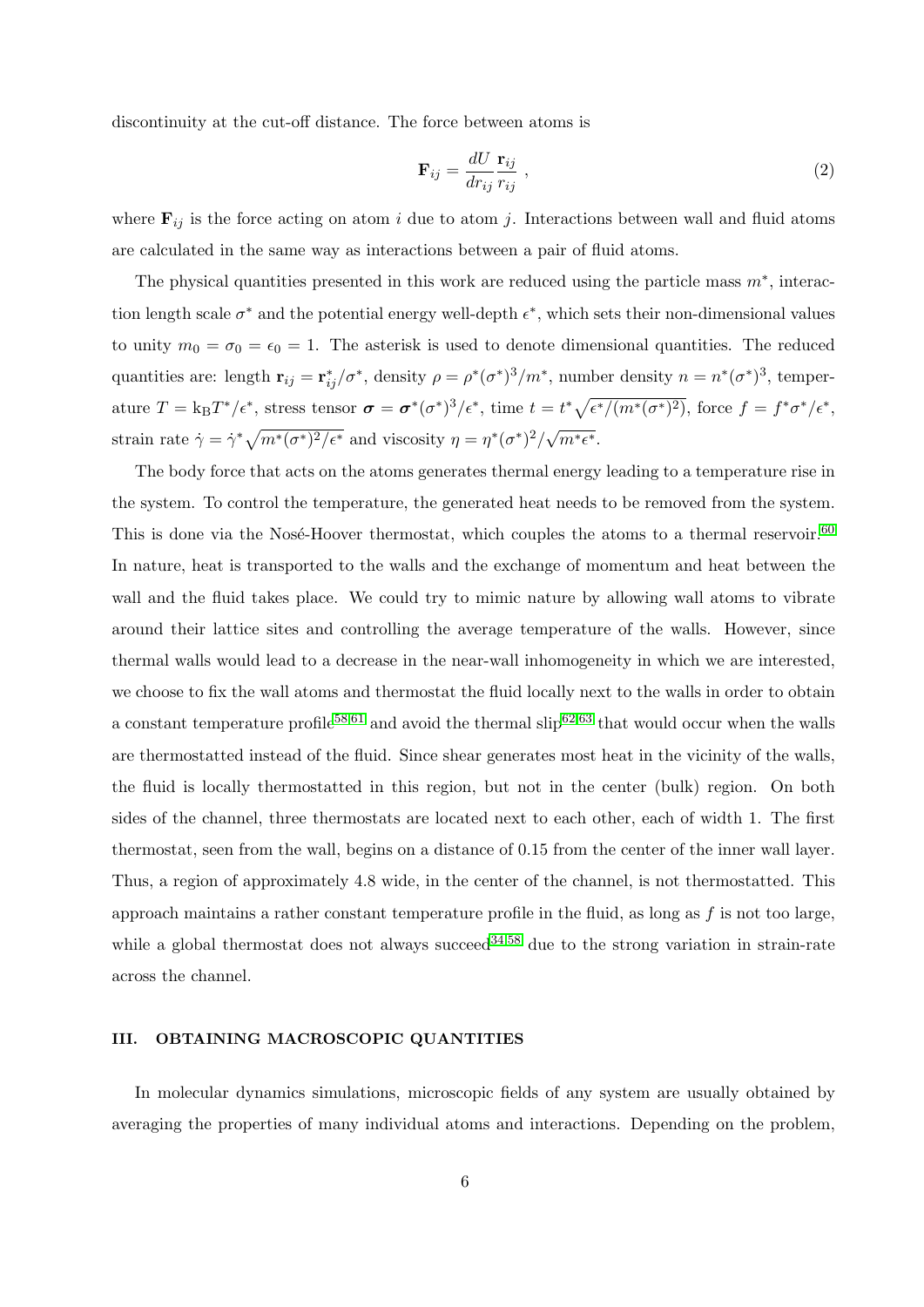properties can additionally be averaged over space or over multiple time steps. The simplest way to compute such averages is to associate physical properties with the center of mass coordinates of each atom. Theoretically, the Dirac delta function  $\delta$  is used to assign a physical quantity to the center of an atom. For example, the microscopic mass density at point  ${\bf r}$  and time t is obtained as

<span id="page-6-0"></span>
$$
\rho^m(\mathbf{r},t) = \sum_{i=1}^N m_i \delta(\mathbf{r} - \mathbf{r}_i(t)), \qquad (3)
$$

where  $m_i$  is the mass of atom i,  $\mathbf{r}_i$  is its position and N the number of fluid atoms. Other quantities can be defined in a similar fashion.  $64$ 

A finite number of point-particles in continuous space implies that the mass is zero everywhere, except at the atoms' center of mass. The discontinuities in this (that lead to singular derivatives) can be avoided by averaging over discrete volumes in space, such as binning. However, information is lost in the binning process, i.e., it is impossible to recover the raw data from the bin-averaged values. Furthermore, it requires a large amount of statistics to obtain a smooth microscopic field, without averaging out small-scale physical structures, by using bin averaging. These disadvantages of binning can be avoided by using a more convenient smoothing method.

In this paper we will not use binning, instead we smoothen the data by replacing the Dirac delta function (see Eq. [\(3\)](#page-6-0)) by a smoothing kernel that we will denote by  $\phi$ . Goldhirsch<sup>[49](#page-39-10)</sup> described the requirements of a kernel in detail and states that it is of minor importance which function is used. The level of smoothing, or smoothing length, on the other hand, can have a large influence on the macroscopic fields. When the obtained macroscopic fields are not strongly dependent on the smoothing length, for a range of values ('plateau'), then the smoothing possibly creates a meaningful macroscopic field. The existence of a plateau and the appropriate amount of smoothing strongly depends on the system. For a detailed discussion, the reader is directed to Goldhirsch<sup>[49](#page-39-10)</sup> and references therein.

In this study, we use a Gaussian kernel to spatially smoothen the microscopic data

$$
\phi(\mathbf{r}) = \frac{1}{(\sqrt{2\pi w^2})^D} e^{-\frac{|\mathbf{r}|^2}{2w^2}},\tag{4}
$$

where the dimension of the system is denoted with D, the variance,  $w^2$ , determines the amount of smoothing, while preserving the shape and the area under the curve  $(\int \phi(\mathbf{r}) d\mathbf{r} = 1)$ . The kernel is cut off at a distance of 3.0w from the center. The smoothing kernel has the dimensions of inverse volume, therefore, integrating the kernel over a volume gives a dimensionless quantity. The higher the value of w, the wider information is diffused (smeared out). The special case of  $w = 0$  refers to the 'point-particle' case as shown in Eq. [\(3\)](#page-6-0). For the system studied here, the smoothing has to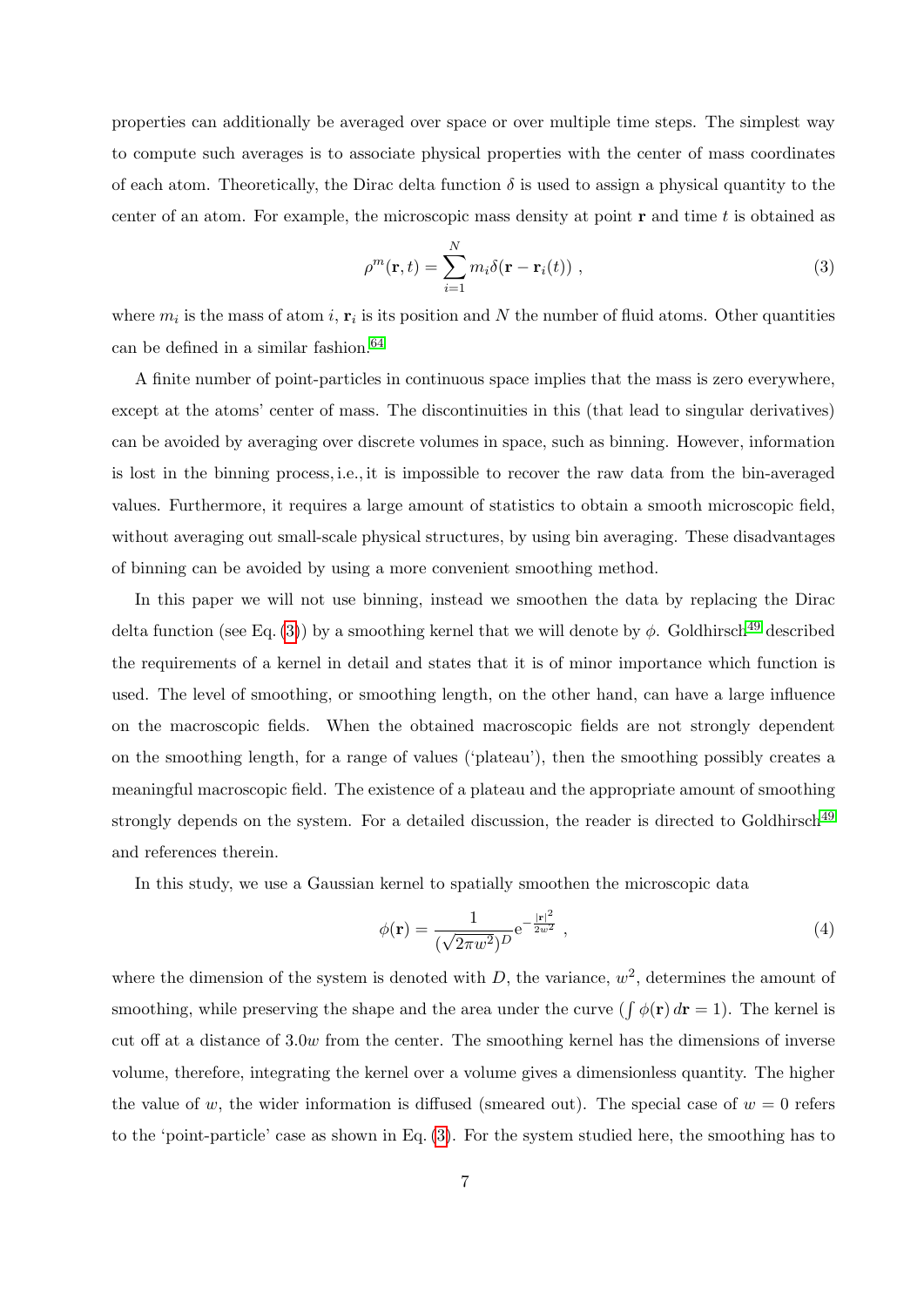be small enough such that the width of the Gaussian is narrow compared to the length scales of the spatial inhomogeneities observed in strongly confined fluids, but large enough to eliminate the thermal fluctuations from the macroscopic fields. A value of  $w = 0.1$ , as will be used below, has shown to satisfy these conditions and result in fields which do not strongly depend on the value chosen for  $w$ . A more detailed discussion of coarse-graining can be found in Ref. [65](#page-40-1)

In addition to spatial smoothing, the steady-state simulation data in this paper are averaged over discrete snapshots in order to increase the statistics.

### A. Streaming velocity and strain rate

The streaming velocity u can be calculated from the ratio between momentum and mass density

<span id="page-7-0"></span>
$$
\mathbf{u}(\mathbf{r}) = \frac{\mathbf{J}(\mathbf{r})}{\rho(\mathbf{r})},\tag{5}
$$

where  $\rho(\mathbf{r}) = \sum_{i=1}^{N} m_i \phi(\mathbf{r} - \mathbf{r}_i)$  is the reduced mass density and  $\mathbf{J}(\mathbf{r}) = \sum_{i=1}^{N} m_i \mathbf{v}_i \phi(\mathbf{r} - \mathbf{r}_i)$  the reduced momentum density, with  $v_i$  the velocity of atom i. The velocity gradient  $\nabla$ **u** can be calculated analytically from the mass and momentum density and their gradients by applying the quotient rule to Eq. [\(5\)](#page-7-0). Note that fluctuations, i.e., large gradients in the mass and momentum density blow up in the velocity gradients' fluctuations too. Alternatively, the streaming velocity and strain rate can be calculated from the displacement field. Averaging the strain rate over a time interval ∆t offers additional spatial and temporal smoothing compared to the velocity gradient and hence reduces noise. Therefore, we compute the linear displacement field over a time interval  $\Delta t$ , as defined in Ref. [66,](#page-40-2)

$$
\mathbf{U}^{\text{lin}}(\mathbf{r},t) = \frac{1}{\rho(\mathbf{r},t)} \sum_{i=1}^{N} m_i \mathbf{U}_i(t) \phi(\mathbf{r} - \mathbf{r}_i(t)),
$$
\n(6)

with  $U_i(t) = \mathbf{r}_i(t) - \mathbf{r}_i(t - \Delta t)$  the displacement of atom i during time interval  $\Delta t$ . The linear strain can then be computed from the displacement gradient

$$
\epsilon_{\alpha\beta}^{lin}(\mathbf{r},t) = \frac{1}{2} \left[ \frac{\partial U_{\alpha}^{\text{lin}}(\mathbf{r},t)}{\partial r_{\beta}} + \frac{\partial U_{\beta}^{\text{lin}}(\mathbf{r},t)}{\partial r_{\alpha}} \right]. \tag{7}
$$

In Fig. [3](#page-18-0) (Section [V\)](#page-15-0), we compare the streaming velocity with the displacement rate  $\mathbf{U}^{\text{lin}}(\mathbf{r},t) \Delta t^{-1}$ , and the velocity gradient with the strain rate  $\epsilon_{\alpha\beta}^{lin} \Delta t^{-1}$ , where  $\Delta t$  is the time interval between snapshots. As expected, the displacement and strain rates over a time interval  $\Delta t$  are smoother than the velocity field and its gradient, respectively.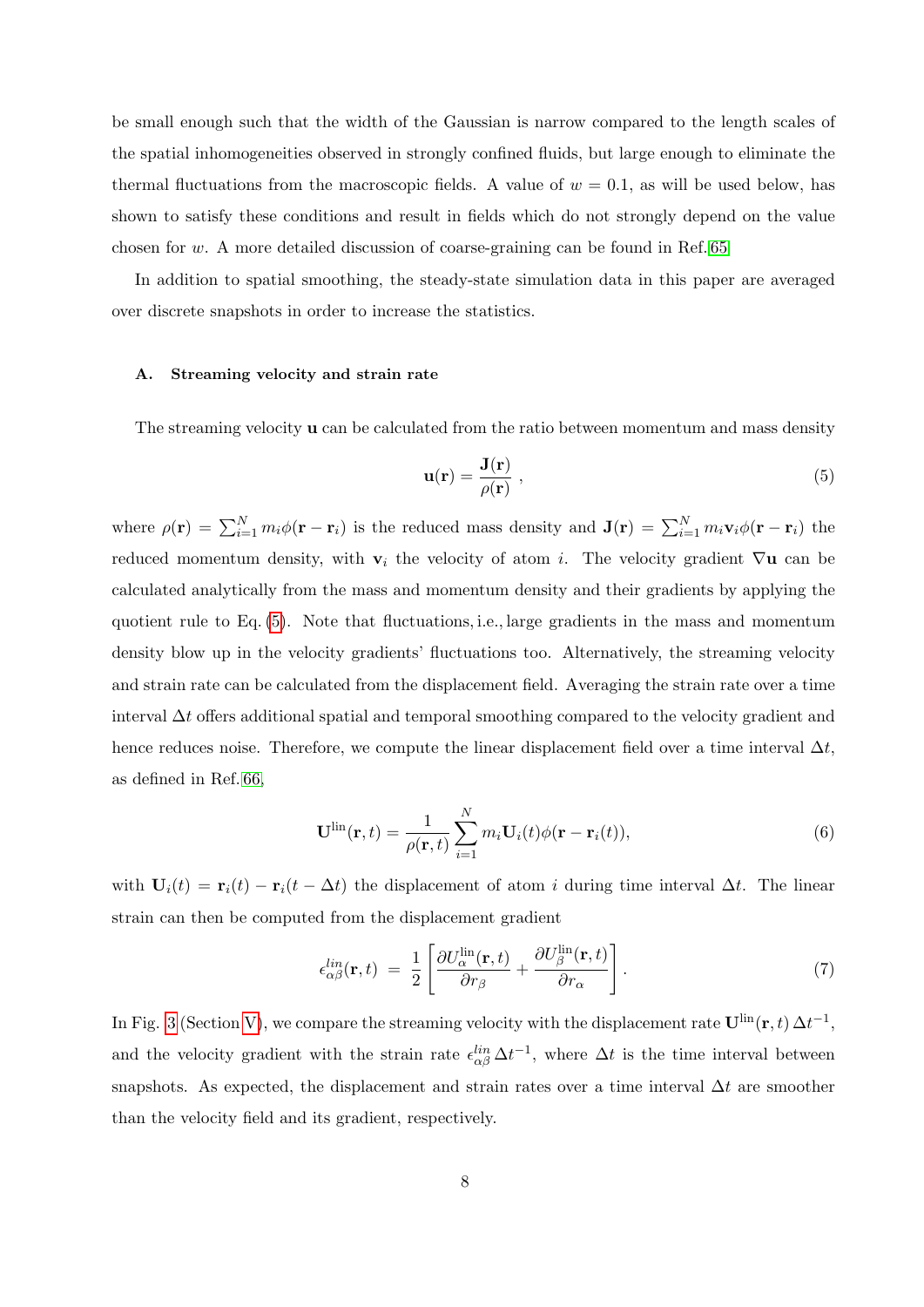#### B. Temperature

The kinetic temperature is computed straightforwardly from the fluctuation velocities  $\mathbf{v}'_i$  of the atoms following the expression

$$
T(\mathbf{r}) = \frac{2K(\mathbf{r})}{Dn(\mathbf{r})} = \frac{1}{Dn(\mathbf{r})} \sum_{i=1}^{N} m_i \mathbf{v}'_i \cdot \mathbf{v}'_i \phi(\mathbf{r} - \mathbf{r}_i) ,
$$
 (8)

where K is the kinetic energy density, D is the dimension of the system,  $\mathbf{v}'_i = \mathbf{v}_i - \mathbf{u}(\mathbf{r})$  is the fluctuation (or thermal) velocity of atom  $i$ , defined as the difference between the laboratory velocity  $v_i$  and the streaming velocity **u** at the location of the function evaluation **r**. The kinetic temperature is kept constant in the simulations by means of local thermostatting<sup>[58](#page-39-16)</sup>, see Section [II.](#page-4-0)

## C. Stress calculation

Calculating the local stress in strongly confined dense fluids has been a much studied subject.<sup>[12,](#page-38-13)[20,](#page-38-8)[46](#page-39-7)[,48,](#page-39-9)[50](#page-39-11),67-[70](#page-40-4)</sup> Various expressions have been derived, differing mostly in their physical interpretation. The first stress tensor for inhomogeneous fluids was introduced by Irving and Kirkwood.[67](#page-40-3) In later years, a number of methods have been developed to calculate the local stress tensor in an inhomogeneous fluid.<sup>[20,](#page-38-8)[48,](#page-39-9)[50](#page-39-11)[,67](#page-40-3)[–69](#page-40-5)</sup> The microscopic method, which is introduced by Schofield and Henderson<sup>[50](#page-39-11)</sup>, is used here in combination with a Gaussian kernel, as also done by, e.g., Shen and Atluri<sup>[48](#page-39-9)</sup>, I. Goldhirsch<sup>[49](#page-39-10)</sup> and Weinhart *et al.*<sup>[65](#page-40-1)</sup> – see also references therein.

The stress can be decomposed into a kinetic energy (dynamic) and a potential energy (configurational) part:  $\sigma(\mathbf{r}) = \sigma^{K}(\mathbf{r}) + \sigma^{U}(\mathbf{r})$ . The former part is associated with momentum transport, while the latter accounts for interactions between pairs of atoms. Due to the different nature of both contributions, some extreme scenario's can be identified. In a dilute gas, the average distance between atoms is much larger than in a liquid or solid. Hence, the forces are small and the configurational stress is small in comparison to the dynamic stress. In a highly compressed dense solid/liquid, at moderate temperatures, the opposite applies: the close packing results in large forces and thus a high potential stress, whereas the transport of momentum (due to fluctuations) is relatively small. In a typical liquid as considered in the following, both terms are of the same order of magnitude and neither part can be neglected.

A force acting on a fluid in a fixed volume V should be equal to the rate of change of linear momentum within V and the force acting on the surface  $\delta V$ . The change of momentum can be caused by interaction with atoms outside of the volume, or by atoms which exchange momentum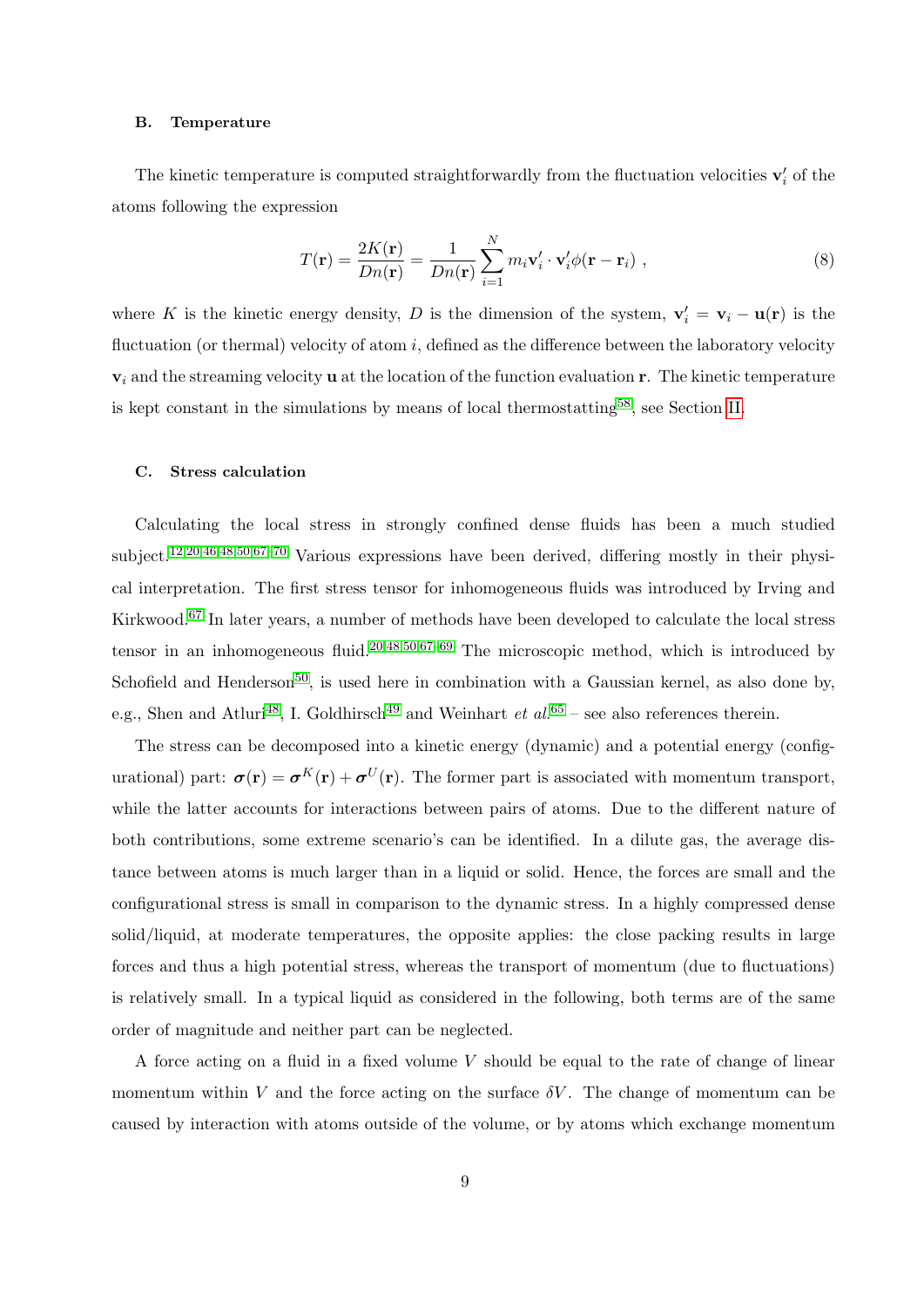with the boundary of the volume (e.g., by leaving the volume). The latter is described by the fluctuating kinetic energy density part of the stress tensor

<span id="page-9-0"></span>
$$
\boldsymbol{\sigma}^{K}(\mathbf{r}) = \sum_{i=1}^{N} m_{i} \mathbf{v}'_{i} \mathbf{v}'_{i} \phi(\mathbf{r} - \mathbf{r}_{i}), \qquad (9)
$$

where  $\mathbf{v}'_i \mathbf{v}'_i$  denotes the tensor (dyadic) product between the thermal velocity vectors. It can be seen that in case of equipartition, the kinetic stress tensor can be directly written in terms of number density n and temperature  $T: \sigma^{K}(\mathbf{r}) = n(\mathbf{r})T(\mathbf{r})\mathbf{I}$ , where **I** is the unit tensor.<sup>[71](#page-40-6)</sup>

Irving and Kirkwood<sup>[67](#page-40-3)</sup> derived an expression for the configurational stress. They used the assumption that the interaction between atoms of a simple fluid can be approximated by only taking pair-wise additive forces into account. They presented an expression for the local stress tensor in an inhomogeneous fluid. The calculation of the configurational stress tensor required the evaluation of an infinite Taylor series expansion for each interacting pair of atoms. Later, Schofield and Henderson<sup>[50](#page-39-11)</sup> replaced the tedious expansion operator in the Irving-Kirkwood expression by an integral over the path connecting the atoms. Wajnryb *et al.*<sup>[70](#page-40-4)</sup> demonstrated, using conditions of symmetry and physical interpretability in addition to the conservation of momentum, that a straight line is the only path which in fact leads to a stress tensor which is independent of the choice of coordinate frame. The configurational part of the stress tensor yields

<span id="page-9-1"></span>
$$
\boldsymbol{\sigma}^{U}(\mathbf{r}) = -\frac{1}{2} \sum_{i=1}^{N} \sum_{j \neq i} \mathbf{r}_{ij} \mathbf{F}_{ij} \int_{0}^{1} d\lambda \, \phi(\mathbf{r} - \mathbf{r}_{i} - \lambda \mathbf{r}_{ij}) , \qquad (10)
$$

where the line integral can be analytically solved. Repulsive forces correspond to a positive stress, whereas attractive forces lead to a negative stress.

The pressure is defined as the average of the diagonal stresses

<span id="page-9-2"></span>
$$
p(\mathbf{r}) = \frac{1}{D} \text{tr}(\boldsymbol{\sigma}(\mathbf{r})) \tag{11}
$$

where the stress tensor  $\sigma(\mathbf{r}) = \sigma^{K}(\mathbf{r}) + \sigma^{U}(\mathbf{r})$  is calculated with the expressions given in Eqs.  $(9)$  and  $(10)$ .

#### <span id="page-9-3"></span>D. Deviations from Newtonian fluid

Normal stress differences are commonly used as a measure for the deviation from Newtonian behavior of a fluid. For example, colloidal and granular materials exhibit non-Newtonian phenom-ena such as stress anisotropy, see Alam and Luding<sup>[72](#page-40-7)</sup> and references therein. Structure formation and correlated collisions, for smooth inelastic hard spheres, can lead to non-Newtonian flow with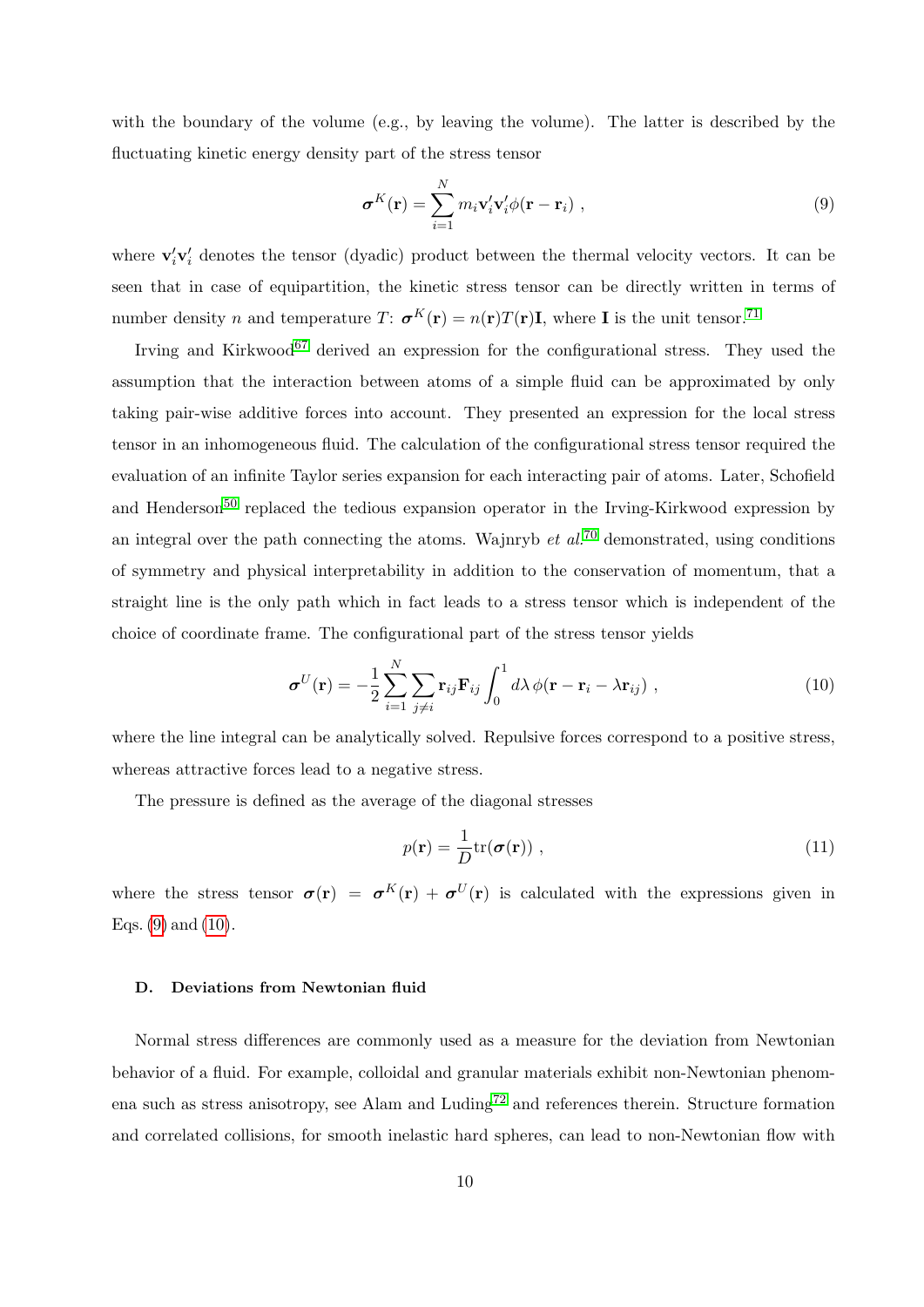anisotropy in stress, but even an elastic atomic fluid has a small but non-zero anisotropy (normal stress differences).<sup>[73](#page-40-8)</sup> For example, Sofos *et al*<sup>[4](#page-38-18)</sup> studied the anisotropy in the transport properties for a confined simple liquid. The authors focussed on the diffusion in the directions parallel and perpendicular to the walls. They observed a lower diffusion in the direction perpendicular to the wall compared to the directions parallel to the wall. They concluded that the transport properties deviate considerably from those of a bulk fluid if the channel width is below a critical value, which is about  $8\sigma_0$  -  $20\sigma_0$  for their system.

While the normal stresses are relatively easily measurable from experiments, they are not objective under rotation of the coordinate system and therefore not the most suitable quantity to quantify the (objective) anisotropy in stress. Instead of looking at the normal stresses, we define a measure for stress anisotropy in terms of the principal stresses. Objective quantities related to stress are its invariants and the eigenvalues. The latter are related also to their respective eigendirections, which complete the picture. The trace of stress  $(Eq. (11))$  $(Eq. (11))$  $(Eq. (11))$  gives the pressure and is also the first invariant.

One possible definition of the stress anisotropy is the difference between the maximum  $\lambda_1$  and minimum  $\lambda_3$  principal deviatoric stress, scaled by twice the pressure p

<span id="page-10-0"></span>
$$
S_D(\mathbf{r}) = \frac{\lambda_1(\mathbf{r}) - \lambda_3(\mathbf{r})}{2p(\mathbf{r})}.
$$
\n(12)

An alternative definition for anisotropy, that also involves the intermediate eigenvalue  $\lambda_2$ , is:

<span id="page-10-1"></span>
$$
S_D^*(\mathbf{r}) = \frac{1}{\sqrt{6}p(\mathbf{r})}\sqrt{(\lambda_1(\mathbf{r}) - \lambda_2(\mathbf{r}))^2 + (\lambda_2(\mathbf{r}) - \lambda_3(\mathbf{r}))^2 + (\lambda_1(\mathbf{r}) - \lambda_3(\mathbf{r}))^2} \,,\tag{13}
$$

where the term under the square-root is proportional to the second invariant of the deviatoric stress.<sup>[74,](#page-40-9)[75](#page-40-10)</sup> Both definitions  $S_D$  and  $S_D^*$  are identical for homogeneous shear flow, when  $\lambda_1 = -\lambda_3$ and  $\lambda_2 = 0$ , as would be the case for a Newtonian fluid.

In hydrodynamic theory of simple liquids, the shear viscosity is simply the constant proportionality factor in the linear constitutive relation between shear stress and strain rate. The Navier-Stokes shear viscosity is given by

$$
\eta := \eta_N = -\frac{\sigma_{xz}}{\dot{\gamma}} \,, \tag{14}
$$

where  $\dot{\gamma} = \partial u_z/\partial x$ . This constitutive relation becomes a very inaccurate approximation for anisotropic, inhomogeneous fluids and the viscosity is, in general, a tensorial, non-constant quantity. In the present study, only a scalar viscosity is considered in the attempt to simplify, while the tensorial nature is taken in to account via other means, see Sections [IV](#page-11-0) and [V.](#page-15-0) This scalar viscosity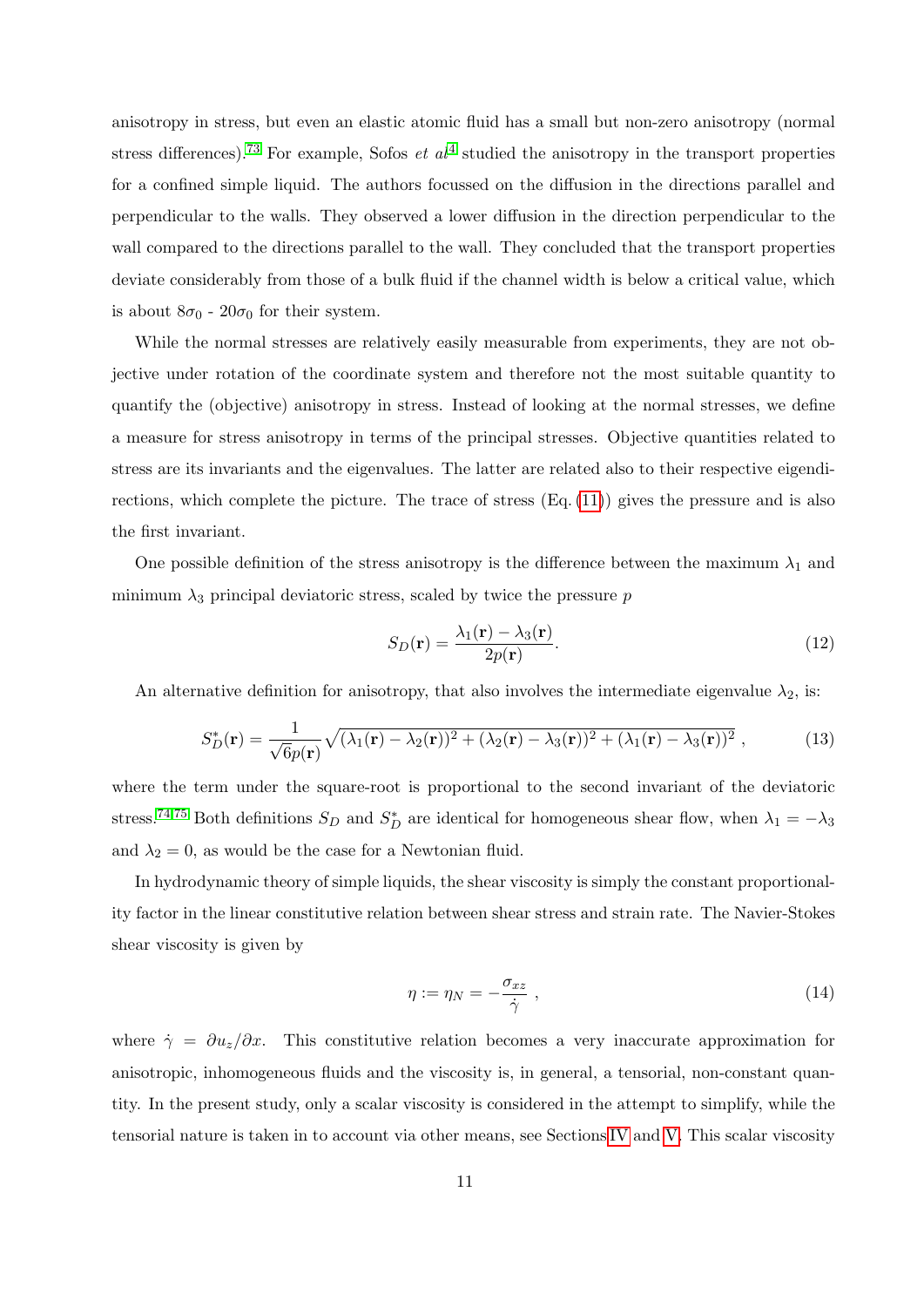approaches a Newtonian viscosity in the bulk region, whereas it is known to be inaccurate where the fluid is strongly inhomogeneous.<sup>[21](#page-38-21)</sup>

## <span id="page-11-0"></span>IV. CONSTITUTIVE MODEL WITH ANISOTROPIC STRESS

The relations between macroscopic quantities (such as those derived in Section [III\)](#page-5-0) can be described in terms of a constitutive model. If only sufficiently small body forces are considered, the system can be treated as longitudinally homogeneous and the fields can be averaged over the directions parallel to the walls (i.e., the  $y$ - and  $z$ -direction).<sup>[20](#page-38-8)</sup> Since the fields vary only in x-direction and we are interested in a constitutive model for an anisotropic, inhomogeneous fluid, only the direction perpendicular to the walls is considered here as spatial variable.

One can decompose the stress into an isotropic (pressure) and a deviatoric part

<span id="page-11-1"></span>
$$
\sigma = p\mathbf{1} + \sigma^D \t{,} \t(15)
$$

where 1 is the unit tensor, and  $\sigma^D$  is the (trace-free) deviatoric stress. For a Newtonian fluid, the second term is the viscous stress component:

<span id="page-11-2"></span>
$$
\boldsymbol{\sigma}_N^D = -2\eta \boldsymbol{S} = -\eta \left( \nabla \boldsymbol{u} + (\nabla \boldsymbol{u})^{\mathrm{T}} \right) , \qquad (16)
$$

where  $\eta$  is the shear viscosity, and S the strain rate tensor (i.e., the symmetrized velocity gradient  $\nabla u$ , where the transposed is indicated by a superscript T). Note that the pressure and the shear viscosity are constant across the system in a homogeneous Newtonian fluid at constant temperature. A positive pressure  $p$  indicates that the system is dominated by repulsive forces, according to our sign convention.

In a planar Poiseuille geometry where  $u<sub>z</sub>$  is the only non-zero component of the streaming velocity, the symmetric strain rate tensor is given by

$$
S = \frac{1}{2} \begin{pmatrix} 0 & 0 & \dot{\gamma} \\ 0 & 0 & 0 \\ \dot{\gamma} & 0 & 0 \end{pmatrix} . \tag{17}
$$

The strain rate tensor  $S$  can also be expressed in terms of its eigenvalues  $\pm \frac{\dot{2}}{2}$  $\frac{\gamma}{2}$  and eigen-orientation  $\alpha$ (with  $\alpha = \pm \frac{\pi}{4}$  $\frac{\pi}{4}$ ), representing the magnitude and the orientation of the tensile (+) and compressive (−) direction of the strain rate, respectively. As convention, we define "the orientation" of the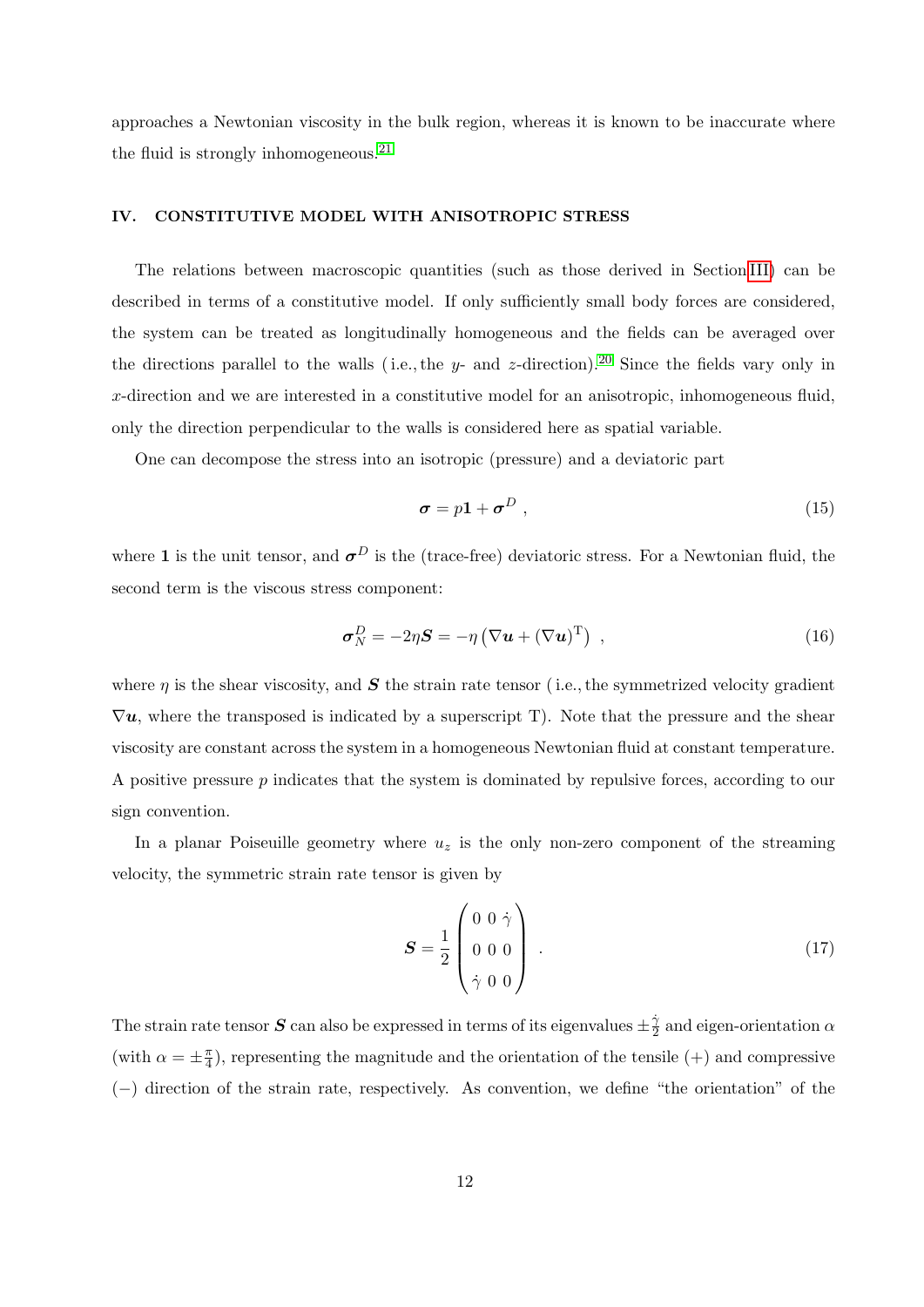tensor as the angle  $\alpha$  the largest (positive) eigenvalue has with the horizontal. Consequently

<span id="page-12-0"></span>
$$
\mathbf{S} = \frac{\dot{\gamma}}{2} \mathbf{D}(\alpha) := \frac{\dot{\gamma}}{2} \mathbf{R}(\alpha) \cdot \mathbf{1}_D \cdot \mathbf{R}^{\mathrm{T}}(\alpha) = \frac{\dot{\gamma}}{2} \mathbf{R}(\alpha) \cdot \begin{pmatrix} 1 & 0 & 0 \\ 0 & 0 & 0 \\ 0 & 0 & -1 \end{pmatrix} \cdot \mathbf{R}^{\mathrm{T}}(\alpha) ,
$$
 (18)

which defines a unit-deviator  $\mathbf{D}(\alpha)$ , where a special case is  $\mathbf{1}_D := \mathbf{D}(0)$ , with the eigenvectors rotated (counter-clockwise) about an angle  $\alpha$  around the y-axis, i.e., inside the x-z-plane, with the rotation matrix

$$
\boldsymbol{R}(\alpha) = \begin{pmatrix} \cos \alpha & 0 & -\sin \alpha \\ 0 & 1 & 0 \\ \sin \alpha & 0 & \cos \alpha \end{pmatrix},\tag{19}
$$

that rotates a vector about an angle  $\alpha$  in counter-clock-wise direction around the y-axis (with the y-axis pointing away from the observer) when acting on it, e.g.,  $\mathbf{R} \cdot (\alpha)(1,0,0)^{\mathrm{T}} = (\cos \alpha, 0, \sin \alpha)^{\mathrm{T}}$ .

Substituting  $\alpha = \pi/4$  in expression [\(18\)](#page-12-0) yields

$$
\mathbf{S} = \frac{\dot{\gamma}}{2} \mathbf{D}(\pi/4) = \frac{\dot{\gamma}}{2} \begin{pmatrix} 0 & 0 & 1 \\ 0 & 0 & 0 \\ 1 & 0 & 0 \end{pmatrix} , \qquad (20)
$$

which defines the shear unit-deviator  $\mathbf{D}(\pi/4)$ , with the eigenvectors rotated by an angle of  $\alpha = \pi/4$ around the y-axis. Note that the form of the velocity gradient in our system is thus

$$
\mathbf{S} = \frac{1}{2} \epsilon^D \mathbf{D} (\phi_\epsilon = \pm \pi/4) \;, \tag{21}
$$

throughout the system and the position-dependence only enters in the shear rate,  $\epsilon^D = |\dot{\gamma}(x)| \ge 0$ . The sign of the strain-rate orientation, in the planar Poiseuille geometry, corresponds to the left (-) or the right (+) side of the symmetry axis and is contained in  $\phi_{\epsilon}$ , but not in the (positive) shear-rate.

## A. Non-Newtonian flow for simple shear

A similar expression can be formulated for a non-Newtonian fluid stress, as studied in the present work. Ideally, for a channel geometry, the constitutive model could be formulated with as little as four variables; one stress (pressure) for the isotropic part, two (eigenvalues of the deviatoric stress) for the anisotropic part and the orientation  $\phi_{\sigma}$  of the stress-deviator. Note that in practice,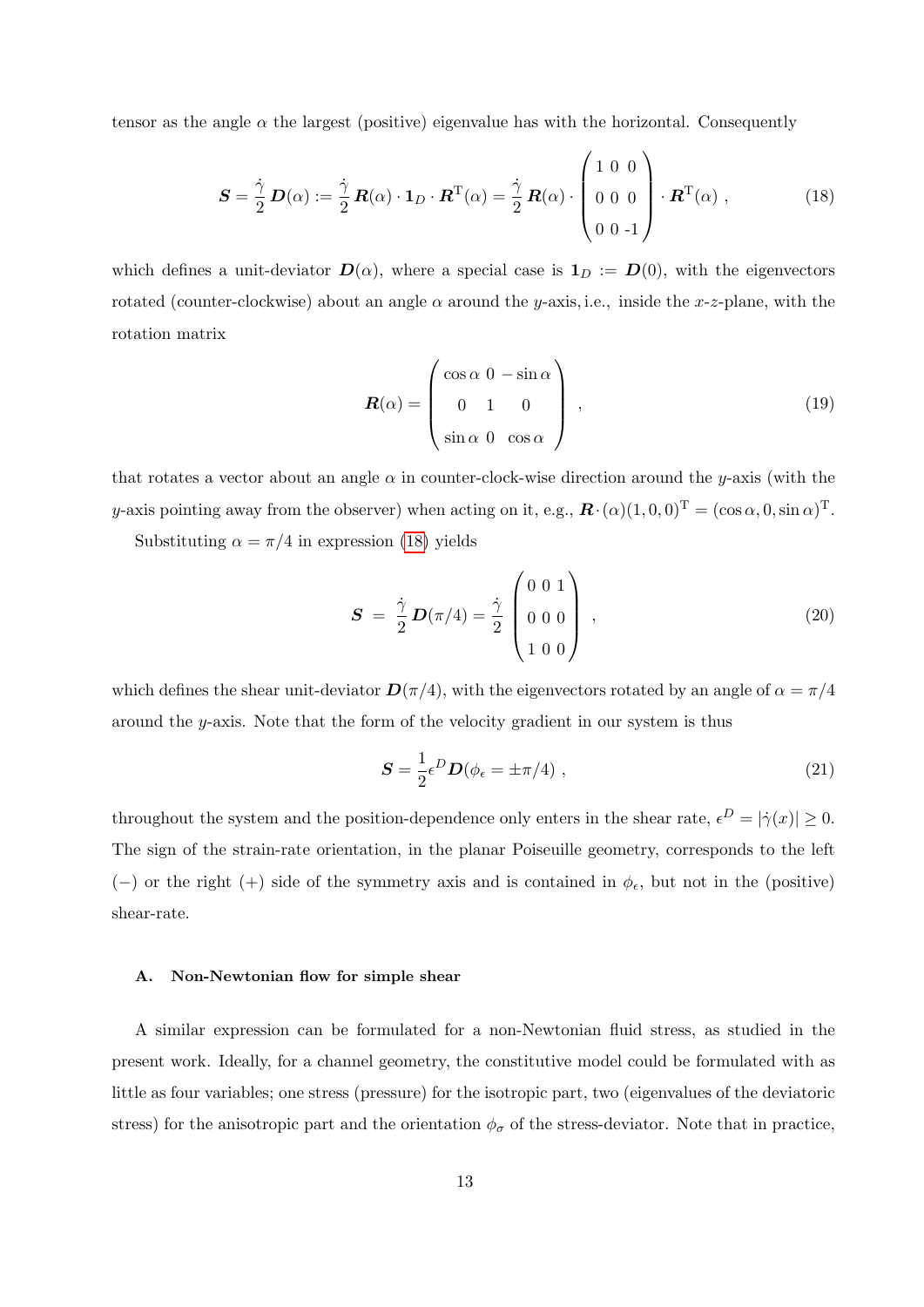for more general flow situations, additional parameters, e.g. orientations, might be necessary. The constitutive relation then takes the form

<span id="page-13-3"></span>
$$
\boldsymbol{\sigma}^D = |\sigma^D| \mathbf{D}(\phi_{\sigma}) = \eta^D \epsilon^D \mathbf{D}(\phi_{\sigma}) = \eta^D \epsilon^D \left[ R(\Delta \phi) \cdot \mathbf{D}(\phi_{\epsilon}) \cdot R^T(\Delta \phi) \right] , \qquad (22)
$$

with the difference in orientation  $\Delta \phi := \phi_{\sigma} - \phi_{\epsilon}$  between stress and strain rate tensors. Even though non-linear due to the rotation operation, the model is objective by construction, since only orientation-differences show up and all quantities with physical units are positive, which allows to define the objective "viscosity"

<span id="page-13-0"></span>
$$
\eta^D := |\sigma^D| / \epsilon^D \tag{23}
$$

as displayed in Section. [V A](#page-16-0) (Figure [9\)](#page-23-0). Note that Eq. [\(23\)](#page-13-0) assumes that the stress tensor has the same "shape" as the strain-rate tensor, which is not true in our system (see below) so that we present an advanced, general model for the deviatoric stress in the next subsection.

### B. A general non-Newtonian flow model for simple shear

For a non-Newtonian fluid the decomposition of stress in its isotropic and deviatoric parts in Eq. [\(15\)](#page-11-1) contains the pressure  $p$ , which is now a function of the x-position. The second part is the deviatoric stress, which is not simply proportional to the strain rate tensor times a constant scalar viscosity, but contains the rotation of the eigensystem about an angle  $\Delta \phi$ . For decomposition, an alternative approach needs to be invoked: First, the (deviatoric) stress tensor is rotated by  $\alpha = -\phi_{\sigma}$  around the y-axis to obtain its diagonal form

<span id="page-13-1"></span>
$$
\mathbf{R}^{\mathrm{T}}(\phi_{\sigma}) \cdot \boldsymbol{\sigma}^{D} \cdot \mathbf{R}(\phi_{\sigma}) = \begin{pmatrix} \lambda_{1} & 0 & 0 \\ 0 & \lambda_{2} & 0 \\ 0 & 0 & \lambda_{3} \end{pmatrix} .
$$
 (24)

The principal deviatoric stresses  $\lambda_i$  are the eigenvalues of the deviatoric stress tensor, sorted as  $\lambda_1 \geq \lambda_2 \geq \lambda_3$ , the principal orientation follows from the corresponding eigenvectors.<sup>[83](#page-40-11)</sup> Since the trace of the (principal) deviatoric stress tensor is zero, it can be expressed in terms of two principal stresses by substituting  $\lambda_3 = -(\lambda_1 + \lambda_2)$ . Splitting the right-hand side of Eq. [\(24\)](#page-13-1) into two tensors and rotating them back to the Cartesian system gives the deviatoric stress

<span id="page-13-2"></span>
$$
\boldsymbol{\sigma}^{D} = \mathbf{R}(\phi_{\sigma}) \cdot \begin{pmatrix} 1 & 0 & 0 \\ \lambda_{1} & 0 & 0 & 0 \\ 0 & 0 & -1 & 0 \end{pmatrix} + \lambda_{2} \begin{pmatrix} 0 & 0 & 0 \\ 0 & 1 & 0 \\ 0 & 0 & -1 & 0 \end{pmatrix} \cdot \mathbf{R}^{T}(\phi_{\sigma}).
$$
 (25)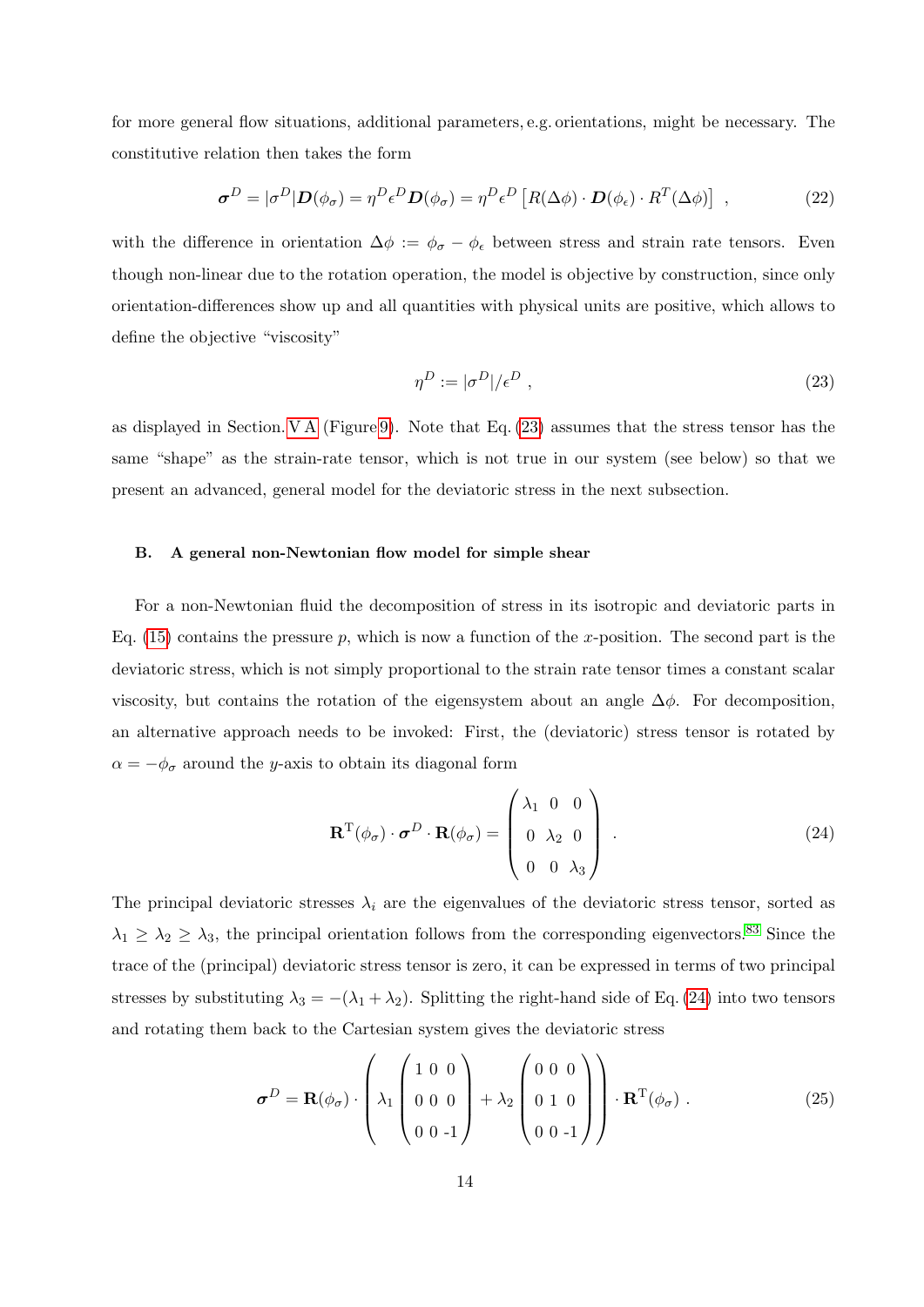For the special case of a Newtonian fluid, one has  $\lambda_1 = \eta |\dot{\gamma}|/2$ ,  $\lambda_2 = 0$  and  $\phi_{\sigma} = \pm \pi/4$  for the left and right half of the channel, respectively. In this case, Eq. [\(25\)](#page-13-2) reduces to Eq. [\(16\)](#page-11-2). For a non-Newtonian fluid, however, the pressure, the orientation angle  $\phi_{\sigma}$  and the two factors  $\lambda_1$  and  $\lambda_2$ of the deviatoric stress can depend explicitly on the position, and e.g., on density or temperature, and on the other variables (and themselves) too.

Considering the ratio of  $\xi_{\sigma} := \lambda_2/\lambda_1$  allows to classify the deviatoric stress tensor uniquely according to its "shape", i.e., values of  $\xi_{\sigma} = 1, 1/2, 0, \text{ and } -1/2$  correspond to the special cases of (i) axial tension, (ii) mixed, (iii) simple shear, and (iv) axial compression, respectively. The ratio  $\xi_{\sigma}$  is strongly oscillating across the channel between values somewhat larger than +1/2 and -1/2 (data not shown).

#### <span id="page-14-0"></span>C. Non-Newtonian Flow model – special cases

The magnitude of  $\lambda_2$  and the difference in orientation  $\Delta \phi = \phi_{\sigma} - \phi_{\epsilon}$  are both quantifying the deviation from ideal Newtonian flow behavior. The stress-anisotropy definitions from Eqs. [\(12\)](#page-10-0) and [\(13\)](#page-10-1) thus translate to  $S_D = \lambda_1(1 + \xi_\sigma/2)/p = (\lambda_1 + \lambda_2/2)/p$  and  $S_D^* = \lambda_1\sqrt{1 + \xi_\sigma + \xi_\sigma^2}/p =$  $\sqrt{\lambda_1^2 + \lambda_1 \lambda_2 + \lambda_2^2}/p$  – identical to first order in the limit case  $\lambda_2 \ll \lambda_1$ .

Case 1:  $\lambda_2 = 0, \Delta \phi \neq 0$ 

Thus, even for the second eigenvalue vanishing, i.e.,  $\lambda_2 = 0$ , the flow behavior can be classified as non-Newtonian if  $\Delta \phi \neq 0$ . More specific, the special case  $\lambda_2 = 0$ , for arbitrary non-collinear stress-strain relations<sup>[84](#page-40-12)</sup> is equivalent to

$$
\boldsymbol{\sigma}^{D} = \lambda_{1} \begin{pmatrix} \cos^{2}(\phi_{\sigma}) - \sin^{2}(\phi_{\sigma}) & 0 & 2\cos(\phi_{\sigma})\sin(\phi_{\sigma}) \\ 0 & 0 & 0 \\ 2\cos(\phi_{\sigma})\sin(\phi_{\sigma}) & 0 - \cos^{2}(\phi_{\sigma}) + \sin^{2}(\phi_{\sigma}) \end{pmatrix} = \lambda_{1} \begin{pmatrix} \cos(2\phi_{\sigma}) & 0 & \sin(2\phi_{\sigma}) \\ 0 & 0 & 0 \\ \sin(2\phi_{\sigma}) & 0 & -\cos(2\phi_{\sigma}) \end{pmatrix},
$$
\n(26)

which leads to  $\sigma_{xy} = \lambda_1 \sin(2\phi_\sigma)$  and the normal stress differences  $\mathcal{N}_1 = \sigma_{xx} - \sigma_{zz} = 2\lambda_1 \cos(2\phi_\sigma)$ and  $\mathcal{N}_2 = \sigma_{xx} - \sigma_{yy} = \mathcal{N}_1/2$ .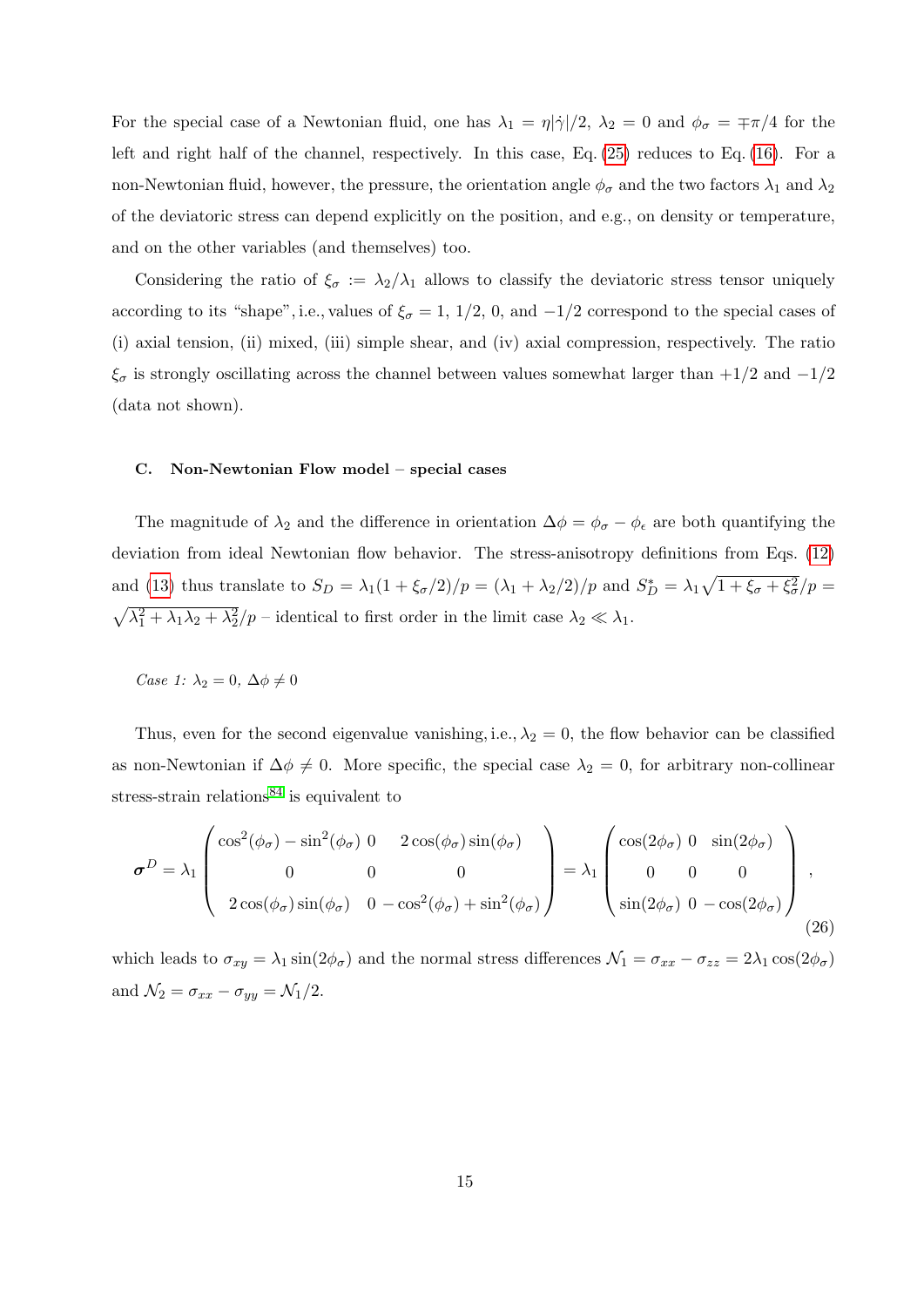Case 2:  $\Delta \phi = 0, \lambda_2 \neq 0$ 

In the special (collinear) case  $\phi_{\sigma} = \pm \pi/4$ , the deviatoric stress is

$$
\boldsymbol{\sigma}^D = \begin{pmatrix} -\lambda_2/2 & 0 \pm (\lambda_1 + \lambda_2/2) \\ 0 & \lambda_2 & 0 \\ \pm (\lambda_1 + \lambda_2/2) & 0 & -\lambda_2/2 \end{pmatrix},
$$
(27)

which leads to  $\sigma_{xy} = \pm(\lambda_1 + \lambda_2/2) = \pm pS_D$ , and the normal stress differences  $\mathcal{N}_1 = \sigma_{xx} - \sigma_{zz} = 0$ and  $\mathcal{N}_2 = \sigma_{xx} - \sigma_{yy} = -3\lambda_2/2$ .

A collinear stress-strain relation with first normal stress difference vanishing is thus equivalent to our model for  $2\mathcal{N}_2/3 = -\lambda_2 \neq 0$ . In this case, to be consistent with Eq. [\(22\)](#page-13-3), the (positive) deviatoric stress magnitude above, can be defined as  $\lambda_1 = |\sigma_D| = pS_D^* = \sqrt{J_2(\sigma^D)}$  $\sqrt{1/3}\,\sigma_{\text{von Mises}}$ , i.e., the square-root of the second invariant of the deviatoric stress tensor, and proportional to the well-known von Mises planar stress.

Note that the general non-Newtonian fluid will involve not only a rotation about the  $y$ -axis, but also around a second axis in the  $x-z$ -plane, however, we disregard this possibility here, because of the symmetry of the channel flow geometry.

### <span id="page-15-0"></span>V. SIMULATIONS

In this section, we present various macroscopic fields, among which scalar variables such as: density, temperature and pressure as well as vector fields like streaming velocity and tensorial fields like velocity gradient and stress across the channel. Viscosity as a combined quantity is also discussed. A study of the influence of different temperatures and body forces on the fluid properties are presented in Subsections [V B](#page-23-1) and [V C,](#page-27-0) respectively. The dependence of density and (to a lesser extend) velocity profiles on body forces and temperature have been well-documented in a number of studies.  $6,14,76$  $6,14,76$  $6,14,76$  Therefore, we focus on the influence on stress fields and we discuss the aforementioned quantities in less detail, unless our observations deviate from earlier work.

The presented results correspond, unless stated otherwise, to a channel of width  $W = 11.1$ , and average fluid density  $\rho = 0.8$ , body force  $f = 0.1$  acting in negative z-direction and a temperature  $T = 1.0$ . The equations of motion are integrated using a velocity Verlet algorithm with a time step  $dt = 0.001$ . After equilibration, the steady-state simulation results are averaged by means of 5000 snapshots over a period of time of 5000 (i.e.  $\Delta t = 1$ ).  $M = 134$  data points are used across the channel, so that the points are separated by  $\Delta x = W/M \approx 0.08$ . The standard smoothing length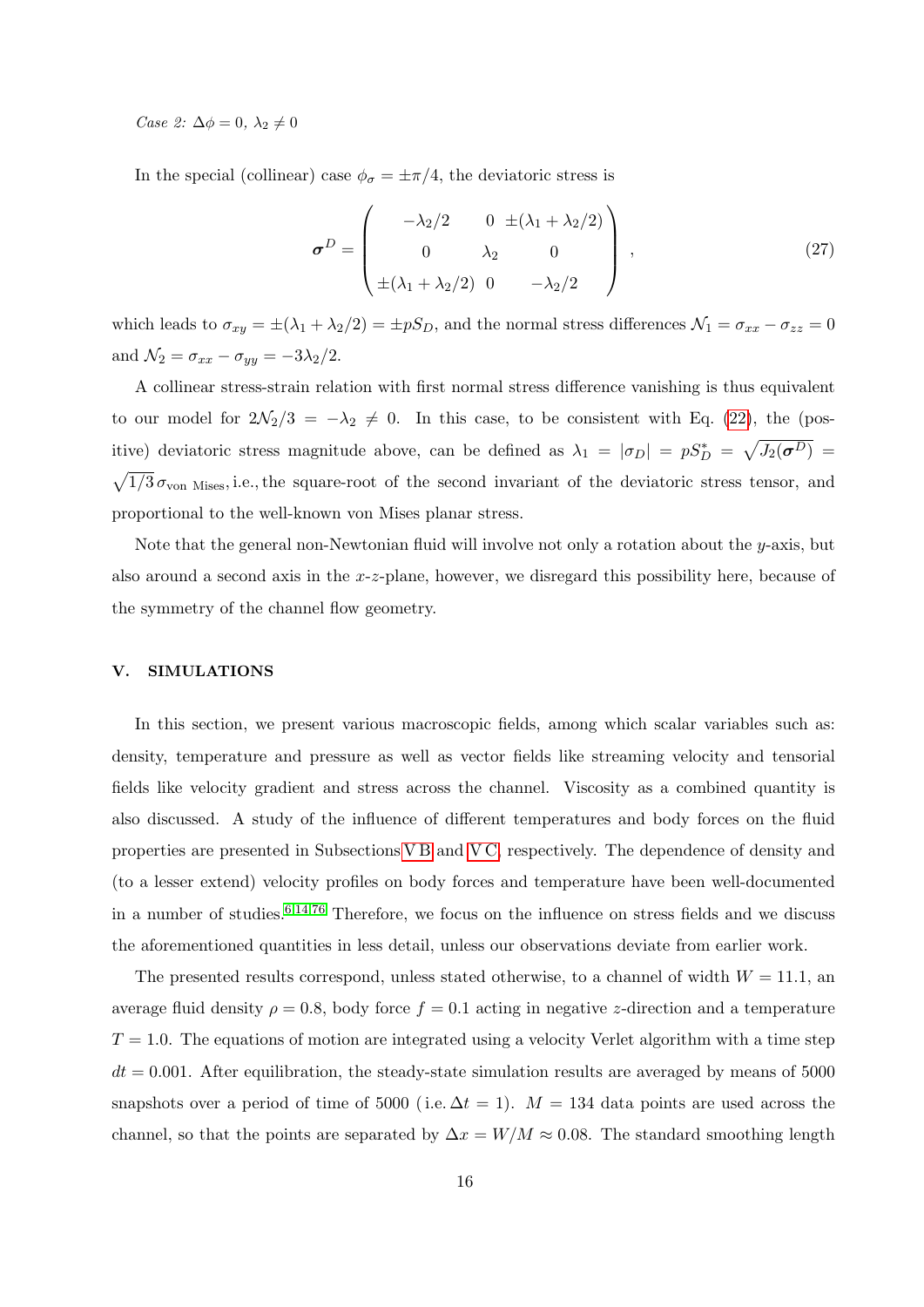is  $w = 0.1$ . For the fits of several quantities in the bulk, the region within a distance of 3.5 of either wall is disregarded as the inhomogeneity is too strong. As mentioned in Section [II,](#page-4-0) all quantities are reported in reduced Lennard-Jones units.

#### <span id="page-16-0"></span>A. Reference system

#### 1. Density, velocity, strain rate and temperature profiles

Figure [2](#page-17-0) shows the density profile, where the oscillations indicate the existence of distinct fluid layers. For a confinement of about  $W \leq 11.1$ , in combination with the present temperature and average density, this 'layering' occurs across the whole channel, forming a discontinuously structured/layered liquid medium. While the oscillations are present across the whole channel, their magnitude increases towards the walls. In the center, the time- and space-averaged density profile still shows a clear structure, whereas no clear layers are observed in a snapshot of the fluid (not shown). The part of the channel where the fluid behaves (almost) as a bulk fluid, is indicated by the two vertical lines in Figure [2.](#page-17-0) The oscillations in density against the x-position for different channel widths was studied in more detail in Hartkamp and Luding.[77](#page-40-14) Their main result was the observation of well-defined oscillations of wavelength 0.93, with an exponential decay towards the center of the channel, where the wall effects from left and right can be superposed.[77](#page-40-14) As the channel width increases, the layering near the wall remains and loses its dependence on the channel width. Furthermore, the density in the center converges to a bulk density, as the effect of the walls in this region decreases. The magnitude and the extent of the inhomogeneity in density depends, in addition to channel width, on the average fluid density, as well as on the interaction parameters between fluid atoms and between fluid and wall. This parameter dependence is not studied here.

Figure [3](#page-18-0) shows the streaming velocity in z-direction and the derivative of the streaming velocity with respect to x. The streaming velocity profile from Eq.  $(5)$  is approximately quadratic in the bulk ( i.e., between the vertical lines in Figure [3\)](#page-18-0) and deviates from quadratic near the walls. Similar to density, the velocity profile shows variations/oscillations next to the wall, which quickly disappear away from the wall. The oscillations lead to sign changes of the strain rate profile, locally near the walls. This phenomenon is known to occur in strongly confined dense fluids as a consequence of the layering of the atoms.<sup>[23](#page-38-14)</sup> The atoms in the layers (with higher density) move with similar velocity, while slip occurs between them (at low density). Note that the formation of layers is enhanced by the fixed regular lattice walls. This enables us to study a clear breakdown of the continuum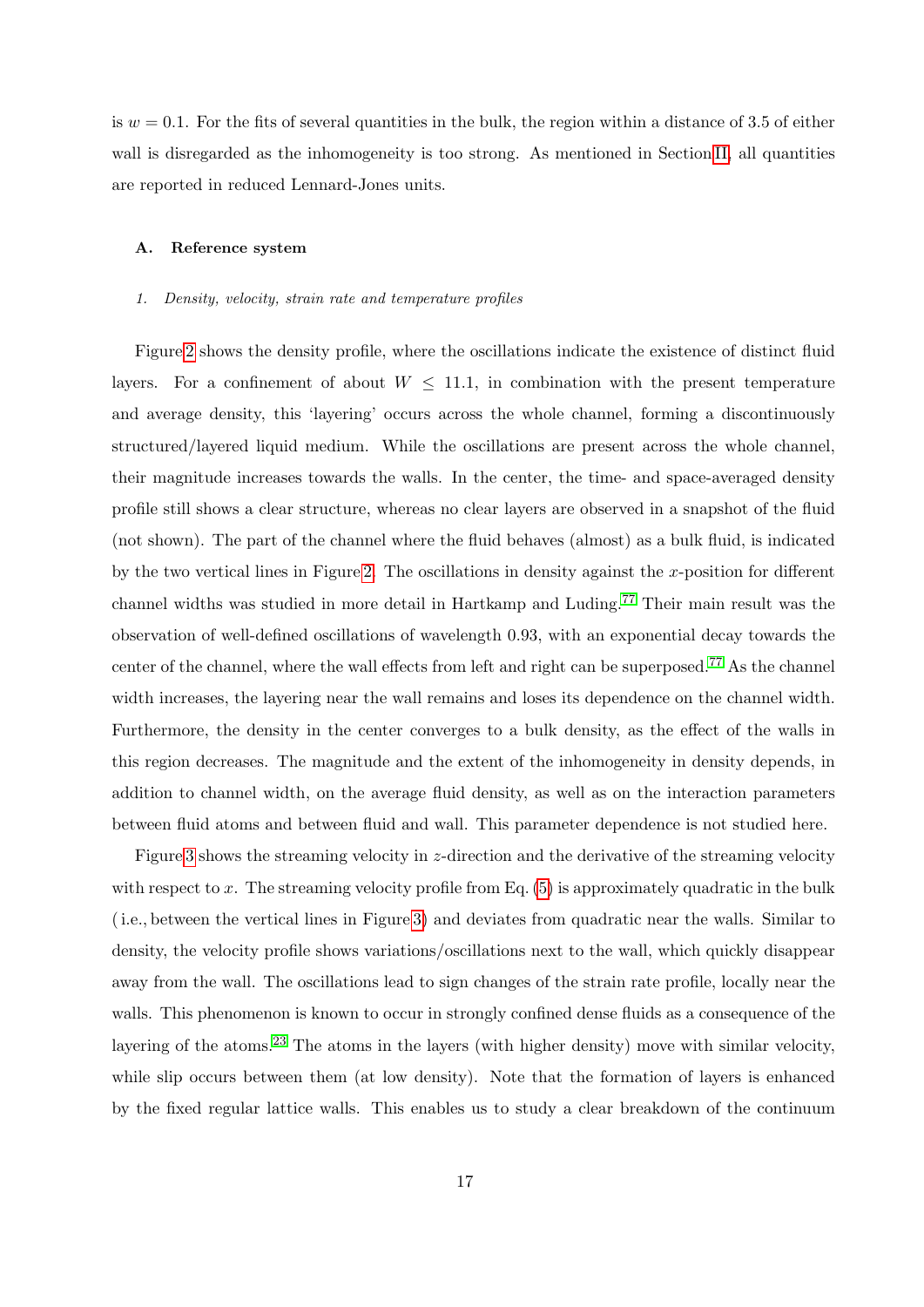

<span id="page-17-0"></span>FIG. 2: Density from our reference simulation, across a channel of width  $W = 11.1$  for a body force of  $f = 0.1$ . The fluid has an average density of  $\rho = 0.8$  and a temperature  $T = 1.0$ . All quantities are reduced with the Lennard-Jones parameters. The data is averaged over 5000 snapshots over a period of time of 5000 (i.e.,  $\Delta t = 1$ ). The profile shows  $M = 134$  data points on a mutual distance of  $\Delta x \approx 0.08$ . The range of the x-axis is taken to be bound by the centers of wall particles closest to the fluid. The part of the channel between the vertical lines at  $x = \pm 2.06$  is where the fluid behaves approximately as a bulk fluid.

behavior in a channel that is wider than in some other studies.<sup>[22](#page-38-10)</sup> A quadratic streaming velocity would result in a linear strain rate profile. The averaged profiles in Figure [3\(b\)](#page-18-1) are approximately linear in the bulk region, oscillate through the layers and drop to zero at the walls (a zero strain rate corresponds to a locally flat streaming velocity profile). When atoms are so close to a wall that they penetrate the lattice, then they do not have the freedom to move in a direction parallel to the wall. Hence, at this x-location, the streaming velocity and its gradient approach zero.

Figure [4](#page-18-2) shows the temperature profile across the channel. It is slightly higher than the target value of  $T = 1$ . Towards the center of the channel, where the fluid is not thermostatted, the average temperature increases up to  $T \approx 1.015$  plus or minus fluctuations, that are small compared to the average value. Furthermore, the profile shows a slight asymmetry due to statistical uncertainty. The fact that the temperature profile is uniform (within 2%) across the channel indicates that the local thermostats are sufficient to maintain a constant temperature in the whole domain. In contrast, thermostatting the fluid with a global thermostat has shown to result in a less uniform temperature profile.[58](#page-39-16) The thermostatting method assumed a constant streaming velocity profile across the thermostatting slabs. In order to verify that the consequences of this assumption are small, a simulation with 12 individually thermostatted layers of width  $W = 0.5$  (instead of  $W = 1$ ) is run. No significant difference was noted between the temperature profile from both simulations. The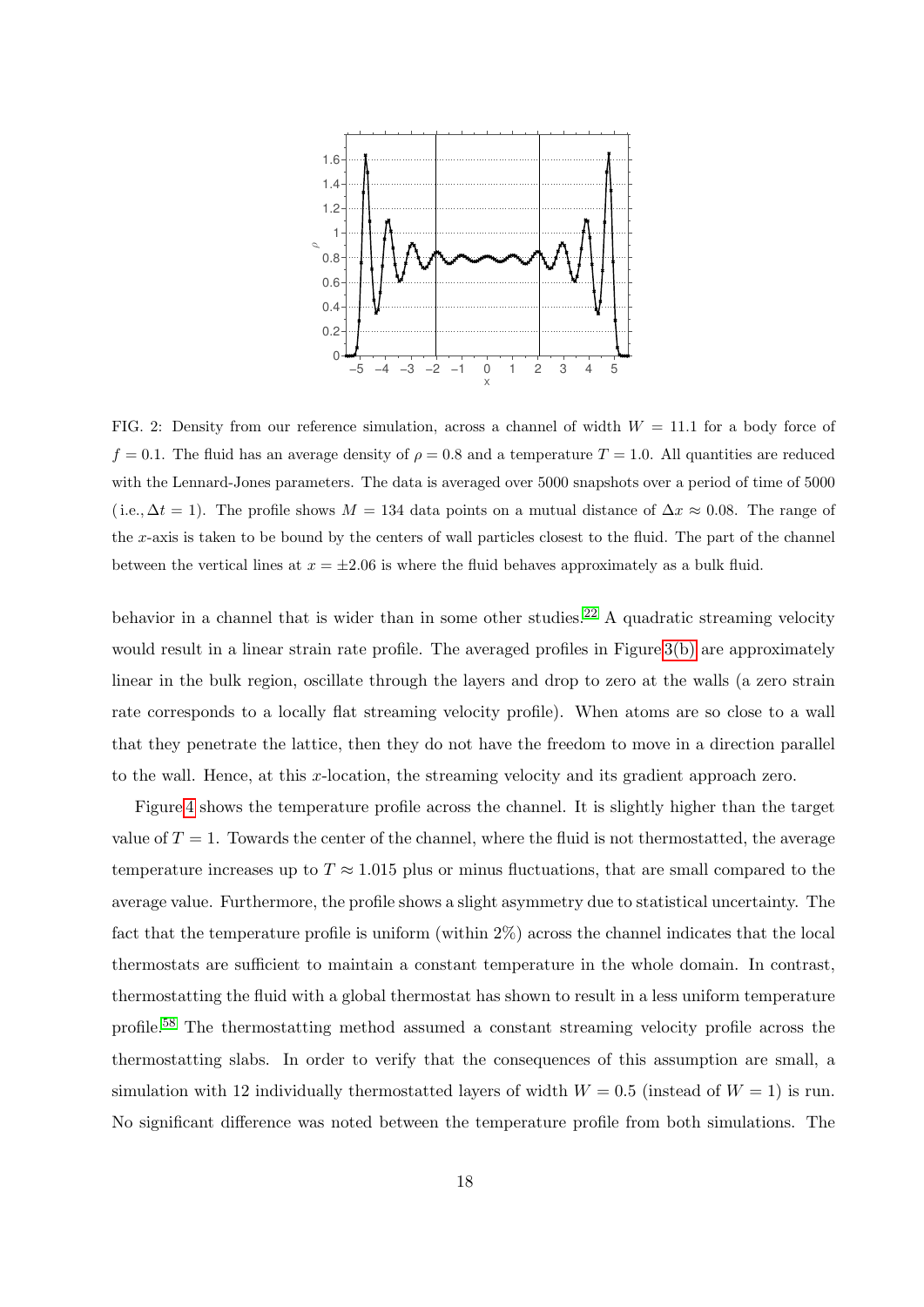

<span id="page-18-0"></span>FIG. 3: Streaming velocity (a) and strain rate (b) across the channel. The averaged data, displacement averaging method and fits of the averaged data are shown. The simulation and averaging parameters are given in Figure [2.](#page-17-0) The quadratic fit of the velocity profile is made in the bulk region, that lies between the vertical lines at  $x = \pm 2.06$ . Differentiating the quadratic fit of the displacement velocity profile with respect to x gives a slope of  $\dot{\gamma}/x = 0.0401$  for the strain rate profile, consistent with the fit.

<span id="page-18-1"></span>

<span id="page-18-2"></span>FIG. 4: Temperature across the channel. The dashed red line indicates the target value.

average temperature of the fluid was less than one per cent different for both simulations, though the kinetic and configurational stress are slightly more different  $(< 1\%$  and  $< 3\%$ , respectively).

#### 2. Stress profiles

Figure [5](#page-19-0) shows the normal stresses and the pressure across the channel. Note that the stresses in a strongly confined fluid are very high; a reduced unit stress  $\sigma_{ii} = 1$  corresponds to a stress of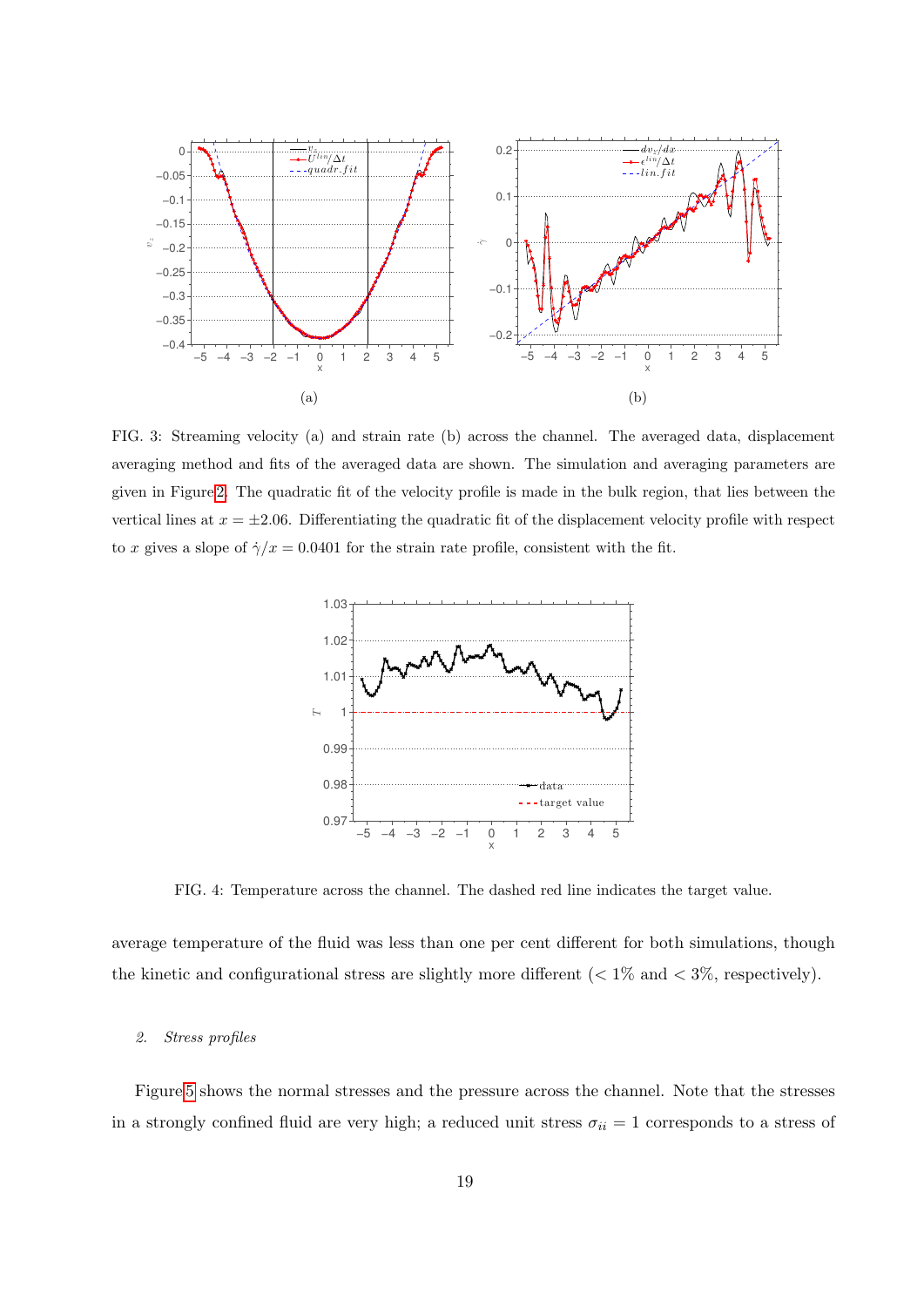

<span id="page-19-0"></span>FIG. 5: Normal stresses components (where the labels  $xx$ ,  $yy$  and  $zz$  refer to the ii component of the stress tensor) and pressure  $p$  across the channel. The nominal stress on the walls is shown on the left and right side as crosses ×.

 $\sigma_{ii}^* = 42$  MPa for Argon. The fact that the normal stresses are not identical indicates that the stress is anisotropic in general, but here it is isotropic in the  $yz$ -plane. The (continuum) conservation equation of linear x-momentum requires that  $d\sigma_{xx}/dx = 0$  in steady-state, which is approximately satisfied by the constant profile for  $\sigma_{xx}$  if the system is in mechanical equilibrium. The average value of  $\sigma_{xx}$  agrees, within one percent, with the nominal stress (i.e., the time-averaged force on the walls divided by the area of the walls), which is denoted with  $\forall x$ . The derivatives of the other normal stresses with respect to  $x$  are not restricted by the conservation equations. The profiles of  $\sigma_{yy}$  and  $\sigma_{zz}$  oscillate near the walls and approach the value of  $\sigma_{xx}$  in the center of the channel. Since the pressure is the average of the normal stresses, the pressure profile shows a similar oscillatory behavior as  $\sigma_{yy}$  and  $\sigma_{zz}$ , with smaller oscillations. The peaks and troughs in pressure roughly (but not exactly) correspond to a high and low local density, respectively.

Figure [6](#page-20-0) shows the kinetic and configurational parts of normal stresses  $\sigma_{xx}$  and  $\sigma_{zz}$ . The yy and zz normal stress are identical to each other, this applies to both their kinetic and configurational parts and  $\sigma_{yy}$  is not explicitly shown here. This agreement implies that the flow (which is in the z-direction) does not affect either of the perpendicular normal stress components visibly. The fact that the kinetic and the configurational parts of the normal stress profiles oscillate around the same average value is a consequence of the temperature and density of the fluid and is not the case in general (see Figure [12\)](#page-26-0). The kinetic normal stresses are all equal and can be expressed in terms of number density n and temperature T:  $\sigma_{ii}^K = nT$  for each direction i.<sup>[71](#page-40-6)</sup> The configurational stress profiles are coupled to density in a more complicated way. A positive configurational stress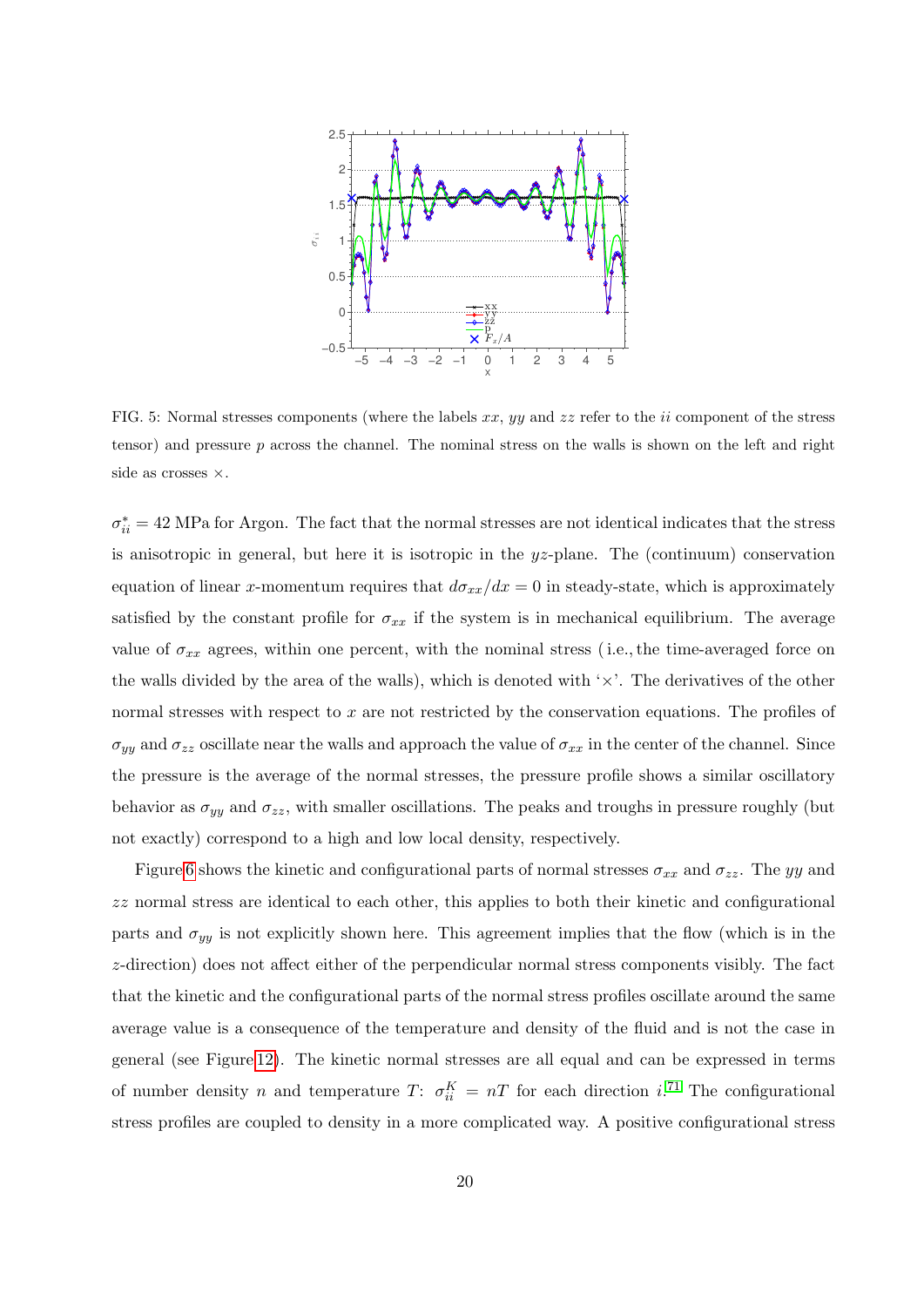<span id="page-20-1"></span>

<span id="page-20-0"></span>FIG. 6: The total (T) normal stress in the xx- (a) and zz-direction (b), decomposed into its kinetic  $(K)$ and configurational  $(U)$  contribution.

implies that the few strong repulsive forces dominate the many weaker attractive forces. This can be seen as an effect of the inhomogeneity in the distribution of the atoms. Alternatively, in a perfect crystal lattice without thermal motion, at the same density, the forces would all be in the attractive regime. The oscillations in both parts of  $\sigma_{zz}$  are in phase with each other in the center of the channel and become out of phase towards the wall. Furthermore, for the configurational profile, it can be seen that the peak closest to the wall is lower than the adjacent peak, the minimum being even negative, which corresponds to attractive forces.

These observations can be understood better by looking at the interactions between atoms near the wall. A distinction can be made between interactions within a dense layer and interactions between atoms in adjacent layers. The former type of interactions is mostly oriented in the  $y-z$ plane, whereas the latter type of interaction has a larger contribution in the x-direction due to the directions of the forces (see Eq. [\(10\)](#page-9-1)). Also the typical interaction lengths are not the same for these two types of interactions, due to a difference in the distribution of atoms within and perpendicular to the layers. The distribution of the atoms in the layers nearest to the walls is strongly influenced by the properties of the walls, which in turn has a major influence on the stress profile. Due to the many factors and the strong nonlinear interaction forces, more study is required in order to get a quantitative understanding of the stress profiles in a strongly confined fluid. This is not pursued in the present work.

Since the fluid is confined in x-direction and has a streaming velocity only in the z-direction, while the y-direction is neutral, the only non-zero shear stresses are  $\sigma_{xz} = \sigma_{zx}$ , equal due to the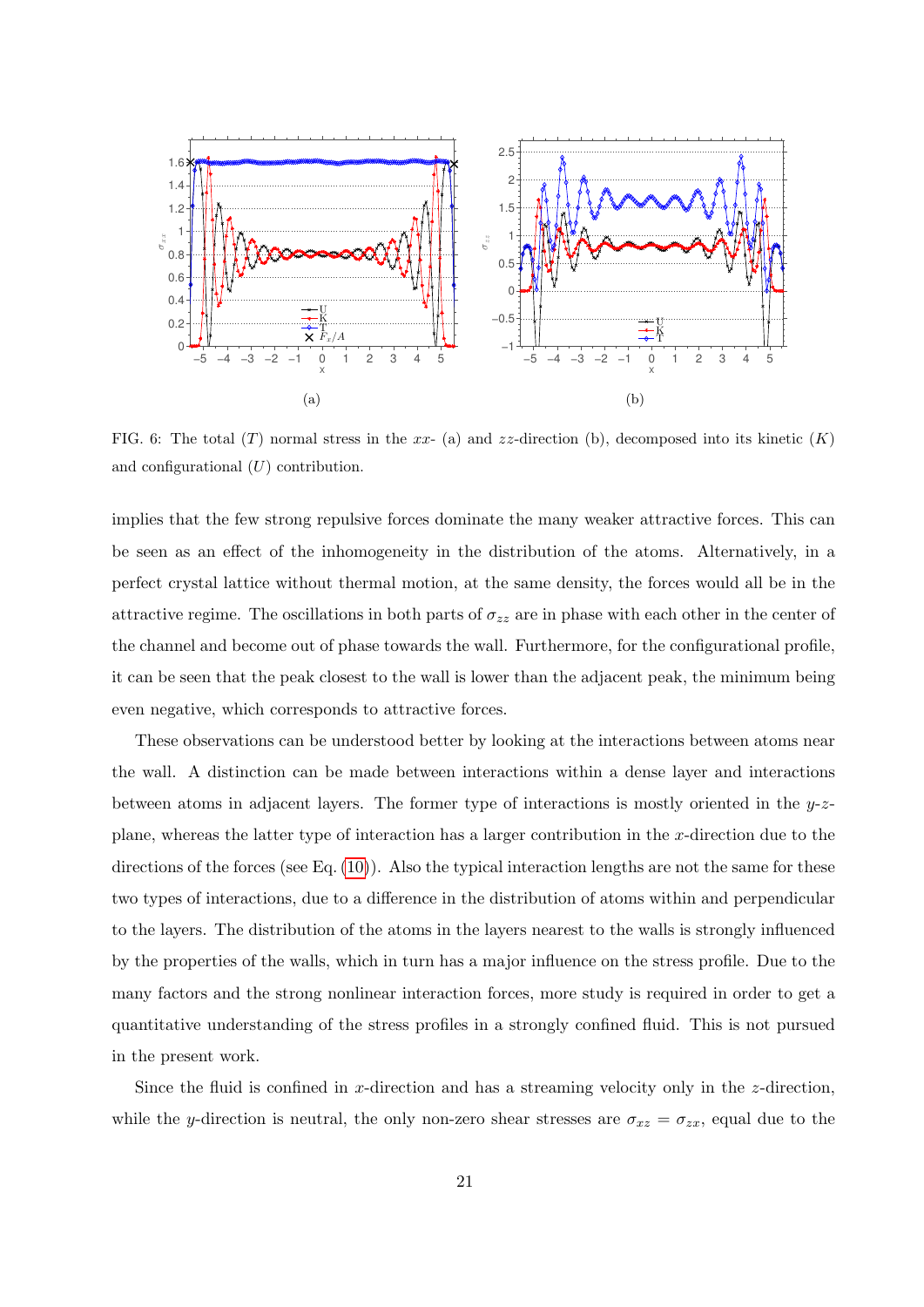

<span id="page-21-1"></span>FIG. 7: Shear stress across the channel compared to the integrated momentum conservation equation (IMC, Eq. [\(28\)](#page-21-0)). The inset zooms in on the left near-wall region. The nominal stress along the walls is shown on the left and right side as  $\times$ . The linear fit to the bulk regime (not shown) gives  $\sigma_{xz} = -0.0784x$ .

symmetry of the stress tensor. The shear stress, shown in Figure [7,](#page-21-1) follows a linear trend with superimposed oscillations near the walls. These oscillations are much less pronounced than those in the normal stresses. Similar to  $\sigma_{xx}$ , the shear stress profile for a continuum fluid is restricted by the conservation equation of linear z-momentum. By integrating this momentum conservation equation  $(MC)^{20}$  $(MC)^{20}$  $(MC)^{20}$ , a profile can be calculated to validate the shear stress

<span id="page-21-0"></span>
$$
\sigma_{xz}(x) = -f \int_0^x n(x') dx'.
$$
\n(28)

Figure [7](#page-21-1) shows that the shear stress profile obtained from Eq. [\(28\)](#page-21-0) is very close to the measured shear stress data. Also the tangential force on the walls divided by the area of the walls are in agreement with the local shear stress at the walls. We have also looked at the contributions of kinetic and configurational shear stress. The kinetic shear stress is known to be small compared to the configurational part,  $7,46,78$  $7,46,78$  $7,46,78$  as confirmed by our data (not shown).

#### 3. Transport properties

Figure [8](#page-22-0) shows the shear stress as a function of strain rate across the channel. Nonlinearities appear in the near-wall region, which indicate departure from Newtonian behavior. In the bulk, the negative ratio between the local shear stress and strain rate is a measure for the shear viscosity. The figure shows that this simple constitutive assumption is not valid away form the center of the channel (as discussed in Section [IV\)](#page-11-0), since the shear stress and strain rate sometimes have the same sign due to local extrema in the streaming velocity, this would correspond to a negative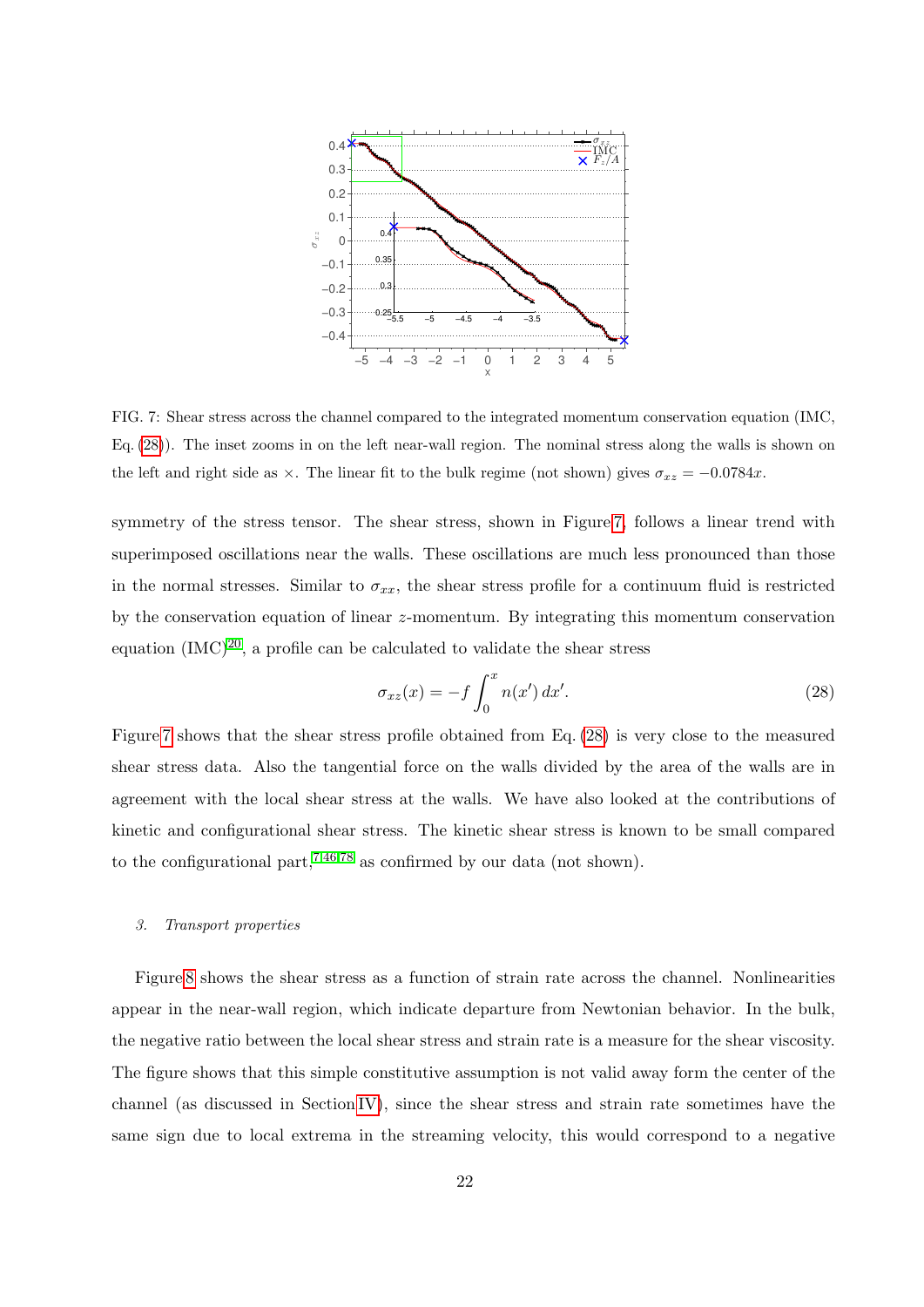

<span id="page-22-0"></span>FIG. 8: Shear stress as a function of displacement strain rate across the channel. The linear fit corresponds to Newtonian behavior in the bulk, there the negative slope (fitted as 1.95) of the line is a measure for the shear viscosity.

shear viscosity according to the Newtonian constitutive relation. A meaningful local scalar shear viscosity can not be calculated with a Newtonian constitutive relation in these regions.

Figure [9](#page-23-0) shows the viscosity  $\eta = \sigma_{xz}/(\epsilon_{xz}^{lin}/\Delta t)$  calculated with the displacement averaging method and the objective viscosity  $\eta^D = |\sigma^D|/\epsilon^D$ . Both profiles show strong oscillations and an increasing trend near the wall. This is to be expected, since the shear rate approaches zero very close to the wall, whereas the shear stress has its maxima near the walls. The viscosity profiles also show non-physical extrema in the center of the channel, caused by the fact that the denominators in both expressions are close to zero in the center of the channel. Despite this practical inconvenience, an average viscosity in the center region can be calculated as ratio of linear least-square fits of the shear stress and displacement rate profiles, respectively. This approach is not applicable for the objective viscosity since this profile can not be given as the ratio of two linear profiles. Taking the average of the viscosity in the bulk region directly, leads to a much too high value due to a numerical inaccuracy around the center of the channel, where the strain rate and the shear stress tend to zero, as was also noted by Todd and Evans.<sup>[79](#page-40-16)</sup> Alternatively, the slopes of  $|\sigma^D|$  and  $\epsilon^D = |\dot{\gamma}|$ can be fitted for  $-2.06 < x < 0$  and  $0 < x < 2.06$  individually. This way, the fit of the objective viscosity is done in the left and right half of the bulk region separately. The average objective viscosity is fitted as  $(\eta^D)^{fit} = (|\sigma^D|)^{fit}/(\epsilon^D)^{fit} = 2.06$ . Note that the objective viscosity shows higher fluctuations than the traditionally defined viscosity,  $\eta$ , which indicates that the constitutive model, Eq. [\(22\)](#page-13-3) is not a good choice. The advanced model, Eq. [\(24\)](#page-13-1), will be examined below and the objective viscosity is not studied further.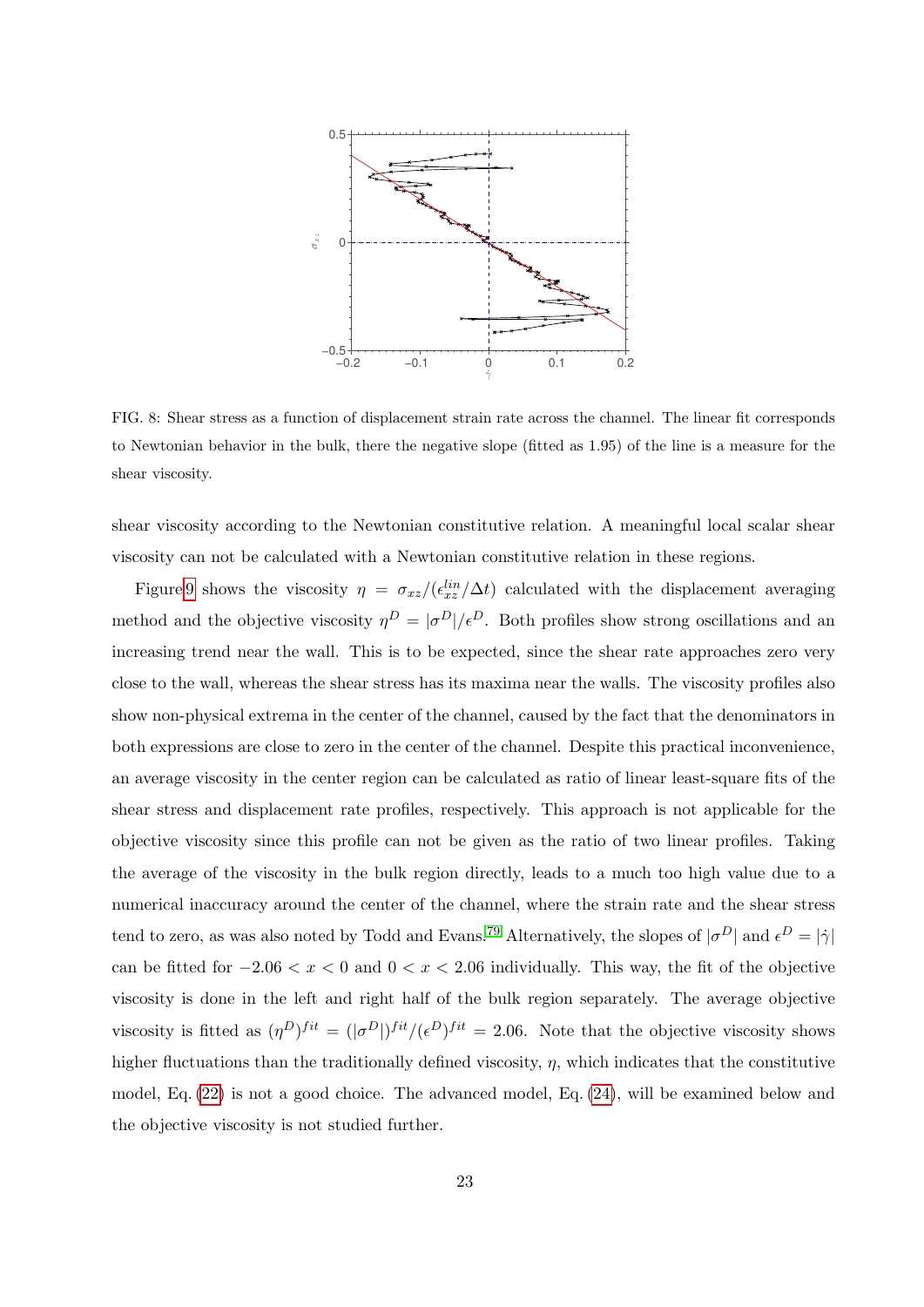

<span id="page-23-0"></span>FIG. 9: Viscosity  $\eta$  calculated with the displacement averaging method is shown as a function of x. The viscosity is fitted in the bulk region as 2.02 (slope in Figure [8\)](#page-22-0). Furthermore, the objective viscosity  $\eta^D$  $(Eq. (23))$  $(Eq. (23))$  $(Eq. (23))$  is shown. The slopes of  $\sigma^D$  and  $\epsilon_D = |\dot{\gamma}|$  are fitted in the left and right half of the bulk region, giving an average objective viscosity of 2.06.

## <span id="page-23-1"></span>B. Influence of temperature

Systems with temperatures  $T = 0.4, 0.6, 0.8$  and 1.0 are studied, where  $T = 1.0$  corresponds to a temperature  $k_B T^* = 121$  K for argon. The body force on the atoms is  $f = 0.1$ , while the density and the channel width are  $\rho = 0.8$  and  $W = 11.1$  respectively, as before.

Nosé-Hoover thermostats are locally applied near the walls in order to achieve a constant temperature profile across the channel, see subsection [II](#page-4-0) for details. An almost constant temperature profile is obtained for each simulation. The profiles that correspond to temperatures  $T = 0.6, 0.8$ and 1.0 show a slight increase in temperature towards the center of the channel and small fluctuations superimposed on the constant trend.

Figure [10](#page-24-0) shows the streaming velocity and strain rate profiles across the channel. The velocity profile of the system with temperature  $T = 0.4$  indicates a solid (i.e., the streaming velocity fluctuates around zero across the channel). Freezing of strongly confined fluids was studied by Ma et al.<sup>[80](#page-40-17)</sup> and by Cui et al.<sup>[81](#page-40-18)</sup>, whereas, we focus on liquid systems and do thus not discuss these data further. The simulations with a temperature  $T \geq 0.6$  show velocity profiles similar to the one discussed in Section [V A.](#page-16-0) Two effects of the temperature can be observed: First, the magnitude of the streaming velocity profile increases with an increasing temperature. Second, the oscillations in the profile are less pronounced in the profiles that correspond to a higher temperature. Each of the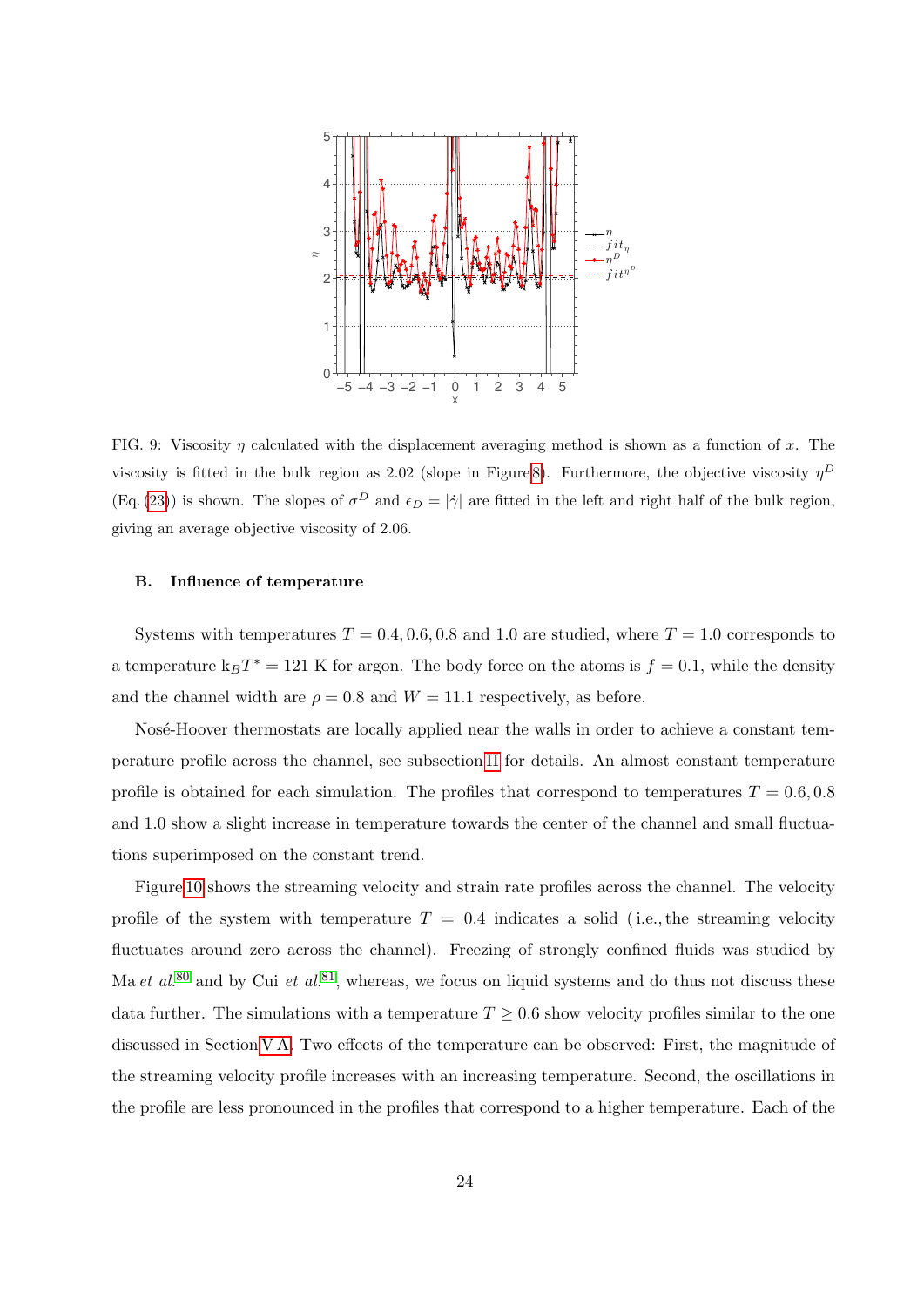

<span id="page-24-0"></span>FIG. 10: Streaming velocity (a) and strain rate (b) across the channel at different temperatures.

velocity profiles for temperatures  $T \geq 0.6$  show clear oscillations close to the wall, but the higher the temperature, the faster these oscillations make place for only a bending of the velocity profile, with fewer local extrema. The strain rates in the bulk are quite close for the different temperatures  $(T = 0.6, 0.8$  and 1.0). The three profiles show clearly that the structures in velocity (and thus in strain rate) close to the wall are more pronounced in the systems with a lower temperature.

The density profiles in Figure [11](#page-25-0) show two qualitatively different types of behavior. Figure [11\(a\)](#page-25-1) shows three density profiles that are typical for a strongly confined liquid. Each of them shows strong oscillations near the wall that decrease towards to center. The magnitude of the oscillations decreases with increasing temperature. The profile shown in Figure [11\(b\)](#page-25-2) corresponds to the lowest temperature  $T = 0.4$ . As the temperature drops below a critical value, the argon atoms form a fixed dense lattice (solid-like phase) attached to the walls, leaving a small open space in the center of the channel where single atoms occasionally move around (vapor-like phase), so that the system is not homogeneous anymore in  $y$  and z-directions. Due to the high average density, the solid dominates most of the channel, as can be seen from the density profile. We have found that similar phenomena occur for wider channels, a larger vapor region arises in the center, while most atoms in the systems stick to the sides of the channel and arrange in the same lattice as the walls. This is not studied further in the present work.

The normal stress  $\sigma_{xx}$  profiles are constant across the channel, similar to Figure [6\(a\).](#page-20-1) The values of the stress and the average kinetic  $\sigma_{xx}^K$  and configurational  $\sigma_{xx}^U$  part (averaged over the bulk region shown in Figure [2\)](#page-17-0) are shown in Figure [12.](#page-26-0) A linear least-squares fit of the average kinetic stress shows that the average kinetic stress scales approximately linearly with temperature,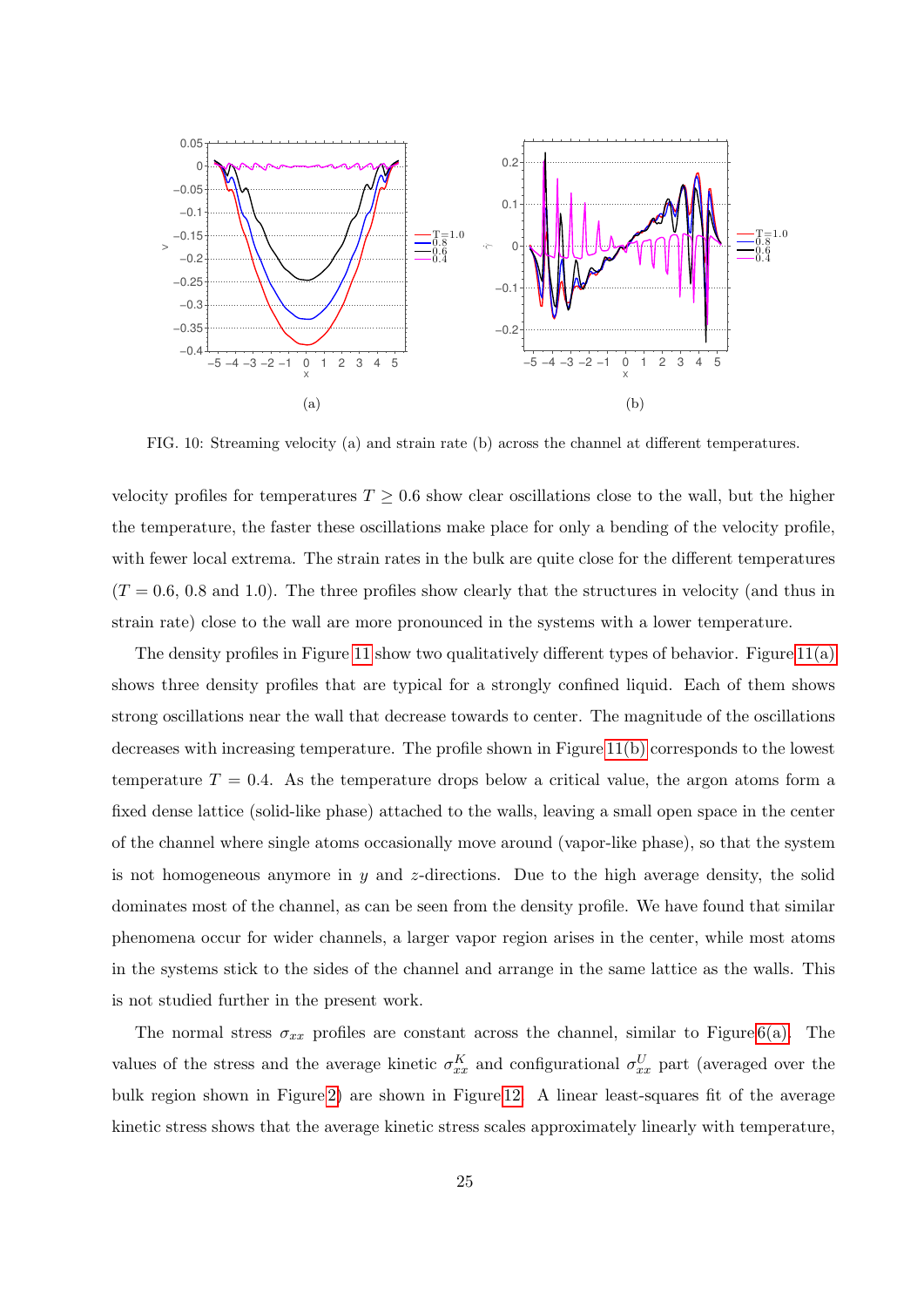<span id="page-25-1"></span>

<span id="page-25-2"></span><span id="page-25-0"></span>FIG. 11: Density profiles for fluid (a) and solid (b) across the channel at different temperatures. The average density in the system is the same for each of the simulations.

as is strictly true in case of equipartition. The configurational stress  $\sigma_{xx}^U$  increases non-linearly with an increase in temperature. This quantity follows from the x-components of the force and distance vectors between atoms. Due to the strong non-linearity of the Lennard-Jones potential, the configurational stress has a non-linear relation to the distances between atoms. Slightly smaller distances (in the repulsive regime) can lead to extremely high forces and thus very large positive stress. If the temperature increases, the atoms vibrate faster and the minimum distances that occur are smaller. Hence, the repulsive forces become larger while the attractive forces remain less affected. If the temperature is small enough  $T \leq 0.6$  at a density of  $\rho = 0.8$ , there are too few strongly repulsive forces in order to compensate the many attractive forces; hence, the normal stress is negative. This negative normal stress can be sustained in a strongly confined fluid, but would not be thermodynamically stable in a bulk fluid. Similarly, Long  $et$   $al$ .<sup>[12](#page-38-13)</sup> observed positive and negative average normal stresses by varying the channel width at a fixed temperature.

Figure [13](#page-26-1) shows that the shear stress  $\sigma_{xz}$ , as opposed to the normal stress, does not change much with temperature. This is mostly because the kinetic part of the shear stress is negligible compared to the configurational part, for each of the temperatures and since Eq. [\(28\)](#page-21-0) is independent of  $T$ , while  $\rho$  depends only weakly on T. The magnitude of the oscillations in the shear stress decreases slightly with an increasing temperature, similar to the magnitude of the oscillations in density. The non-linearities in the shear stress profiles of liquid systems decay significantly towards the center of the channel, while the shear stress profile of the solid system shows strong oscillations across the whole channel, with only a small decay in magnitude towards the center of the channel. This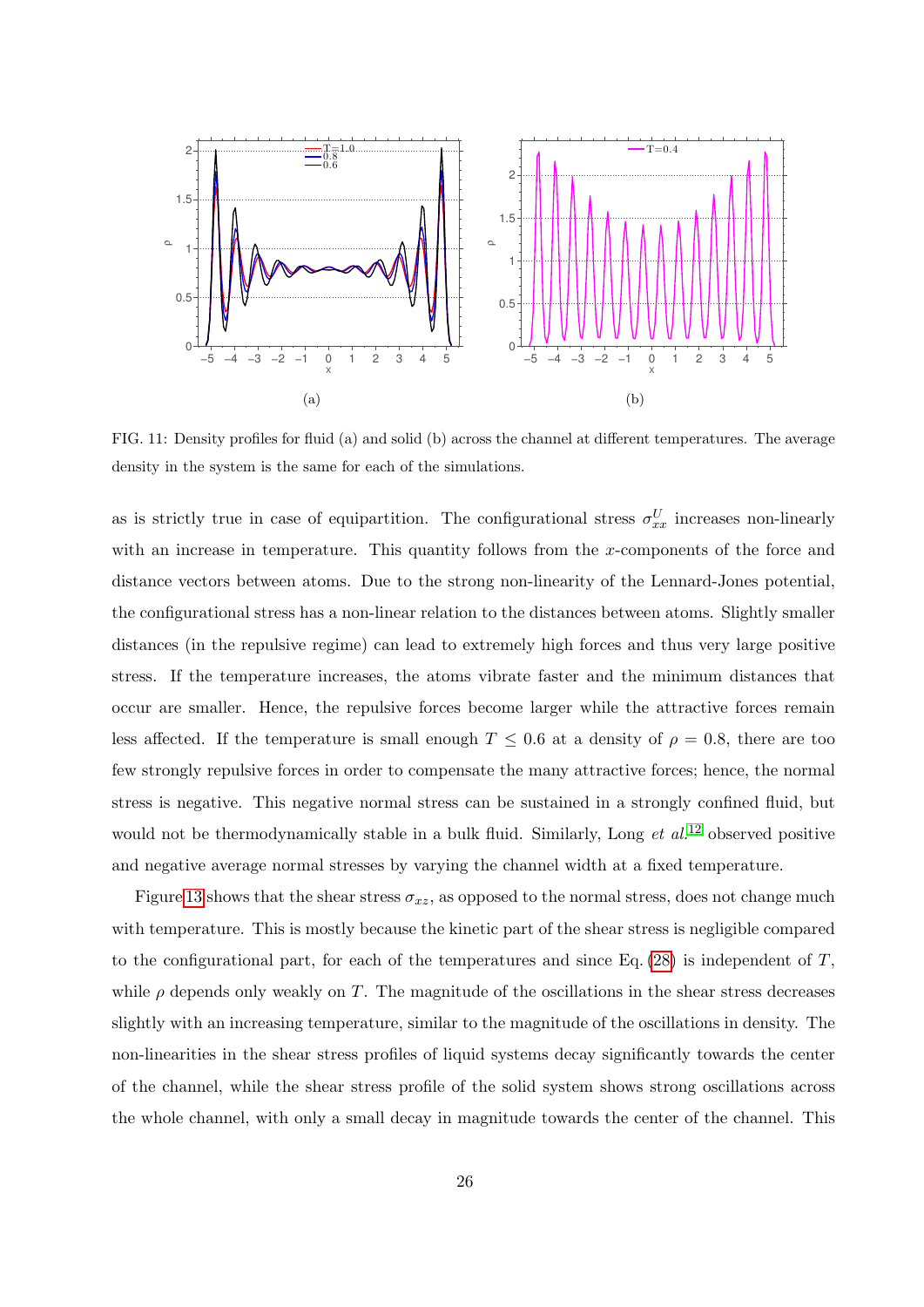

<span id="page-26-0"></span>FIG. 12: Average normal stress  $\sigma_{xx}$  in the bulk, against the average temperature in the bulk. The kinetic stress  $\sigma_{xx}^K$  is fitted with a linear profile given by nT. Different regions can be distinguished in the diagram, differing in phase (separated by the vertical dotted line) and in the compressive or attractive nature of the normal stress.



<span id="page-26-1"></span>FIG. 13: Shear stress  $\sigma_{xz}$  profiles at different temperatures.

observation is consistent with the density profiles of the same simulations in Figure [11.](#page-25-0)

The viscosity profiles at different temperatures are shown in Figure [14.](#page-27-1) Only the profiles for temperatures  $T \geq 0.6$  are shown, since the strain rate profile for  $T = 0.4$  fluctuates around zero. The shear viscosity profiles do not scale strongly with a change in temperature. However, the structures in the profiles increase with a decrease in temperature, resulting in a slightly higher average viscosity in the bulk.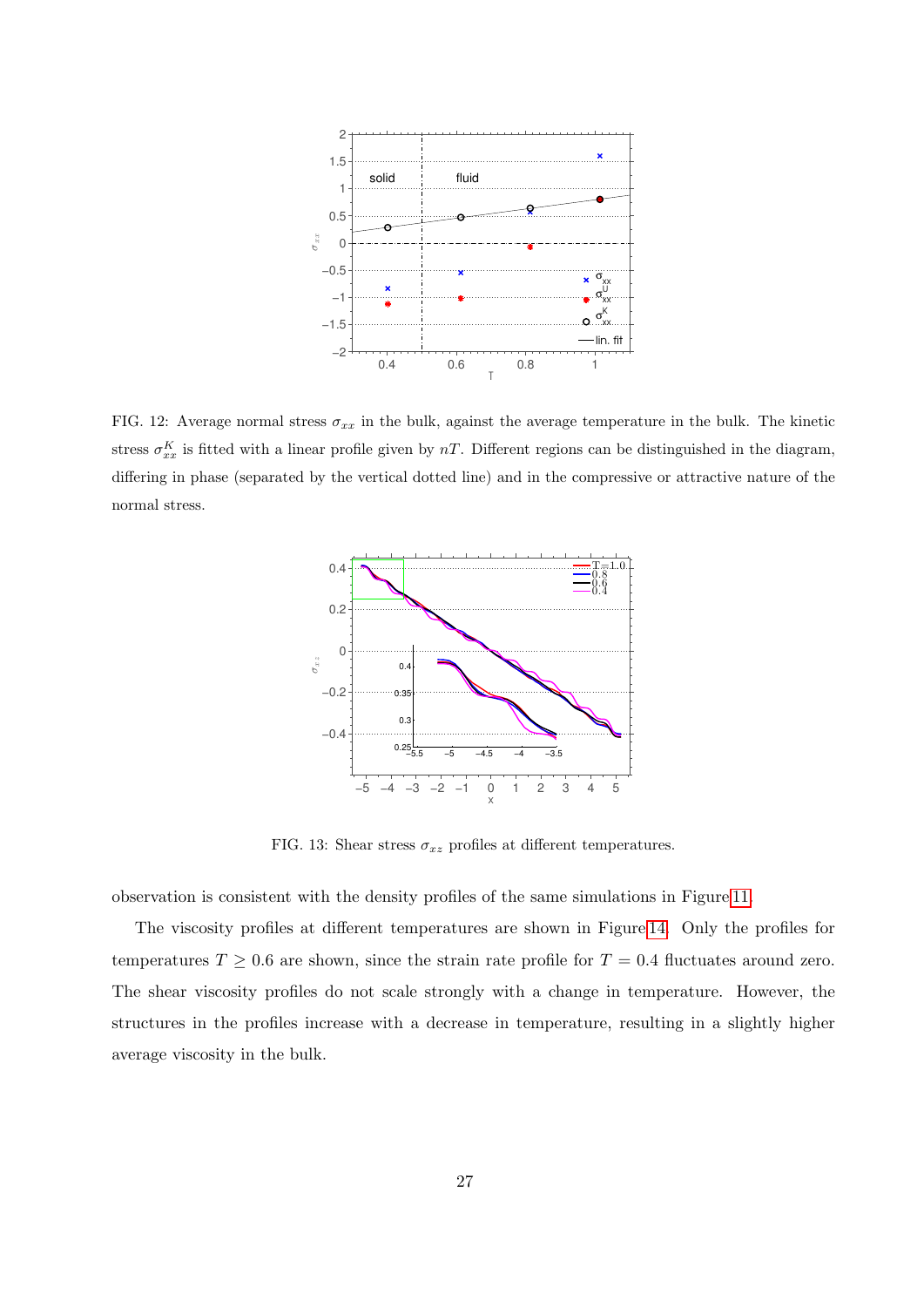

<span id="page-27-1"></span>FIG. 14: Shear viscosity profiles at different temperatures  $T \geq 0.6$ .

#### <span id="page-27-0"></span>C. Influence of body force

The influence of body force on several physical quantities is studied here. Body forces of  $f = 0.02, 0.05, 0.1, 0.2$  and 0.3 are compared, while the temperature, density and channel width are  $T = 1.0, \rho = 0.8$  and  $W = 11.1$ , respectively. A reduced force  $f = 1.0$  corresponds to a force of  $f^* = 4.9 \cdot 10^{-12}$  N for argon. However, considering the mass of the atoms, this seemingly small force on the atoms is many orders of magnitude larger than, for example, a standard gravitational force on the atoms would be.

The averaged quantities presented in this section are, as specified earlier, calculated by smoothing the data with a smoothing length of  $w = 0.1$  and averaging over 5000 snapshots over a period of time of 5000. The simulation time step is  $dt = 0.001$  and  $M = 134$  data points are used across the channel, so that the points are separated by  $\Delta x = W/M \approx 0.08$ .

The obtained density profiles are not notably dependent on the body force, and are thus not explicitly shown here.

Figure [15](#page-28-0) shows that the temperature fluctuates around  $T \geq 1.0$  across the channel for body forces  $f \leq 0.1$ . As the body force increases to  $f \geq 0.2$ , the average temperature in the bulk region (which is not thermostatted) increasingly increases from the constant target temperature across the channel. Thus, the local thermostats are not sufficient when the body force is too large, as discussed in Binder *et al.*.<sup>[54](#page-39-15)</sup>

The streaming velocity and the strain rate profile that are shown in Figure [16](#page-28-1) for different body forces show a very similar behavior and are almost symmetric as expected. Close to the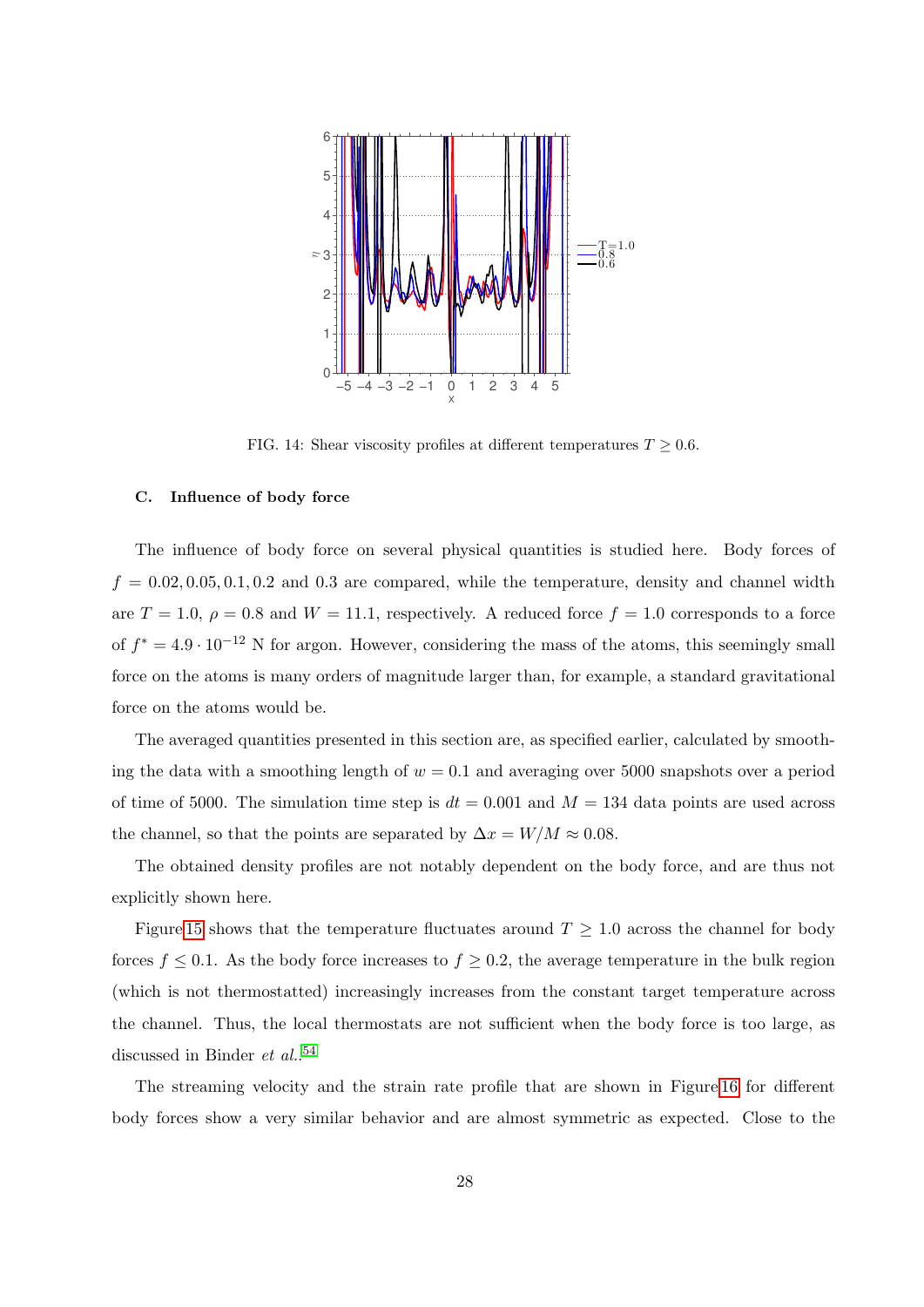

<span id="page-28-0"></span>FIG. 15: Temperature profiles at different body forces with local Nosé-Hoover thermostats applied near the wall, where the vertical dashed lines indicate the 3 layers that are thermostatted on each side.



<span id="page-28-1"></span>FIG. 16: Streaming velocity (a) and strain rate (b) profiles at different body forces.

walls, small wiggles can be seen in the velocity profile. In the center of the channel, the velocity profile is approximately quadratic, apart from small statistical fluctuations. The magnitude of the oscillations and the quadratic trend of the streaming velocity increase linearly with the body force. The strain rate profile shows a clear oscillatory behavior also further away from the walls. Both the magnitude of the trends and the oscillations in the streaming velocity and the strain rate profiles increase with an increasing body force. Scaling of  $\dot{\gamma}$  by  $f$  leads to a collapse of the curves, with the exception of the magnitude of the oscillations very close to the walls, these are relatively larger in the case of small body forces.

Figure [17](#page-29-0) shows the normal stress  $\sigma_{xx}$  and shear stress  $\sigma_{xz}$  across the channel. The normal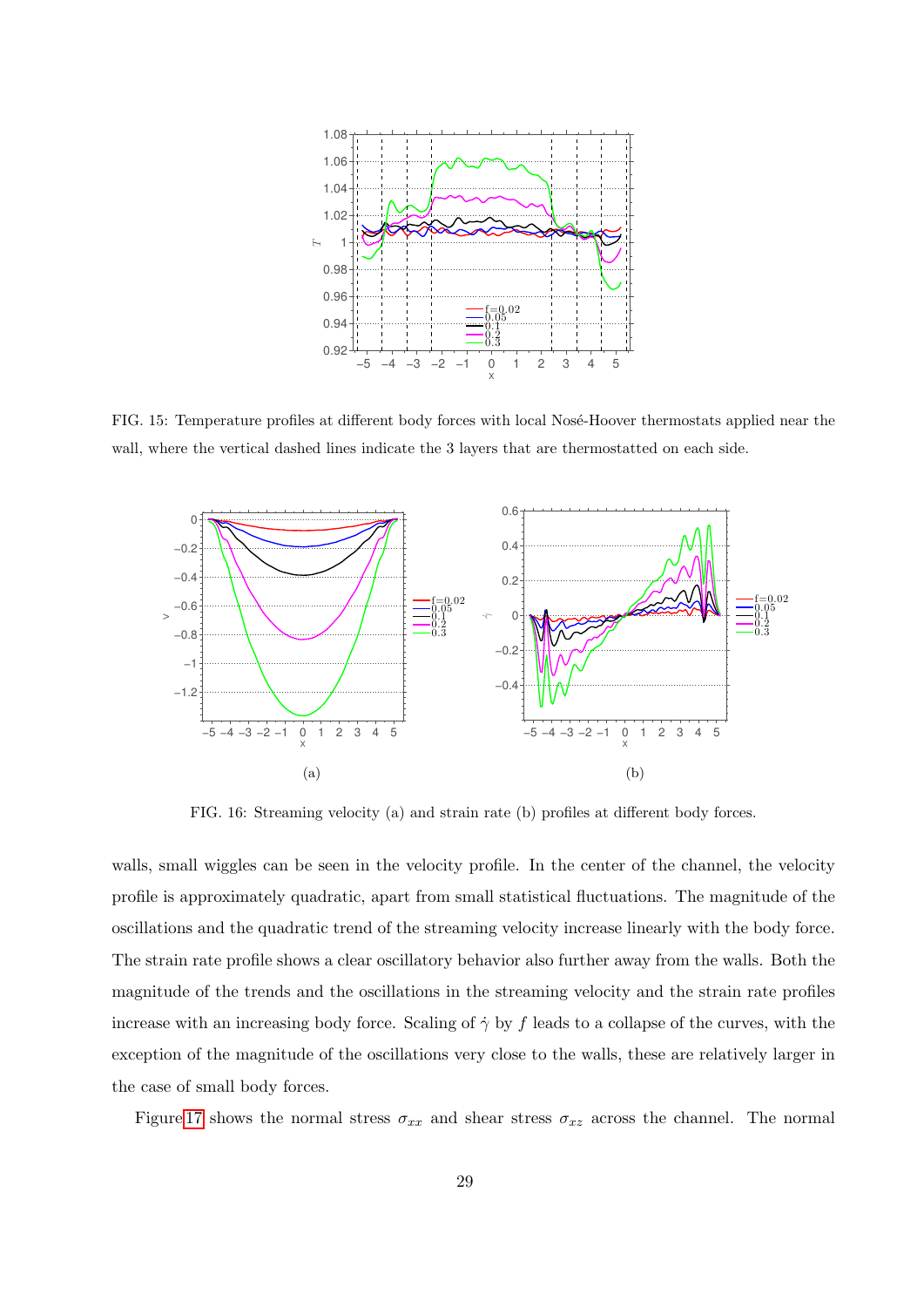

<span id="page-29-1"></span><span id="page-29-0"></span>FIG. 17: Normal stress  $\sigma_{xx}$  (a) and shear stress  $\sigma_{xz}$  (b) profiles across the channel at different body forces.

stress profiles are almost the same for body forces from  $f = 0.02$  to 0.1, whereas the profiles that correspond to body forces  $f \geq 0.2$  show strongly increasing stress with increasing f. This is due to the configurational stress, since, as shown in Section [V B,](#page-23-1) the dynamic stress contribution scales linearly with temperature, while the configurational stress has a strongly non-linear relation to temperature. From the profiles that correspond to a constant temperature of  $T \approx 1.0$ , we observe that the body force does not affect the normal stress  $\sigma_{xx}$  much, i.e., the small difference between the normal stress profiles correspond to slight differences in temperature between body forces  $f = 0.02$ , 0.05 and 0.1. Since the stress is isotropic in the center of the channel (due to symmetry), each of the normal stress profiles (i.e.,  $\sigma_{xx}$ ,  $\sigma_{yy}$  and  $\sigma_{zz}$ ) oscillates around the same average value. Hence, each of the normal stress profiles is independent of the body force at a constant temperature.

The shear stress  $\sigma_{xz}$  is shown in Figure [17\(b\).](#page-29-1) Fine structures are seen in the near wall region for each profile, superimposed on a linear trend. The slopes of the trends scale linearly with the body forces as Eq. [\(28\)](#page-21-0) indicates. Also the oscillations in the shear stress profiles are more pronounced for higher body forces, in agreement with Eq. [\(28\)](#page-21-0). The shear stress profiles divided by the corresponding body forces results in a collapse of profiles onto each other (not shown here), including the magnitude of the oscillations, as consistent with the independence of the density profiles on f. The scaled profiles clearly show the increasing noise level with decreasing body force.

The viscosity profiles are shown in Figure [18.](#page-30-1) Since both strain rate and shear stress scale linearly with body force, Newtonian shear viscosity in the bulk is found to be practically independent of the body force. However, the fluctuations in viscosity grow with a decrease in body force, since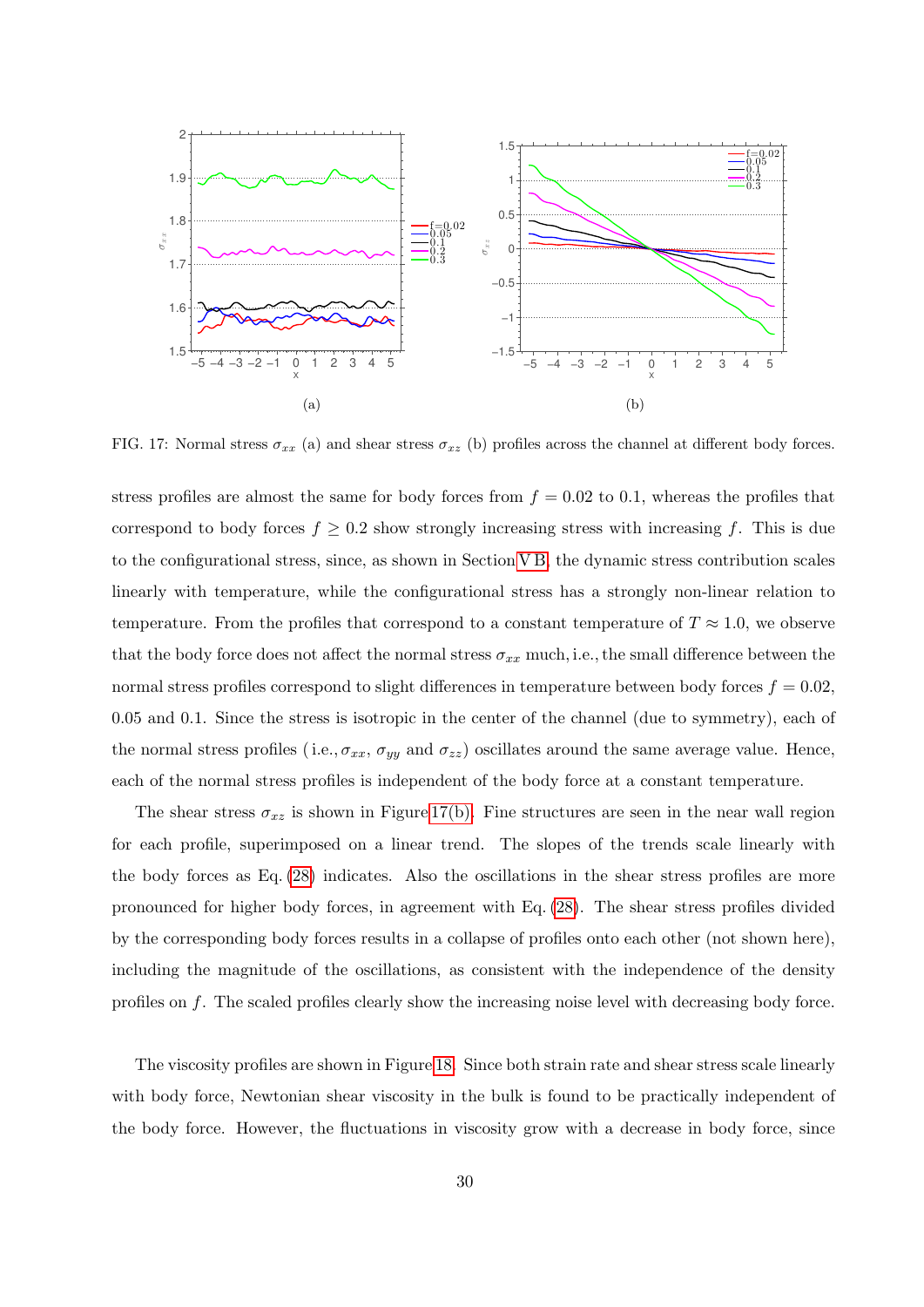

<span id="page-30-1"></span>FIG. 18: Shear viscosity profiles at different body forces.

the strain rate is more sensitive to noise than the shear stress profile. The fact that the viscosity is not (strongly) dependent on body force indicates that the viscosity is a possible function of the density, temperature and confinement of the fluid, rather than the external driving force.

## <span id="page-30-0"></span>VI. CONSTITUTIVE MODEL

In Section [IV,](#page-11-0) the deviatoric stress tensor is expressed in terms of three variables,  $\lambda_1$ ,  $\lambda_2$  and  $\alpha := \phi_{\sigma}$ . We study here the relation between these variables and some of the macroscopic fields that were presented in Section [V,](#page-15-0) like density  $\rho$ , strain rate  $\dot{\gamma}$  and temperature T.

### A. Density, velocity and temperature

The oscillations in the density profile are a direct consequence of the layering of the atoms between the two confining walls. The density profile oscillations depend weakly on the temperature of the fluid, while the average density does not. With an increase in temperature, the layering of the atoms, and thus the oscillation amplitude in density, decreases. The locations of the layers are practically invariant to changes in temperature since they are determined mostly by the walls, except for very lo  $T$ , where crystallization begins to set in. Furthermore, the density profile is independent of the body force and thus not related to the flow-dependent quantities such as streaming velocity or strain rate, in the bulk, for the regime of parameters studied here.

The streaming velocity is non-zero in the direction of the body force and zero (on average) in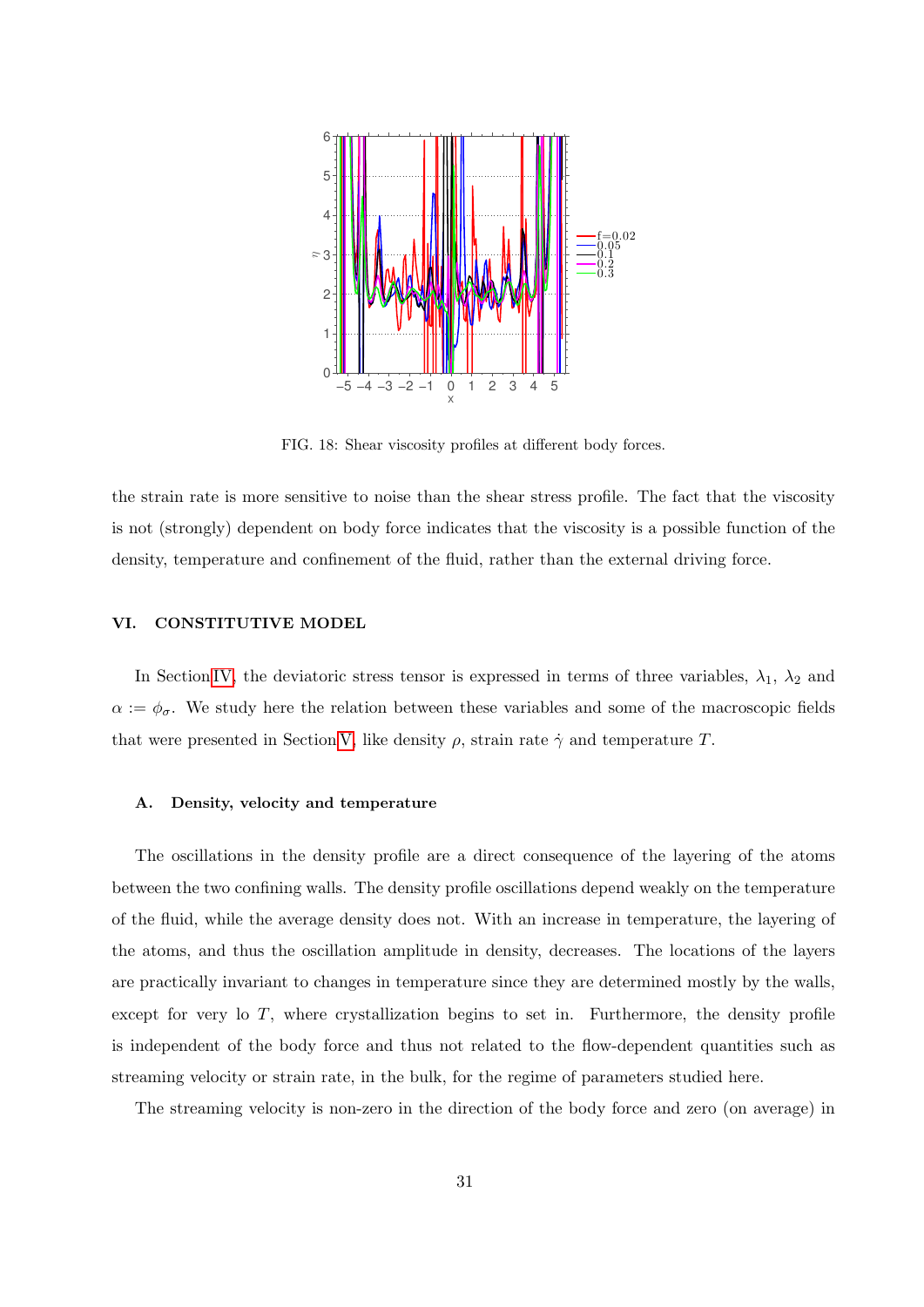the directions perpendicular to the body force. The profile is approximately quadratic away from the walls and shows oscillations near the walls that are correlated to the layering: large velocity gradients  $\dot{\gamma}$  occur between the layers, whereas, the layers themselves do not shear internally which leads to small  $\dot{\gamma}$ . The magnitude of the oscillations in the streaming velocity profile increases with increasing body force and decreases with an increasing temperature of the fluid.

Since the temperature is controlled locally, it is difficult to conclude from the temperature profiles how temperature is related to other quantities. However, from the fact that the local thermostatting did not suffice when the body forces become too large, we can conclude that the temperature of the fluid increases with the body force, since a higher strain rate leads to a faster generation of heat.

#### <span id="page-31-0"></span>B. Stress

As Eqs. [\(9\)](#page-9-0) and [\(10\)](#page-9-1) show, the stress tensor is directly related to fluctuation velocities and interactions between pairs of atoms. While we do not study the quantitative behavior of the kinetic and configurational stresses explicitly here, we summarize our observations made in Section [V A:](#page-16-0) The kinetic part of the normal stress profiles are given by  $\sigma_{ii}^K = nT$  for each direction *i*, as observed also by Rowlinson and Widom.[71](#page-40-6) Since the kinetic stress is thus isotropic, the deviatoric stress tensor is fully determined by the configurational stress contribution. The stress tensor can be written as:  $\sigma = (nT + \frac{1}{3})$  $\frac{1}{3}$ tr $(\boldsymbol{\sigma}^{U})$ )**I** +  $\boldsymbol{\sigma}^{D} = p$ **I** +  $\boldsymbol{\sigma}^{D}$ , where p and  $\boldsymbol{\sigma}^{D} \equiv (\boldsymbol{\sigma}^{U})^{D}$  will be discussed further in Section [VI D.](#page-32-0) It is far from obvious if and how each of the configurational stress components are related to other measured quantities. Since the oscillations in the  $yy$ - and  $zz$ -components are different in period and phase from the oscillations in density, these profiles are not directly proportional to density alone. While a full understanding of the normal stresses is beyond the scope of this paper, we conclude that the  $\sigma_{xx}$  normal stress is not oscillating and thus not directly dependent on the body force, streaming velocity or strain rate (due to momentum conservation equilibrium conditions), for the parameters used. Furthermore, the normal stress  $\sigma_{xx}$  increases with increasing temperature, see Figure [12,](#page-26-0) as seen in both its kinetic and configurational stress contributions. Studying the interactions between atoms within a layer and interactions between different layers is paramount to acquiring a good microscopic understanding of the behavior of the stresses, but goes beyond the scope of this study.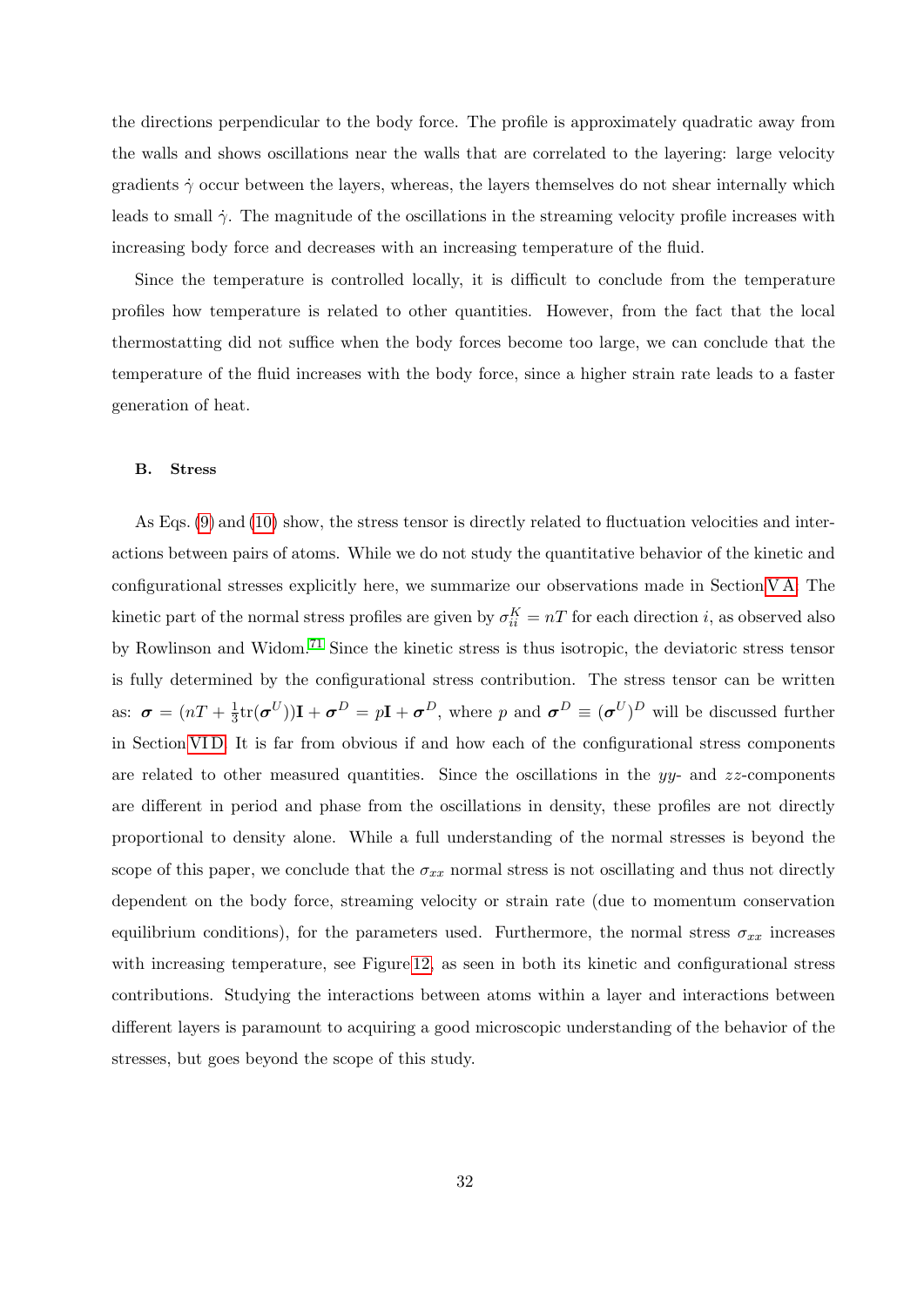#### C. Shear viscosity

We already mentioned in Section [III D](#page-9-3) that the shear viscosity of an inhomogeneous fluid cannot be accurately described by a scalar Newtonian constitutive relation. This means that the local shear viscosity is not just a linear combination of the local shear stress and strain rate, but can be a more complicated relation, for example one that contains an additional field or one that is nonlocal in space and time. The possibility of a spatially nonlocal shear viscosity is considered in several studies<sup>[27,](#page-38-16)[28](#page-38-17)[,53](#page-39-14)</sup>, as discussed in Section [I.](#page-1-0) Finding a suitable kernel or other expression for shear viscosity for confined fluids is still an open problem and is not studied here.

The model that is proposed in this work involves two eigenvalues of the deviatoric stress and an orientation, which should be the complete set of macroscopic variables that have to be taken into account. Considering the full viscosity tensor on the other hand would be the right approach, to describe the layered structures near the wall, but also in the bulk zone. This, however, would blow up the complexity too much as compared to the rather simple approach proposed here.

#### <span id="page-32-0"></span>D. The isotropic and deviatoric stress

In Section [VI B,](#page-31-0) we discussed the decomposition of the stress into its isotropic and deviatoric part. The pressure  $p$  is the isotropic part of the stress tensor. The pressure contains the kinetic stress and the average normal configurational stress. The kinetic stresses are linearly coupled to density and temperature, whereas, the normal configurational stresses have a more complicated dependency on density and temperature. Hence, the pressure is dependent on density and temperature via both the kinetic and configurational contribution. The pressure is, like each of the normal stresses, not directly dependent on the body force.

To further analyze and understand the stress behavior and the relation between shear stress and strain rate, we carry out an eigenvalue analysis of the deviatoric stress tensor  $\sigma^D = \sigma - pI$ . The deviatoric stress tensor can be expressed in terms of its eigenvalues, as shown in Eq. [\(25\)](#page-13-2). The maximum  $\lambda_1$ , intermediate  $\lambda_2$  and minimum  $\lambda_3$  eigenvalues, i.e., principal deviatoric stresses, are obtained and plotted as a function of the position in Figure [19.](#page-33-0) The figure shows that the intermediate principal deviatoric stress  $\lambda_2$  oscillates around zero, whereas the maximum  $\lambda_1$  and minimum  $\lambda_3$  eigenvalues show oscillations superimposed on a linear trend, increasing from the center to the walls. These linear trends follow from the shear stress, since the normal stresses oscillate around a constant value.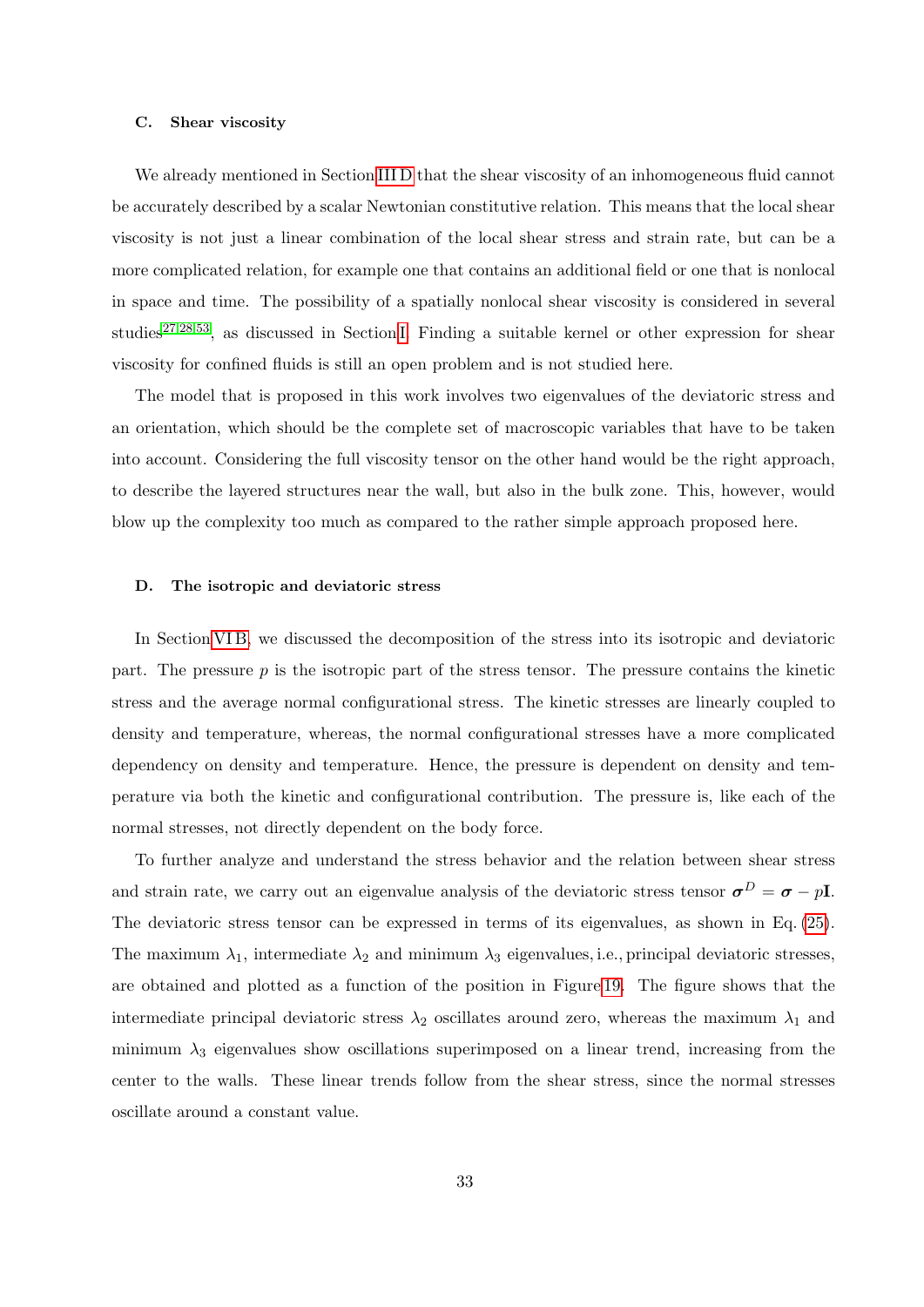

<span id="page-33-0"></span>FIG. 19: Principal deviatoric stresses across the channel, for a simulation with a body force of  $f = 0.1$ , and average density of  $\rho = 0.8$  and a temperature  $T = 1.0$ . Note than  $\lambda_3 = -(\lambda_1 + \lambda_2)$  is exactly fulfilled and  $\sigma_{yy} \approx \lambda_2$  is true within 1%.

The oscillations in the maximum and minimum eigenvalue look different from the oscillations in the normal stresses or in the shear stress due to their rotation to the principal orientation. The oscillations in these eigenvalues  $\lambda_1$  and  $\lambda_3$  are a combination of the oscillations in the shear stress and those in the deviatoric part of the normal stresses (stress differences).

The oscillations in the intermediate eigenvalue  $\lambda_2$  are very similar to the  $\sigma_{yy}$  component and not visibly distorted by the rotation because the eigenvector that corresponds to this eigenvalue points in the y-direction.

Note that the sum of the eigenvalues of the deviatoric stress tensor equals zero. Therefore, one has two independent eigenvalues  $\lambda_1$  and  $\lambda_2$ , the third one  $\lambda_3 = -(\lambda_1 + \lambda_2)$  is expressed in terms of the independent eigenvalues. The eigenvalues of the deviatoric stress tensor contain information on both the shear stress and the deviatoric part of the normal stress. How much these stresses contribute to each of the principal stresses depends on the orientation of the eigensystem of  $\sigma^D$ . The eigenvalues are approximately equal only in the center of the channel, which indicates an isotropic stress only on the symmetry axes at this location. The stress is anisotropic elsewhere, see Figure [20.](#page-34-0) The differences between the principal stresses can be used as a measure for the stress anisotropy, in contrast to the more traditional approach where stress anisotropy is expressed in terms of normal stress differences, see Section [IV C.](#page-14-0) We divide stress anisotropy by pressure to make it quantify its relative magnitude. Figure [20](#page-34-0) shows the stress anisotropy as defined in Eqs. [\(12\)](#page-10-0) and [\(13\)](#page-10-1), very similar, both qualitatively and quantitatively. Note that this may not be the case for other systems, for example when the system is not plane-symmetric and invariant in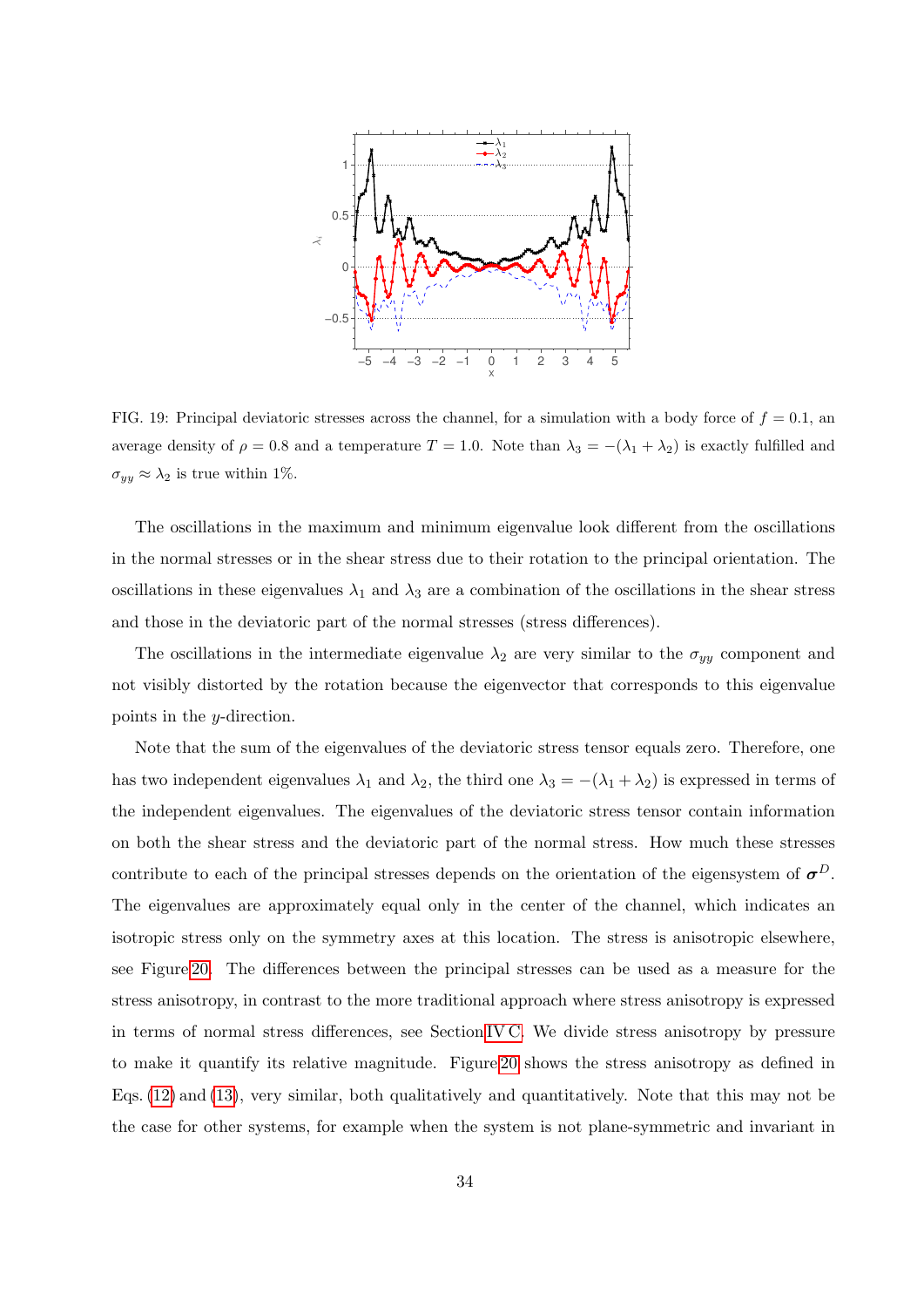

<span id="page-34-0"></span>FIG. 20: Stress anisotropy across the channel, for a simulation with a body force of  $f = 0.1$ , an average density of  $\rho = 0.8$  and a temperature  $T = 1.0$ .

y-direction. Both formulations for the anisotropy are exactly identical if  $\lambda_1 = -\lambda_3$  and  $\lambda_2 = 0$ , see Section [III D.](#page-9-3) It can be confirmed from the intermediate principal stress  $\lambda_2$  in Figure [19](#page-33-0) that this condition is not met, but nevertheless  $S_D \approx S_D^*$ , since the extreme values dominate.

Across the whole channel, from the isotropic center, the anisotropy shows a linearly increasing trend towards the walls, resulting in a finite stress anisotropy, also in the bulk region, so that  $pS_D \propto \epsilon^D = |\dot{\gamma}|$ , see Eq. [\(23\)](#page-13-0). The anisotropy is approximately zero in the center of the channel, however, the anisotropy is slightly larger than zero due to small fluctuations in the stress. The oscillations in the stress anisotropy are limited to a narrow near-wall region of width approximately 3, resulting in a bulk region of width approximately 5. We have also looked at the same quantities for a channel of width  $W = 16.2$  (not shown here), where we obtained a similar behavior with a bulk region of approximately 10 wide. The peaks in  $S_D$  increase towards the walls and show two distinct amplitude trends. When comparing Figures [2](#page-17-0) and [20,](#page-34-0) one can see that the large (small) peaks in  $S_D$  are correlated with decreasing/small (increasing/large) densities<sup>[85](#page-40-19)</sup> With other words, stress anisotropy is extreme in the lower density slip-planes, while it also reaches relatively smaller maxima within the dense layers. In the same spirit, when comparing Figures  $3(b)$  and  $20$ , one can relate the large (small) peaks in  $S_D$  to minima (maxima) in strain rate magnitude  $|\dot{\gamma}|$ .

The eigenvectors  $(v_i, i = 1, 2, 3)$  that corresponds to the principal deviatoric stresses define the orientation of the principal stress tensor. Since these vectors are mutually orthogonal by definition, we only need to specify two vectors to define the principal orientation. The vector that corresponds to the intermediate principal stress is always aligned with the  $y$ -axis (within statistical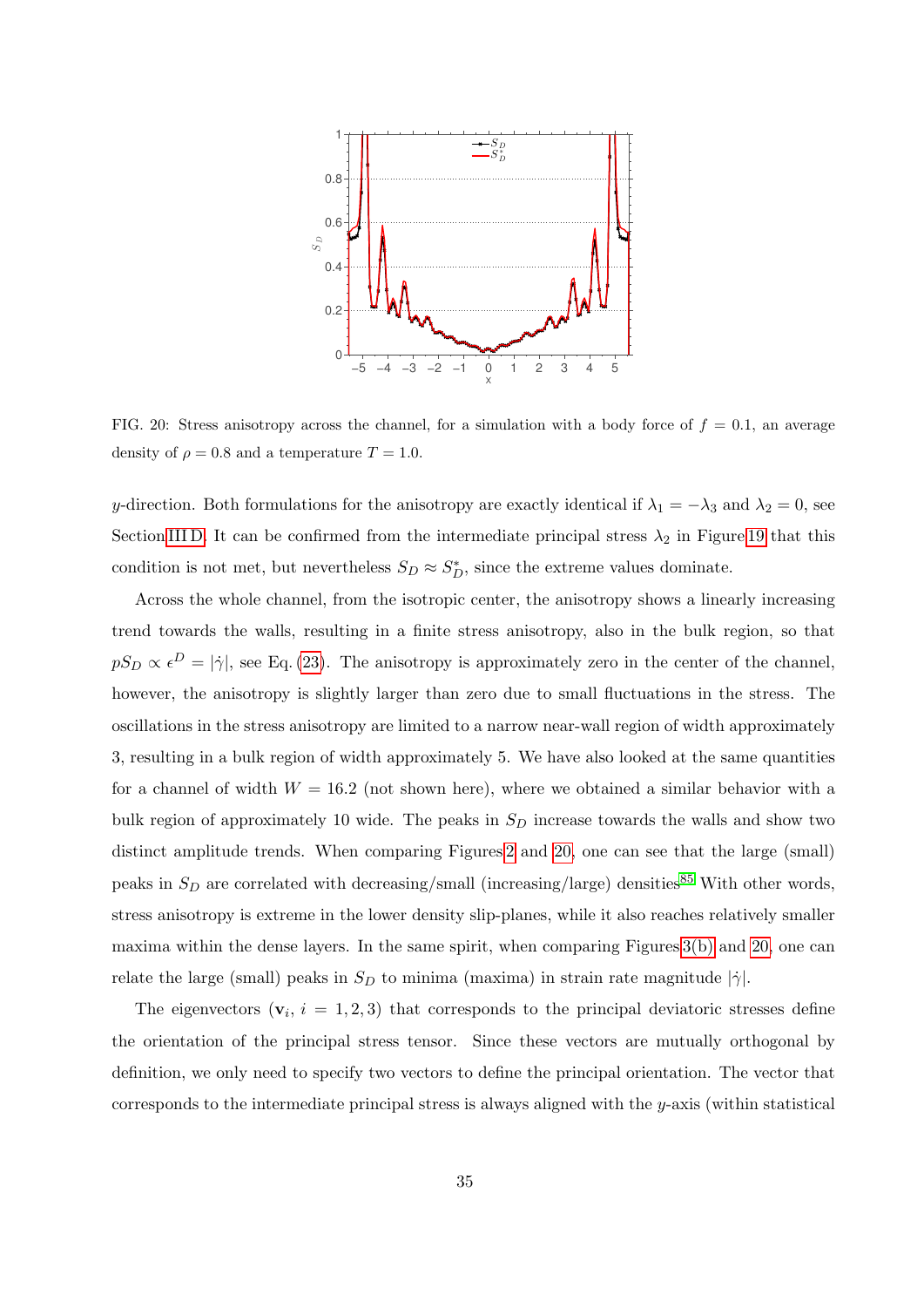fluctuations). Because the vectors are orthogonal,  $v_1$  and  $v_3$  lie in the x-z-plane, so that only one orientation (of one of these vectors) defines the principal orientation of the stress. Figure [21](#page-36-0) shows the rotation angle  $\alpha$  around the x-, y- and z-axis for the eigenvector  $\mathbf{v}_1$  that corresponds to the maximum principal deviatoric stress  $\lambda_1$ . The angles are denoted by the plane in which they are rotated, e.g.  $\alpha_{xz}$  is the angle that the vector  $v_1$  makes with respect to the x-axis rotated in the x-z-plane. Figure [21\(a\)](#page-36-1) shows the orientation of the eigenvector  $v_1$  for a channel of 11.1 wide, whereas, Figure [21\(b\)](#page-36-2) corresponds to a channel of 16.2 wide. The figures show that the rotations in the y-z-plane and the x-y-plane are approximately zero, thus the vector  $\mathbf{v}_1$  is mainly oriented in the x-z-plane and oscillates around an average angle with respect to the z-axis. Only in some of the dense layers the vector is not oriented in the x-z-plane, but the angle  $\alpha_{xz}$  is not visibly affected. The average angle in the x-z-plane between the z-axis and the vector  $\mathbf{v}_1$  is  $\alpha = \pm 45^{\circ}$ , similar to the expected principal stress orientation in a Navier-Stokes, collinear channel flow. The maxima in  $\alpha_{xz}$  coincide with the minima in the density profile and the maxima in  $\lambda_1$ , while the minima in  $\alpha_{xz}$ correspond to the tiny deviations from the linear trend in Figures [19](#page-33-0) and [20.](#page-34-0) The magnitude of the oscillations in the orientation angle is large relative to the average value and the oscillations decay away from the walls. This decay is more clear in the wider channel (Figure [21\(b\)\)](#page-36-2) but relatively weak in the narrower channel (Figure [21\(a\)\)](#page-36-1). The fact that the decay rate of the oscillations in both systems is small compared to the decay of oscillations in density and stress profiles, indicates that the principal orientation is strongly coupled to the stress anisotropy of the fluid and perhaps not so strongly to the values of the stress components.

In addition to the density and stress profiles, the fabric tensor could be used to couple the principal orientation to the structure in the fluid, but this possibility is not studied here for the sake of brevity.

#### <span id="page-35-0"></span>VII. DISCUSSION

We studied planar Poiseuille flow of Argon in nanochannels of about 4.0 nm width, driven by a constant body force. The influence of the system-walls, the channel-width, the body force and the fluid temperature on the rheological properties are studied. The goal is to better understand the layering in strongly confined fluids close to the walls, i.e. the bulk region in the center and the transition zone closer to the walls.

Furthermore, the anisotropy and the non-Newtonian flow rheology in this system were quantified and explained in the framework of an objective constitutive model that is applicable to a wide range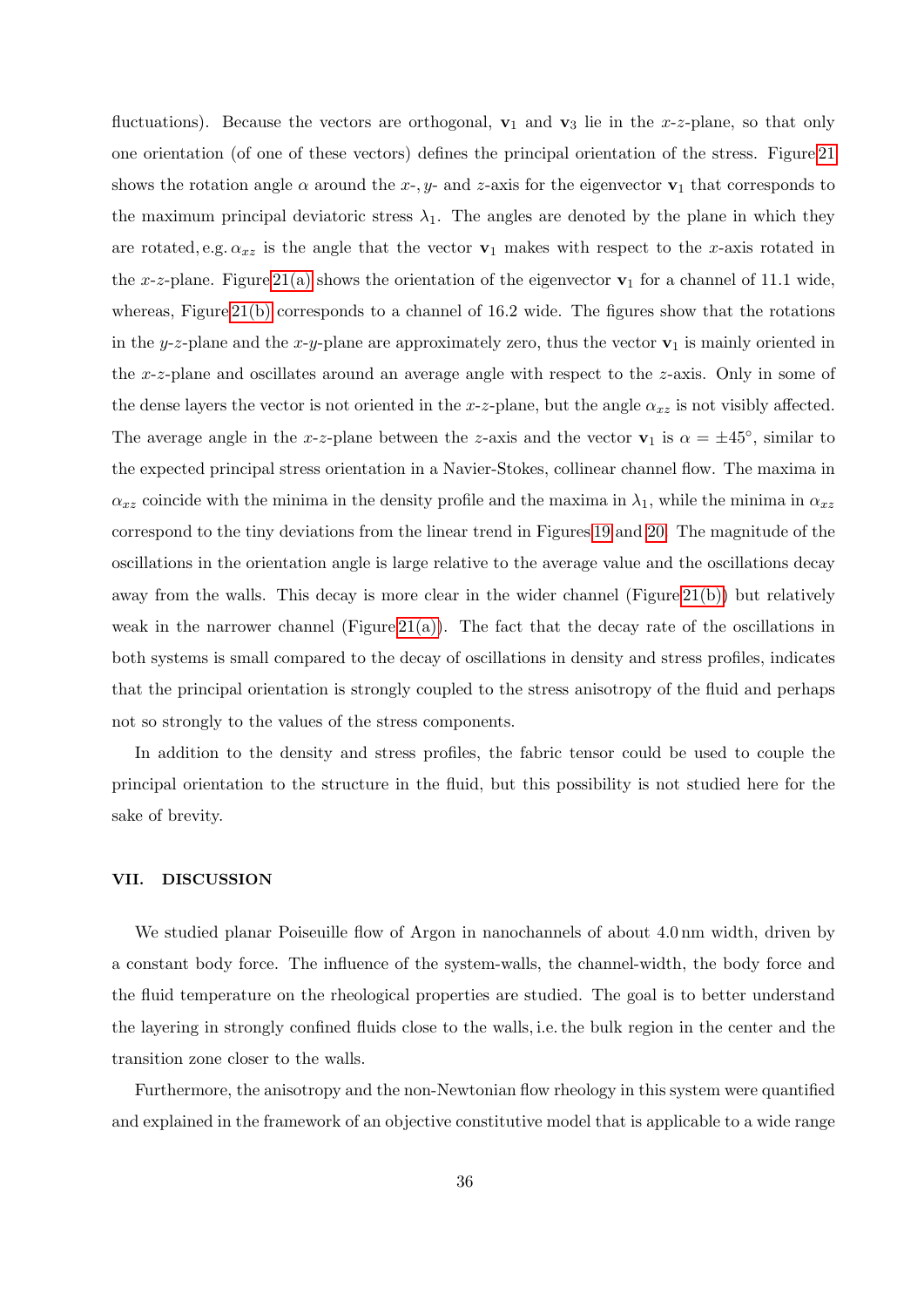<span id="page-36-1"></span>

<span id="page-36-2"></span><span id="page-36-0"></span>FIG. 21: The orientation angle  $\alpha$  around each of the Cartesian axes, for (a)  $W = 11.1$ , and (b)  $W = 16.2$ . The oscillations in  $\alpha_{xz}$  slowly decay towards the bulk. This decay is more pronounced in the wider channel (b).

of systems. We mainly focused on the challenging properties of strongly confined fluids, however, several other special cases have also been discussed.

Given the rich complexity of the fluid close to the wall, the over-simplified classical concepts (like wall-slip) have to be thought over. Having a constitutive model at hand that works in the bulk as well as in the layered region, one can describe the boundary layer with the more advanced model, and at the same time resemble the classical Newtonian fluid model far away from the wall. This approach is different from hybrid modeling, where two different methods (e.g. MD and CFD) are coupled.[82](#page-40-20). In our approach, the multi-scale aspects and increased complexity close to the walls should be taken into account by an advanced anisotropic continuum model which contains the (classical) bulk fluid as a limit case.

The atoms in a confined liquid arrange themselves in layers near the wall. This phenomenon seems to be independent of the magnitude of the body force and is not affected much by the fluid temperature. The layering of the fluid strongly affects, for example, the streaming velocity, i.e., the layers slip along each other.

We quantify the degree of non-Newtonian flow-behavior: For this, a decomposition of the deviatoric stress is introduced, which is based on eigenvalue analysis. The deviatoric stress tensor is rotated to its principal orientation, where it can be described by only two independent eigenvalues and by an orientation angle. The angle in the  $x-z$ -plane, between the z-axis and the major (positive) principal deviatoric stress orientation, shows strong oscillations across the channel - even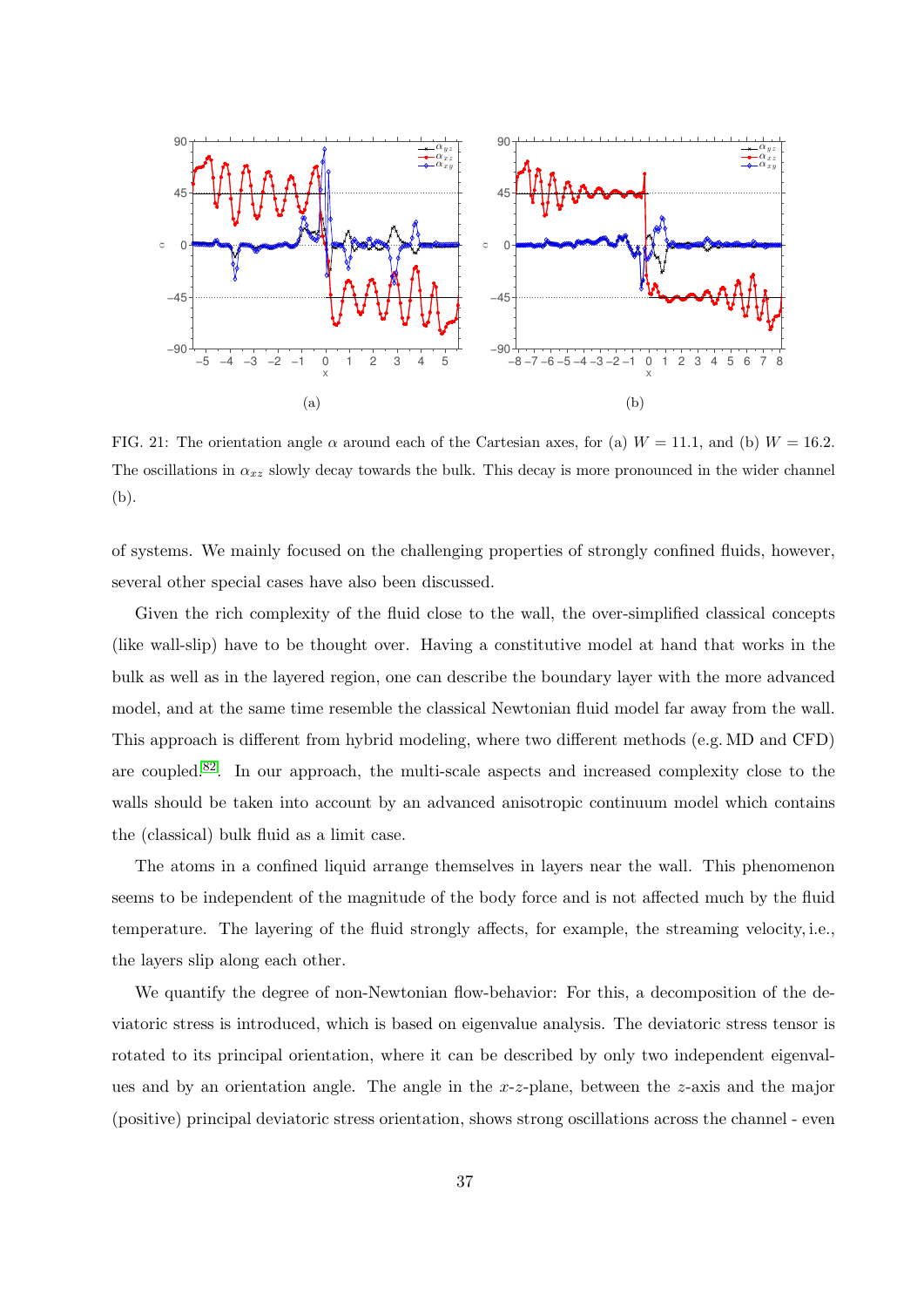rather far away from the walls – indicating that anisotropy is decaying more slowly than the density oscillations due to layering. The two independent eigenvalues  $\lambda_1$  and  $\lambda_2$  are both displaying similar oscillations as the density close to the walls. Further away from the walls,  $\lambda_1$  decays with a linear trend towards the center, whereas the oscillations proceed into the system for  $\lambda_2$ . The ratio between the independent eigenvalues  $\lambda_2/\lambda_1$  shows similar strong oscillations as the principal stress orientation – even rather far away from the walls. A constitutive model is proposed that takes both stress-deviator contributions into account as well as the orientation of the deviatoric stress eigen-system. We found that none of them can be neglected and neither can isotropy or collinearity of stress and strain be assumed anywhere in the channel.

Due to the enormous complexity of the stresses in an inhomogeneous system, more study is required in order to get a better understanding of the layering in the configurational stress fields near the walls. Complementing the macroscopic picture presented here, in what way the walls exactly influence the stress profiles can be better understood by looking closer at the microscopic structure, for example the interaction between pairs of atoms in the same layer and in adjacent layers. Either type of structure influences the configurational normal stresses and can thus be seen in the pressure and the deviatoric stresses. Only if these effects are understood, it will be possible to gain more insight in the relations between inhomogeneous and anisotropic stresses and other quantities for strongly confined fluids.

Finally, the constitutive model could be extended with additional quantities like the anisotropy of structure, velocity slip and thermal slip to contribute to a more complete picture. These extensions of the model were not considered in the present study for the sake of simplicity.

### Acknowledgements

This work was financially supported by NWO-STW VICI grant Nr. 10828 and MicroNed grant 4-A-2. The authors would like to thank Billy Todd, Stefano Bernardi and Wouter den Otter for fruitful discussions. The coarse-graining performed for this paper were using Mercury-DPM. It is primarily developed by T. Weinhart, A.R. Thornton and D. Krijgsman as a joint project between the Multi Scale Mechanics (Mechanical Engineering) and the Mathematics of Computational Science (Applied Mathematics) groups at the University of Twente.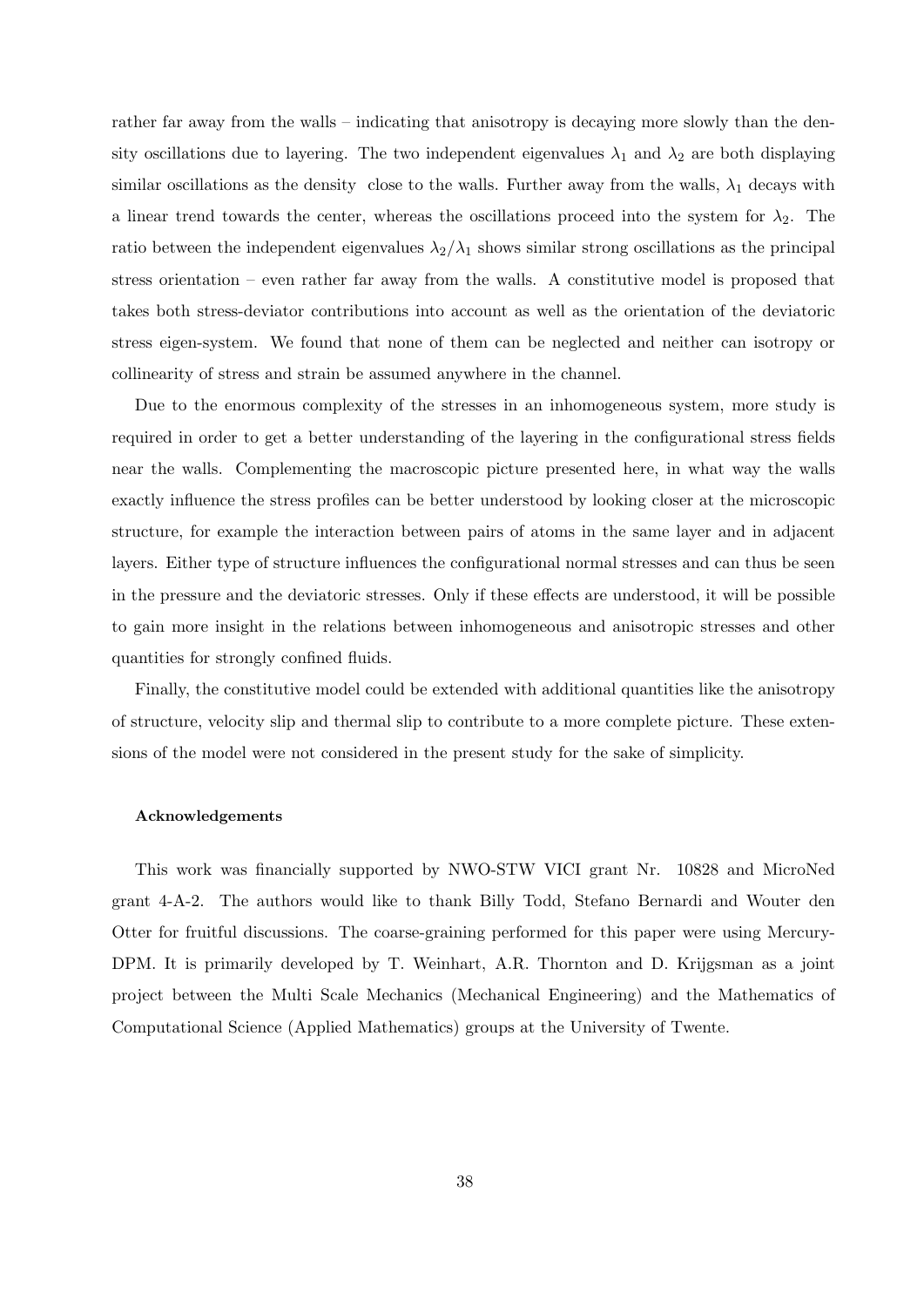- <span id="page-38-0"></span><sup>∗</sup> Electronic address: [r.m.hartkamp@utwente.nl](mailto:r.m.hartkamp@utwente.nl)
- <span id="page-38-1"></span>† Electronic address: [t.weinhart@utwente.nl](mailto:t.weinhart@utwente.nl)
- <span id="page-38-2"></span>‡ Electronic address: [s.luding@utwente.nl](mailto:s.luding@utwente.nl)
- <span id="page-38-3"></span>§ Electronic address: [antinag@gmail.com](mailto:antinag@gmail.com)
- <span id="page-38-4"></span><sup>1</sup> J. Koplik, J. R. Banavar, and J. F. Willemsen, Phys. Rev. Lett., **60**, 1282 (1988).
- <sup>2</sup> X.-J. Fan, N. P. Thien, N. T. Yong, and X. Diao, Physics of fluids,  $14$ ,  $1146$  (2002).
- <span id="page-38-9"></span>J. Koplik and J. R. Banavar, Phys. Rev. Lett., 80, 5125 (1998).
- <span id="page-38-18"></span>F. D. Sofos, T. E. Karakasidis, and A. Liakopoulos, Int. J. Heat Mass Transfer, 52 (2009).
- F. D. Sofos, T. E. Karakasidis, and A. Liakopoulos, Phys. Rev. E, 79, 026305 (2009).
- <span id="page-38-12"></span>F. D. Sofos, T. E. Karakasidis, and A. Liakopoulos, Contemporary Eng. Sciences, 2, 283 (2009).
- <span id="page-38-19"></span>F. D. Sofos, T. E. Karakasidis, and A. Liakopoulos, [Int. J. Heat Mass Transfer,](http://www.sciencedirect.com/science/article/pii/S0017931010002346) 53, 3839 (2010).
- F. D. Sofos, T. E. Karakasidis, and A. Liakopoulos, [Microfluidics and Nanofluidics,](http://dx.doi.org/10.1007/s10404-011-0845-y) 12, 25 (2012).
- S. A. Somers and H. T. Davis, J. Chem. Phys., 96, 5389 (1992).
- H. Eslami, F. Mozaffari, J. Moghadasi, and F. Muller-Plathe, J. Chem. Phys., 129, 194702 (2008).
- <sup>11</sup> M. Barisik and A. Beskok, Microfluidics and Nanofluidics, 1 (2011).
- <span id="page-38-13"></span> Y. Long, J. C. Palmer, B. Coasne, M. Sliwinska-Bartkowiak, and K. E. Gubbins, Phys. Chem. Chem. Phys., 13, 17163 (2011).
- J.-C. Wang and K. A. Fichthorn, J. Chem. Phys., 112, 8252 (2000).
- <span id="page-38-5"></span>G. Nagayama and P. Cheng, Int. J. Heat Mass Transfer, 47, 501 (2004), ISSN 0017-9310.
- <span id="page-38-6"></span>H.-W. Hu, G. A. Carson, and S. Granick, Phys. Rev. Lett., 66, 2758 (1991).
- <span id="page-38-11"></span>S. Granick, Science, 253, 1374 (1991).
- J. Klein and E. Kumacheva, J. Chem. Phys, 108, 6996 (1998).
- E. Kumacheva and J. Klein, J. Chem. Phys, 108, 7010 (1998).
- <span id="page-38-8"></span><span id="page-38-7"></span>A. Mukhopadaya, J. Zhao, S. C. Bae, and S. Granick, Phys. Rev. Lett., 89, 136103 (2002).
- <span id="page-38-21"></span>B. D. Todd, D. J. Evans, and P. J. Daivis, Phys. Rev. E, 52, 1627 (1995).
- <span id="page-38-10"></span><sup>21</sup> Todd and D. J. Evans, J. Chem. Phys.,  $103$ ,  $9804$  (1995).
- K. P. Travis, B. D. Todd, and D. J. Evans, Phys. Rev. E, 55, 4288 (1997).
- <span id="page-38-14"></span>K. P. Travis and K. E. Gubbins, J. Chem. Phys., 112, 1984 (2000).
- <span id="page-38-15"></span>J. Zhang, B. D. Todd, and K. P. Travis, J. Chem. Phys., 121, 10778 (2004).
- <sup>25</sup> B. D. Todd, P. J. Daivis, and D. J. Evans, Phys. Rev. E, **51**, 4362 (1995).
- E. Akhmatskaya, B. D. Todd, P. J. Daivis, D. J. Evans, K. E. Gubbins, and L. A. Pozhar, J. Chem. Phys., 106, 4684 (1997).
- <span id="page-38-16"></span>B. D. Todd, J. S. Hansen, and P. J. Daivis, Phys. Rev. Lett., 100, 195901 (2008).
- <span id="page-38-17"></span>B. D. Todd and J. S. Hansen, Phys. Rev. E, 78, 051202 (2008).
- <span id="page-38-20"></span>A. E. Kobryn and A. Kovalenko, J. Chem. Phys., 129, 134701 (2008).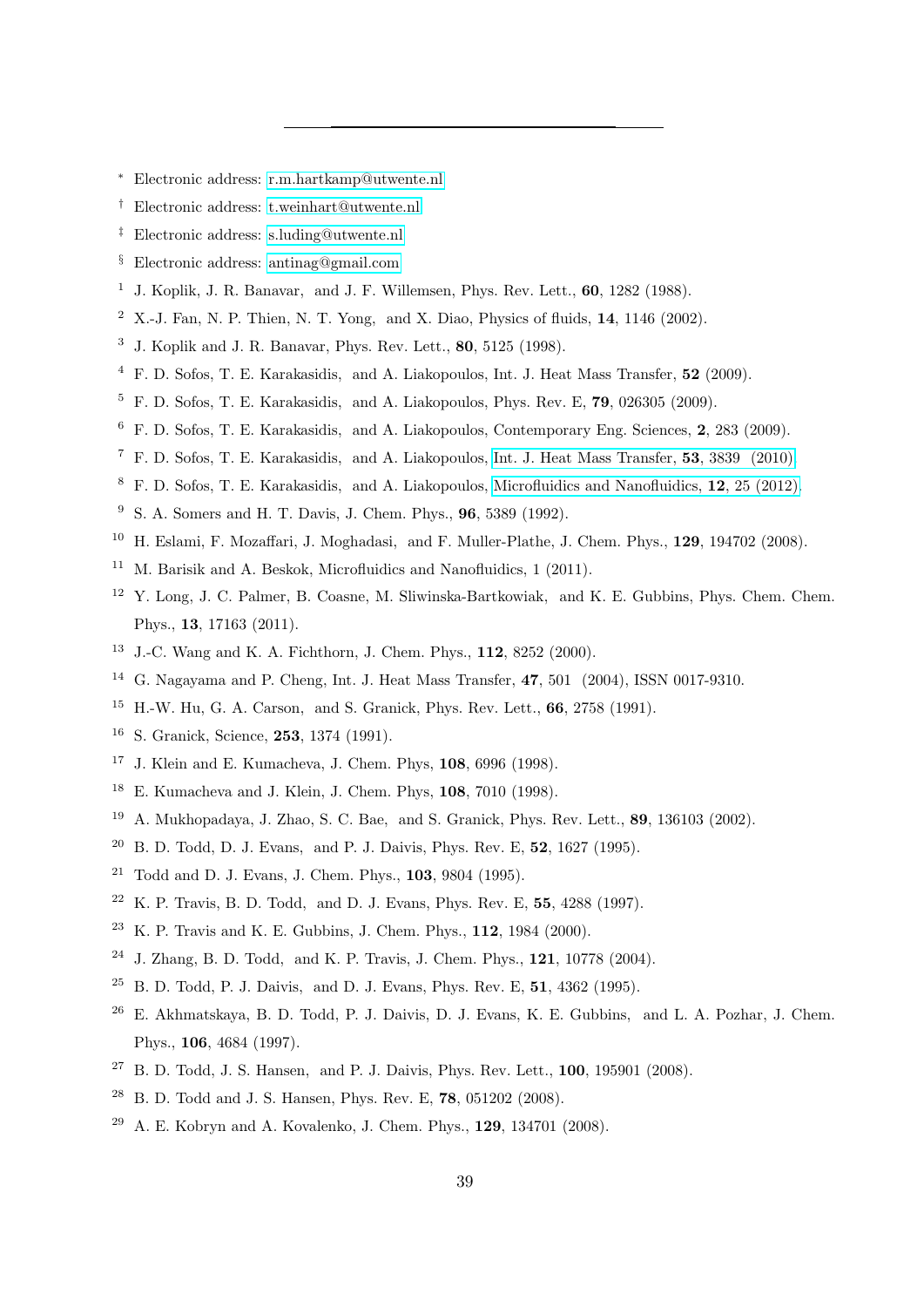- Y. Fan and K. M. Hill, New J. Phys., 13, 095009 (2011).
- <span id="page-39-0"></span>H. Hoang and G. Galliero, J. Chem. Phys., 136, 124902 (2012).
- <span id="page-39-1"></span>S. K. Kannam, B. D. Todd, J. S. Hansen, and P. J. Daivis, J. Chem. Phys., 135, 144701 (2011).
- P. A. Thompson and M. O. Robbins, Phys. Rev. A, 41, 6830 (1990).
- <span id="page-39-22"></span>D. Toghraie Semiromi and A. Azimian, Heat Mass Transfer, 46, 791 (2010).
- J. Koplik and J. R. Banavar, Annual Review of Fluid Mechanics, 27, 257 (1995).
- J. Harting, C. Kunert, and J. Hyvluoma, [Microfluidics and Nanofluidics,](http://dx.doi.org/10.1007/s10404-009-0506-6) 8, 1 (2010).
- P. A. Thompson and S. M. Troian, Nature, 389, 360 (1997).
- S. C. Yang and L. B. Fang, Molec. Sim., 31, 971 (2005).
- T. M. Galea and P. Attard, Langmuir, 20, 3477 (2004).
- C. Kunert and J. Harting, Phys. Rev. Lett., 99, 176001 (2007).
- <span id="page-39-2"></span>S. Schmieschek, A. V. Belyaev, J. Harting, and O. I. Vinogradova, Phys. Rev. E, 85, 016324 (2012).
- <span id="page-39-3"></span>I. Bitsanis, J. J. Magda, M. Tirrell, and H. T. Davis, J. Chem. Phys., 87, 1733 (1987).
- <span id="page-39-4"></span>K. P. Travis, D. J. Searles, and D. J. Evans, Mol. Phys., 97, 415 (1999).
- <span id="page-39-5"></span>J. D. Weeks, D. Chandler, and H. C. Andersen, J. Chem. Phys., 54, 5237 (1971).
- <span id="page-39-6"></span>C. Sun, W.-Q. Lu, B. Bai, and J. Liu, Int. J. Heat Mass Transfer, 55, 1732 (2012).
- <span id="page-39-7"></span>D. M. Heyes, E. R. Smith, D. Dini, and T. A. Zaki, J. Chem. Phys., 135, 024512 (2011).
- <span id="page-39-8"></span>J. Cormier, J. M. Rickman, and T. J. Delph, J. Appl. Phys., 89, 99 (2001).
- <span id="page-39-9"></span>S. Shen and S. N. Atluri, Computer Mod. Eng. Sciences, 6, 91 (2004).
- <span id="page-39-10"></span>I. Goldhirsch, Gran. Matt., 12, 239 (2010).
- <span id="page-39-11"></span> P. Schofield and J. R. Henderson, Proceedings of the Royal Society of London. A. Mathematical and Physical Sciences, 379, 231 (1982).
- <span id="page-39-12"></span>K. P. Travis, B. D. Todd, and D. J. Evans, Physica A, 240, 315 (1997).
- <span id="page-39-13"></span>I. Bitsanis, T. K. Vanderlick, M. Tirrell, and H. T. Davis, J. Chem. Phys., 89, 3152 (1988).
- <span id="page-39-14"></span> P. J. Cadusch, B. D. Todd, J. Zhang, and P. J. Daivis, J. Phys. A: Mathematical and Theoretical, 41, 035501 (2008).
- <span id="page-39-15"></span>K. Binder, J. Horbach, W. Kob, W. Paul, and F. Varnik, J. Phys. Condensed Matt., 16, 429 (2003).
- D. C. Rapaport, *The Art of Molecular Dynamics Simulation* (Cambridge University Press, 2004).
- B. D. Todd and D. J. Evans, Phys. Rev. E, 55, 2800 (1997).
- B. D. Todd, Computer Physics Communications, 142, 14 (2001).
- <span id="page-39-16"></span> A. Ghosh, R. Paredes, and S. Luding, International Congress of Particle Technology, Nuremberg, Germany, pp. 1-4, CD Proceedings  $(2007)$ .
- <span id="page-39-17"></span><sup>59</sup> M. P. Allen and D. J. Tildsley, *Computer Simulation of Liquids*, 1st ed. (Oxford University Press, 1987).
- <span id="page-39-18"></span>W. G. Hoover, Phys. Rev. A, 31, 1695 (1985).
- <span id="page-39-19"></span>S. Bernardi, B. D. Todd, and D. J. Searles, J. Chem. Phys.,  $132$  (2010).
- <span id="page-39-20"></span>R. Khare, P. Keblinski, and A. Yethiraj, Int. J. Heat Mass Transfer, 49, 3401 (2006).
- <span id="page-39-21"></span>G. Karniadakis, A. Beskok, and N. Aluru, Microflows and Nanoflows: Fundamentals and Simulation,